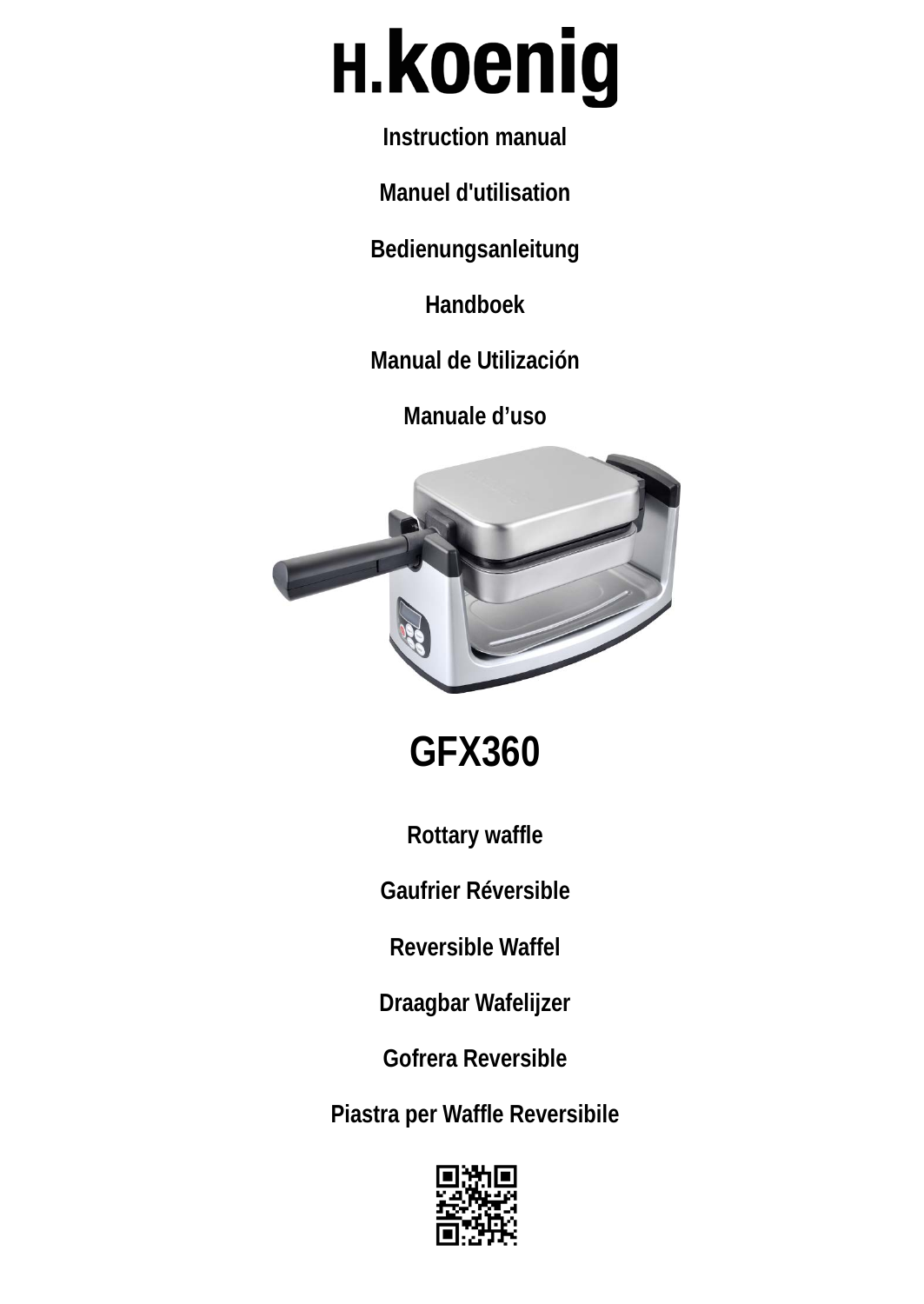# **ENGLISH IMPORTANT SAFEGUARDS**

#### • **READ ALL INSTRUCTIONS**

- Use only on AC 230 Volt, 50/60 Hz. Use only for household.
- Do not touch hot surfaces. Use handles .

• To protect against risk of electric shock, do not immerse the cord, plug or cooking unit in water or any other liquid.

• Close supervision is necessary when any appliance is used by or near children.

• Unplug from outlet when not in use and before cleaning. Allow to cool before putting on or taking off parts, and before cleaning appliance.

• Do not operate any appliance with a damaged has malfunctioned or has been damaged in any manner. In order to avoid the risk of an electric shock, never try to repair the Waffle Maker yourself. Take it to an authorized service station for examination and repair. An incorrect reassembly could present a risk of electric shock when the Waffle Maker is used.

• The use of accessory attachments not recommended by the manufacturer may result in fire, electrical shock, or risk of injury to persons.

- Do not use outdoors or for commercial purposes.
- Do not let power cord hang over the edge of the table or counter, or touch hot surfaces.
- Do not place on or near a hot gas or electric burner or heated oven.
- Unplug the unit when finished using.
- Do not use appliance for other than intended use.
- Do not intend to operate by means of an external timer or separate remote-control system.
- Extreme caution must be exercised when moving an appliance containing hot oil or other hot liquids.
- To disconnect, turn control to OFF setting, then remove plug form wall outlet.

• DO NOT HEAT WITHOUT THE INSTALLED PLATES,AND IT CAN DAMAGE THE THERMAL FUSE BECAUSE OF THE EXCESS TEMPERATURE

• This device is not intended for use by persons with reduced capacity on the physical, mental or sensory or lack of experience and knowledge (including children), unless he has them was asked to monitor or if they have had instructions on the use of the appliance by a person responsible for their safety. Children should be supervised to ensure they do not play with the device.

• If the power cord is damaged, it must be replaced with an after-sales service to avoid any danger.

#### **WARNING: TO REDUCE THE RISK OF FIRE OR ELECTRIC SHOCK, ONLY AUTHORIZED PERSONNEL SHOULD DO REPAIRS.**

# **SAVE THESE INSTRUCTIONS FOR HOUSEHOLD USE ONLY**

## **SPECIAL CORD SET INSTRUCTIONS**

A short power-supply cord is provided to reduce the risks resulting from becoming entangled in or tripping over a longer cord. Longer extension cords are available and may be used if care is exercised in their use. If a long extension cord is used, the marked electrical rating of the extension cord should be at least as great as the electrical rating of the appliance, and the longer should be arranged so that it will not drape over the countertop or tabletop where it can be polled on by children or animals, or tripped over.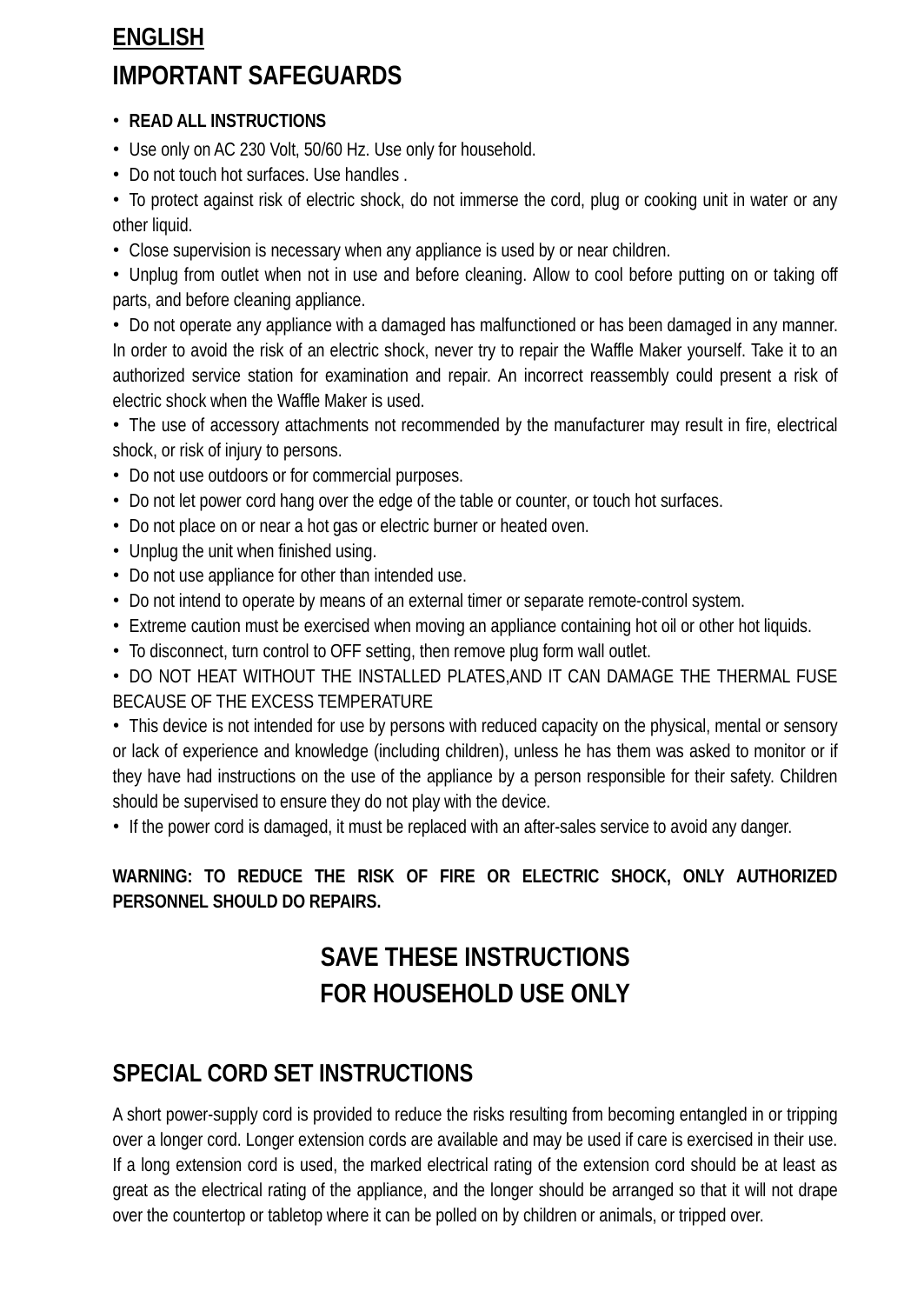# **NOTICE**

This appliance has a polarized plug (one blade is wider than the other) to reduce the risk of electric shock. This plug will fit in a polarized outlet only one way. If the plug does not fit still does not fit, contact a qualified electrician. Do not modify the plug in any way.





- 1. Operation control panel
- 2. Press Button
- 3. Upper non-stick coating plate
- 4. Push Button
- 5. Folding Handle
- 6. Upper Housing
- 7. Upper non-stick coating plate
- 
- 9. Oil tray

# **DESCRIPTION OF OPERATION CONTROL PANEL**



- 1. ON/OFF: On/Off Button
- 2. Power Light
- 3. Adjustable Light
- 4. LCD window
- 5. Time Button(+)
- 6. Time Button(-)
- 7. Temperature (+)
- 8. Temperature(-)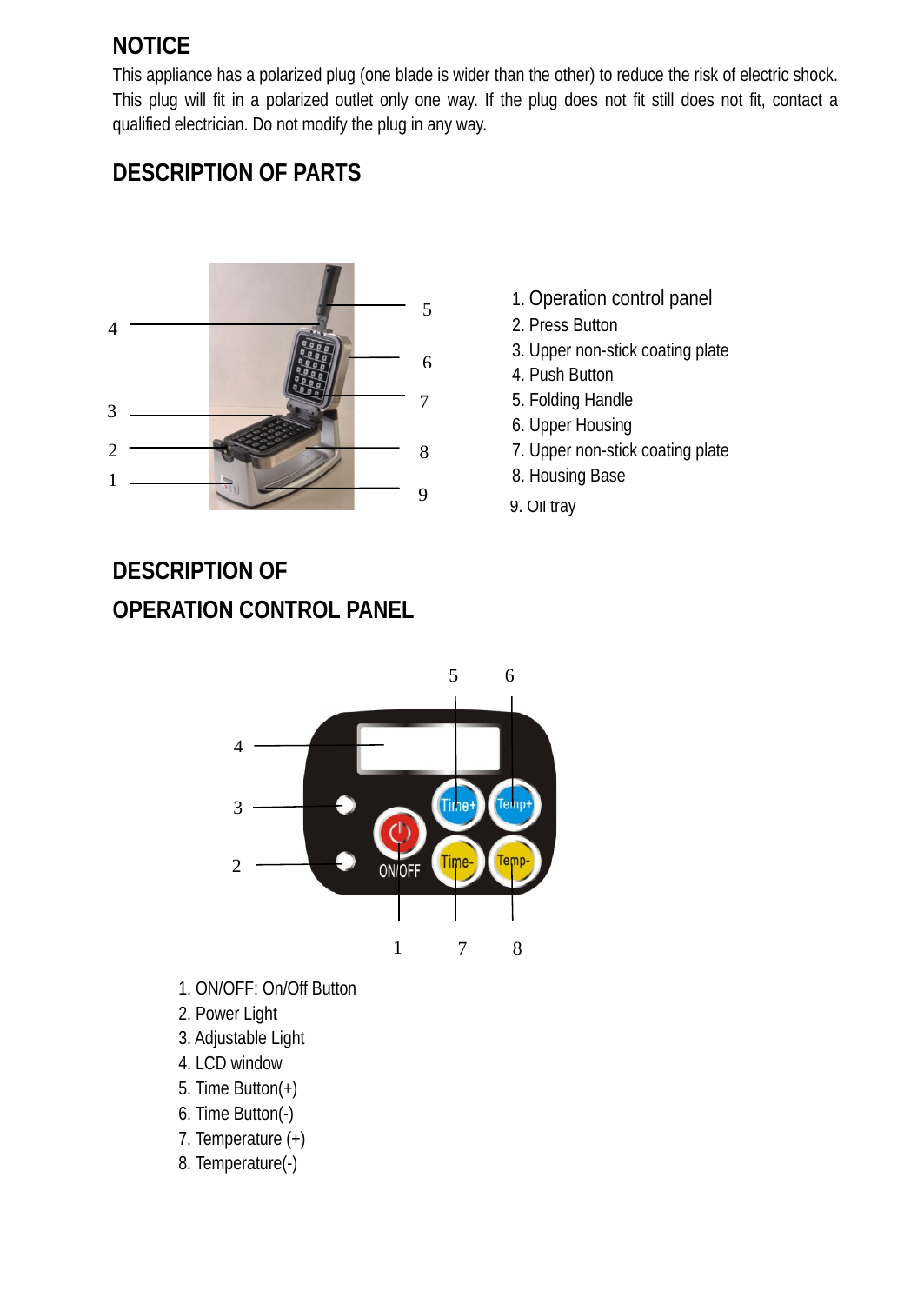# **BEFORE FIRST USE**

- Read all instructions carefully and keep them for future reference.
- Remove all packaging.
- Clean the Cooking Plates by wiping with a sponge or cloth dampened in warm water.

#### **DO NOT IMMERSE THE UNIT**

#### **AND DO NOT RUN WATER DIRECTLY ONTO THE COOKING SURFACE.**

- Dry with a cloth or paper towel.
- Lightly coat the cooking plates with a little cooking oil or a cooking spray.

**NOTE:** When your Rotary Waffle Maker is heated for the first time, it may emit slight smoke or odor. This is normal with many heating appliances. This does not affect the safety of your appliance. However, it may affect the flavor of the first set of waffles prepared in your waffle maker, and it is recommended that you discard these.

## **DO NOT IMMERSE THE HEATING BODY OF THE ROTARY WAFFLE MAKER IN WATER OR ANY OTHER LIQUID!**

## **HOW TO USE**

• Press on/off button(red/power light, and blue/adjust light), after one long ring, the LCD display reads  $190$   $\degree$  C with the

you can notice the"C" stops to move and it reads 03:30 on the LCD display. During the preheating process, time/temperature button do not work. And the LCD display is shut off if no operation for the time/temperature button within 20 minutes

• After the preheating, you can press the time/temperature button, and LCD reads 03:30~04:00 ~04:30<br>C 200 21 ~05:00~04:30 ~04:00~03:30 & 190 ℃~200℃~21

the button within 5 seconds, the machine exit and save automatically

• After the setting, it works to count down as the set time and temperature with the adjust light "off". The working finishes after the three long rings. The working time and temperature scope can be adjusted during the working process ,and time increases/decreases 30 seconds, and temperature increases/decreases 10 ℃

• After the set working ends, it keeps to heat as the set temperature. and it is standby model if no more operation within 20 minutes with one long ring. And the LCD reads 120 C. and it keeps 5 secon

•During the standby model, LCD/adjust light is shut off, and power light keeps on. If it is reused after the press to the on/off button, the machines re-starts to preheat, and you can bake the waffle as your further operation..

• Once the waffles cooked, carefully remove them from the waffle maker with a non-metallic utensils. Never touch the cooking surface with sharp, pointy or metal objects. This could damage the no-stick surface.

• Once you are finished cooking, disconnect the plug from the wall outlet and leave the waffle maker open to cool.

## **HELPFUL HINTS**

• Do not over mix batter or waffles will be tough. Stir batter only until large lumps of dry ingredients disappear.

• The optimal amount of batter to produce a full-shaped waffle, without overflowing, will vary with different waffle batters. Pouring batter from a measuring cup will help you gauge how much batter to use each time. Fill bottom grid of waffle maker with enough batter to cover peak areas of the grid about 34 to 1 cup.

• For more evenly shaped waffles, spread thick batters to outer edge of grid, using a heat proof rubber spatula or other non-metallic utensil before closing lid.

• To retain crispness, let the baked waffles cool on a wire rack to prevent steam from accumulating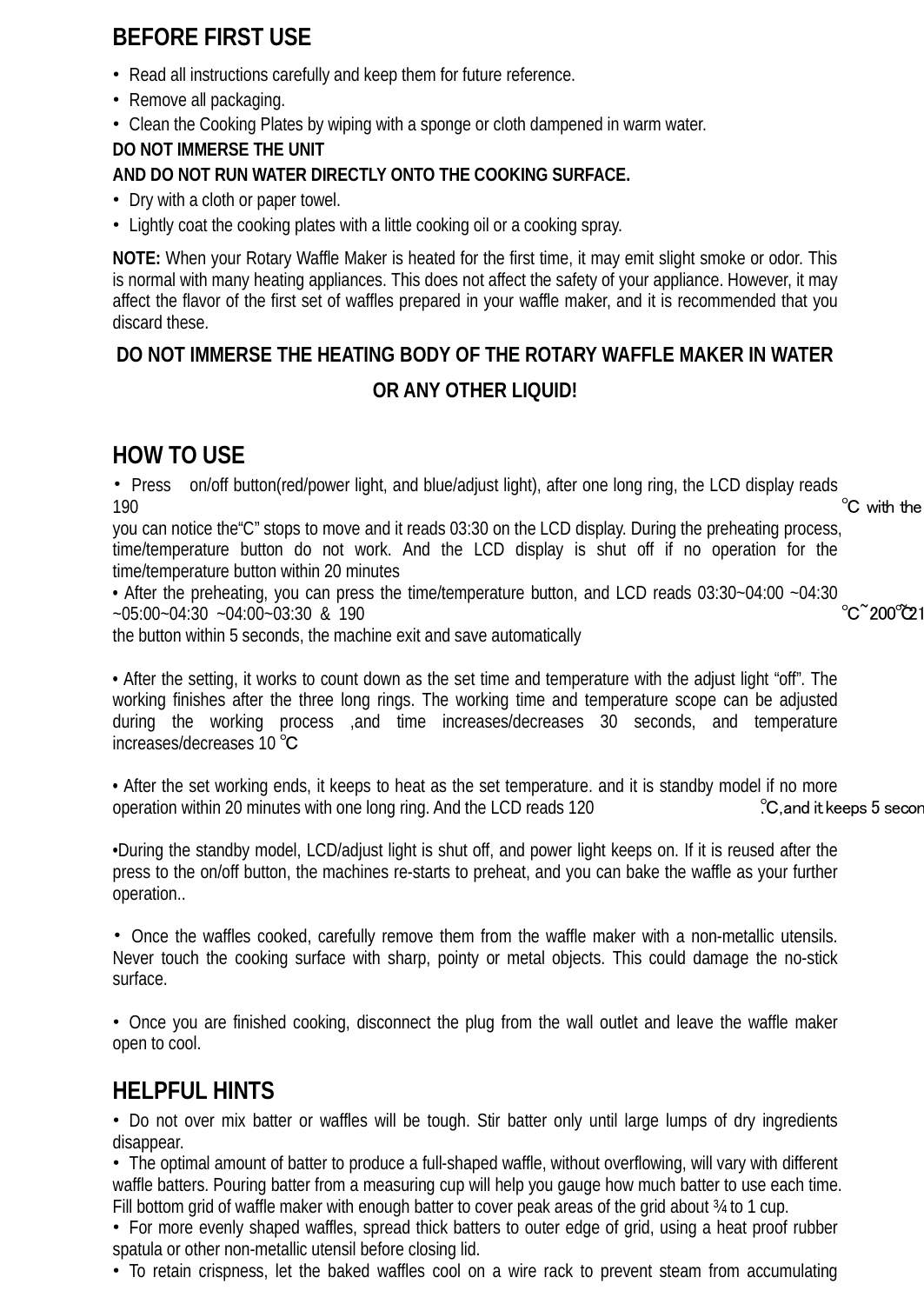underneath.

• When serving several waffles at one time, keep waffles hot and crisp by placing on a rack in a preheated 200°F oven until ready to serve.

• Already cooled waffles can be re-warmed and re-crisped, individually, by returning to hot waffle maker. Set the color of Waffle 1 or 2. Place waffle on grid so grooves match up; close lid and heat for 1 to 2 minutes, watching carefully to prevent burning.

• Baked waffles freeze well. Cool completely on wire rack. Store in plastic freezer bag or in covered container, separating waffles with wax paper. Reheat frozen waffles in toaster oven, oven or toaster until hot and crisp.

#### **We tested for you GFX360.**

Here are our tips to make delicious waffles:

Turn the camera 220 °,

Once hot product, pour the batter, close and return,

Cook for 2 minutes, then turn and cook for another 2 minutes

Open and return the waffle (put down the waffle up), close, and cook for 1 min,

Turn and cook for a further 1 min,

Put the product in the original direction and open your waffle is ready to eat!

Cooking time varies depending on the temperature of the dough and the following selected ingredients.

## **CLEANING AND CARE**

• Push the button(4) or Press the button(2), and you can take the plate for the clearance. Always unplug the waffle maker and allow it to cool before cleaning. There is no need to disassemble the waffle maker for cleaning. Never immerse the waffle maker in water or place in dishwasher.

• Brush away any loose crumbs from the grooves. Wipe grids clean with a paper towel, absorbing any oil or butter that might be down in the grooves of the grid. You can also wipe grids with a damp cloth. Do not use anything abrasive that can scratch or damage the non-stick coating.

• Wipe the outside of the waffle maker with a damp cloth only. Do not clean the outside with any abrasive scouring pad or steel wool, as this will damage the finish. A little metal polish suitable for stainless steel may be used occasionally on the top housing. Do not immerse in water or any other liquid.

• Do not place in the dishwasher.

• Should any batter become baked onto the grids, pour a little cooking oil onto the hardened batter. Let sit 5 minutes to soften batter, then wipe off with a paper towel or soft cloth.

• Do not use metal utensils to remove your waffles, they can damage the non-stick surface.

## **STORAGE**

- Always unplug the Waffle Maker before storage.
- Always make sure the Waffle Maker is cool and dry before string.
- The power cord can be wrapped around the bottom of base for storing.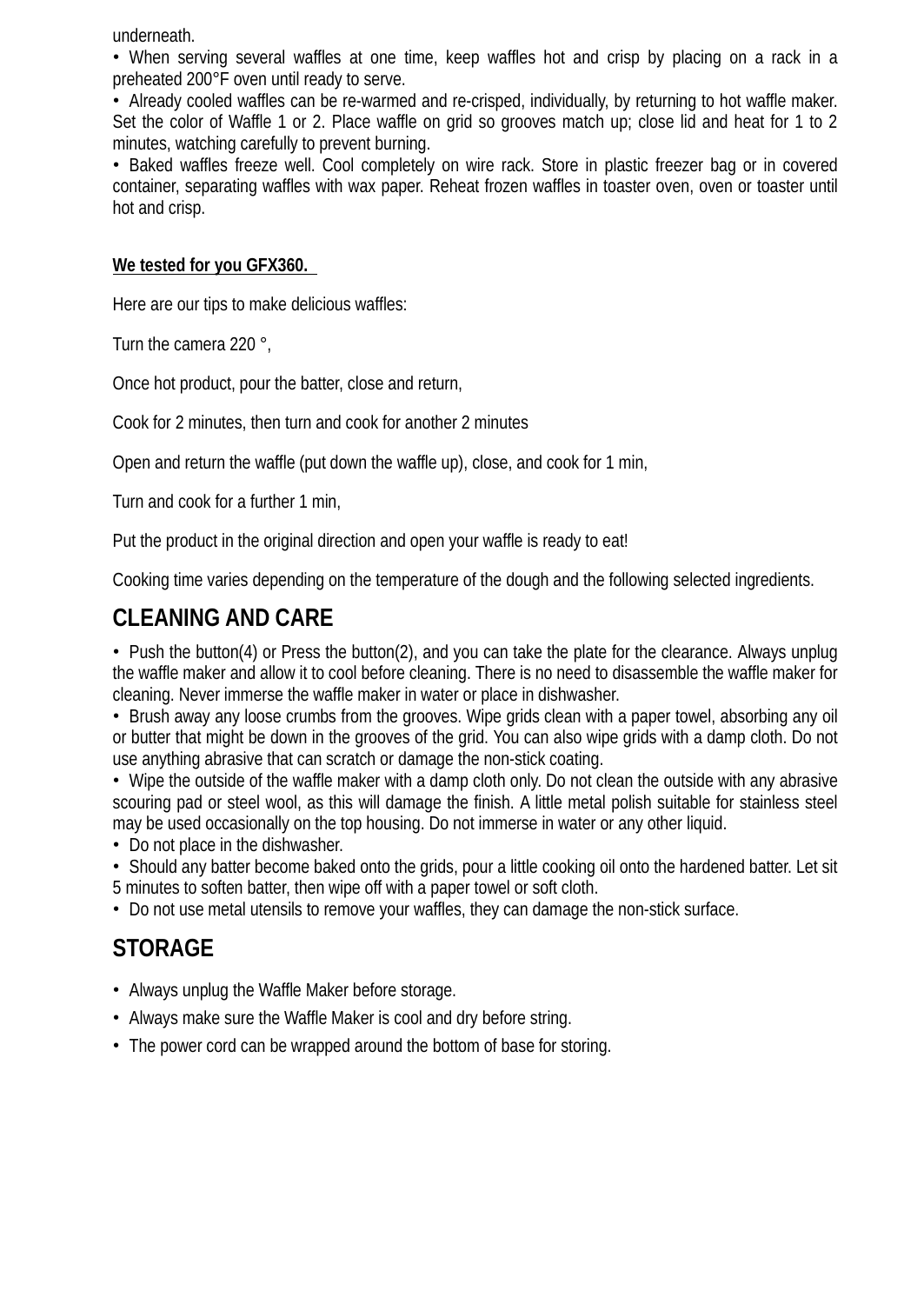## **RECIPES**

1- 1<sup>1</sup>/<sub>2</sub> cups all-purpose flour 3 large eggs, separated ½ cup cornstarch 2 tbsp. granulated sugar 2 tbsp. cornmeal (optional) 1¾ cups milk 1 tbsp. baking powder ½ tsp. pure vanilla extract 1 tsp. salt 1 tsp. salt 1 tsp. salt 2 to 1 stick) unsalted butter, melted

In large bowl, sift or whisk together flour, cornstarch, cornmeal, baking powder and salt to blend thoroughly; set aside. In mixer bowl, beat egg whites until soft peaks form. Add sugar; continue beating just until stiff peaks form; set aside. Whisk together egg yolks, milk and vanilla. Using rubber spatula, stir milk mixture into flour mixture, blending just until dry ingredients are moistened. (There should still be small lumps; do not over mix). Stir in melted butter. Fold in beaten egg whites until combined. Pour batter onto hot, greased waffle maker and bake.

Makes about 5½ cups batter

**Waffle Tip:** Cornstarch makes the waffles crisper. If you don't have cornstarch, you could still make great waffles by omitting cornstarch and increasing flour to 2 cups. Bake as directed.

#### **Toasted Pecan & Cranberry Waffles**

Sprinkle chopped pecans onto bottom grid of hot, greased waffle maker. Pour batter over pecans. Sprinkle dried cranberries over batter. Close waffle maker and bake as directed.

 $2 -$ 

For 15 waffles

240g flour, 2 eggs + 1 egg yolk , ½ vanilla pod , 30g caster sugar , 1 pinch of salt, 70g butter , 18 ml milk , 15 g yeast , 12 cl of cream , sugar, oil to grease the waffle iron .

Preparation time: 20 minutes + 1:30 rest .

Cooking time: 4 minutes per waffle.

Sift the flour and pour into a large bowl .

Break the eggs into a bowl and beat them .

Slit ½ vanilla pod in half and , using the tip of a knife , get all the small seeds that are inside. Add the beaten eggs with the sugar and a pinch of salt. You can keep the pods in a closed bowl of granulated sugar and use it for other recipes .

Cut the butter into cubes in a bowl , put it in the microwave for 30 seconds at 600W to melt .

Let cool milk , dilute it yeast, pour into a hole in the flour well. Add the beaten eggs and cream , stirring with a wooden spatula. Add melted butter and mix until a smooth dough . Cover the bowl with a clean kitchen towel and let dough rise at least 1:30 at room temperature.

Heat the waffle iron . Brush it lightly with oil over the entire surface.

Pour a small amount of pasta on a blister surfaces ensuring that it is well distributed . Close the waffle iron and return it immediately to spread the batter evenly over the other side. Cook for 2 minutes , then invert the waffle iron . Cook for 2 minutes. Turn out the waffle and repeat .

When all the waffles are cooked and tiédies , sprinkle with icing sugar.

3 -

This waffle recipe another , richer in butter and cream , is realized with a white whipped egg , but without yeast. Rest time is shorter.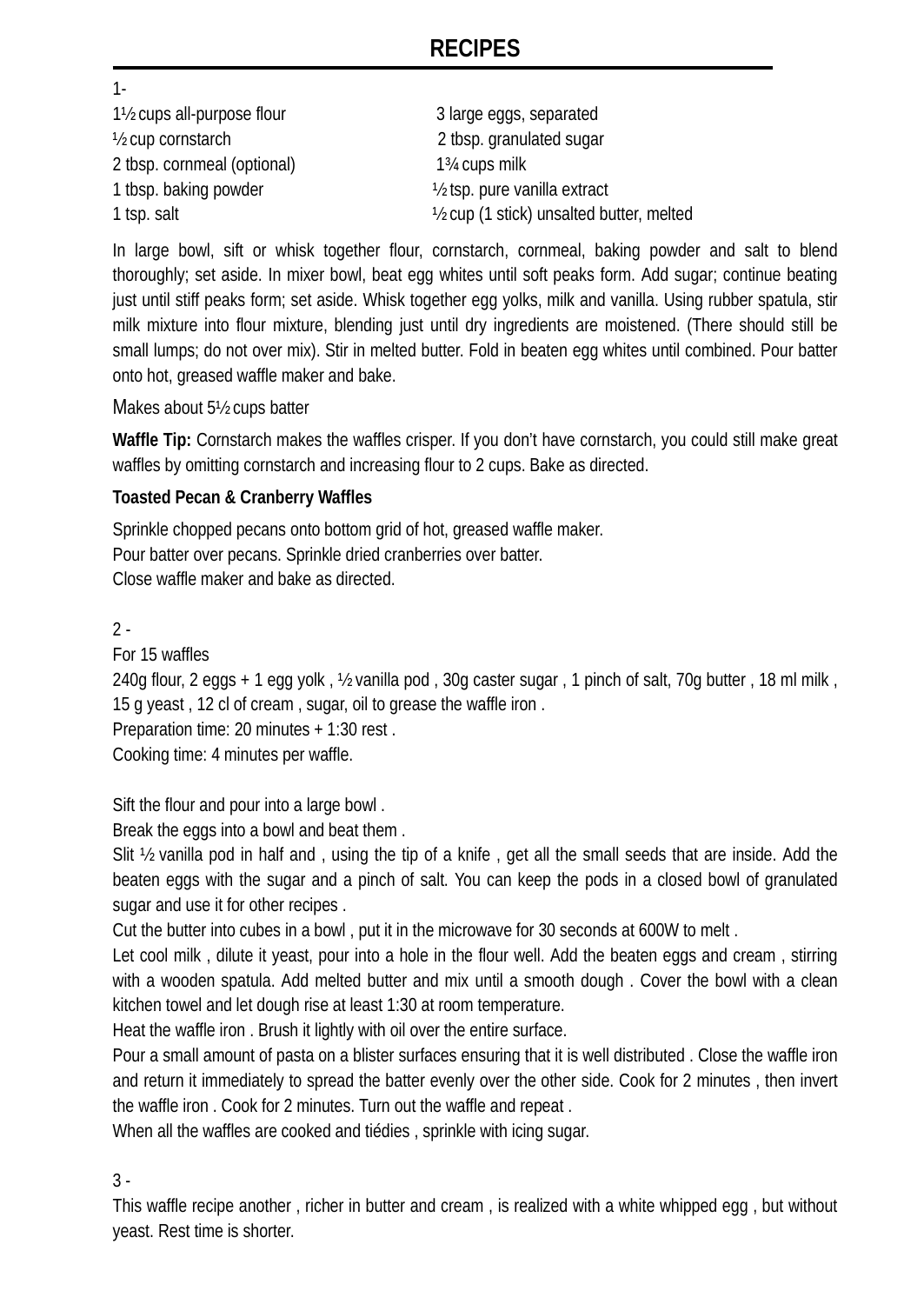10 waffles :

3 eggs , 80g butter , 8 cups milk , 25 cl of liquid cream, 150g sifted flour , 25g caster sugar , salt. Electric mixer.

Preparation 15 minutes + 30 minutes of rest.

Cut the butter into cubes in a bowl. Put it in the microwave at 600W 30 seconds just to melt . Put it aside. Separate the yolks from white eggs , putting the whites in a bowl and keeping the yellow separately in a cup or glass . Pour 1 tablespoon of sugar on white . Start whipping slowly , accelerate : whites are mounted when the trace of white on the whips is very apparent and they do not take off the walls of the bowl.

Pour the flour into a separate bowl , make a hollow in the center ( a "sink" ) , put a pinch of salt, remaining sugar , yolks, milk, cream and melted butter . Mix well with a wooden spatula until a homogeneous mixture.

You can also mix these ingredients in a food processor and run at low speed with a dough knife . Then pull out the food processor bowl .

With a spatula, then stir in a third of the egg white until stiff, then gently, the remaining two thirds. Refrigerate 30 minutes.

To cook the waffles , follow the previous recipe .



# **ENVIRONMENT**

#### CAUTION:

Do not dispose of this product as it has with other household products. There is a separation of this waste product into communities, you will need to inform your local authorities about the places where you can return this product. In fact, electrical and electronic products contain hazardous substances that have harmful effects on the environment or human health and should be recycled. The symbol here indicates that electrical and electronic equipment should be chosen carefully, a wheeled waste container is marked with a cross.

Manufactured and imported: Adeva SAS 8 rue Marc Seguin 77290 Mitry-Mory FRANCE www.hkoenig.com - contact@hkoenig.com - Tel 01 64 67 00 01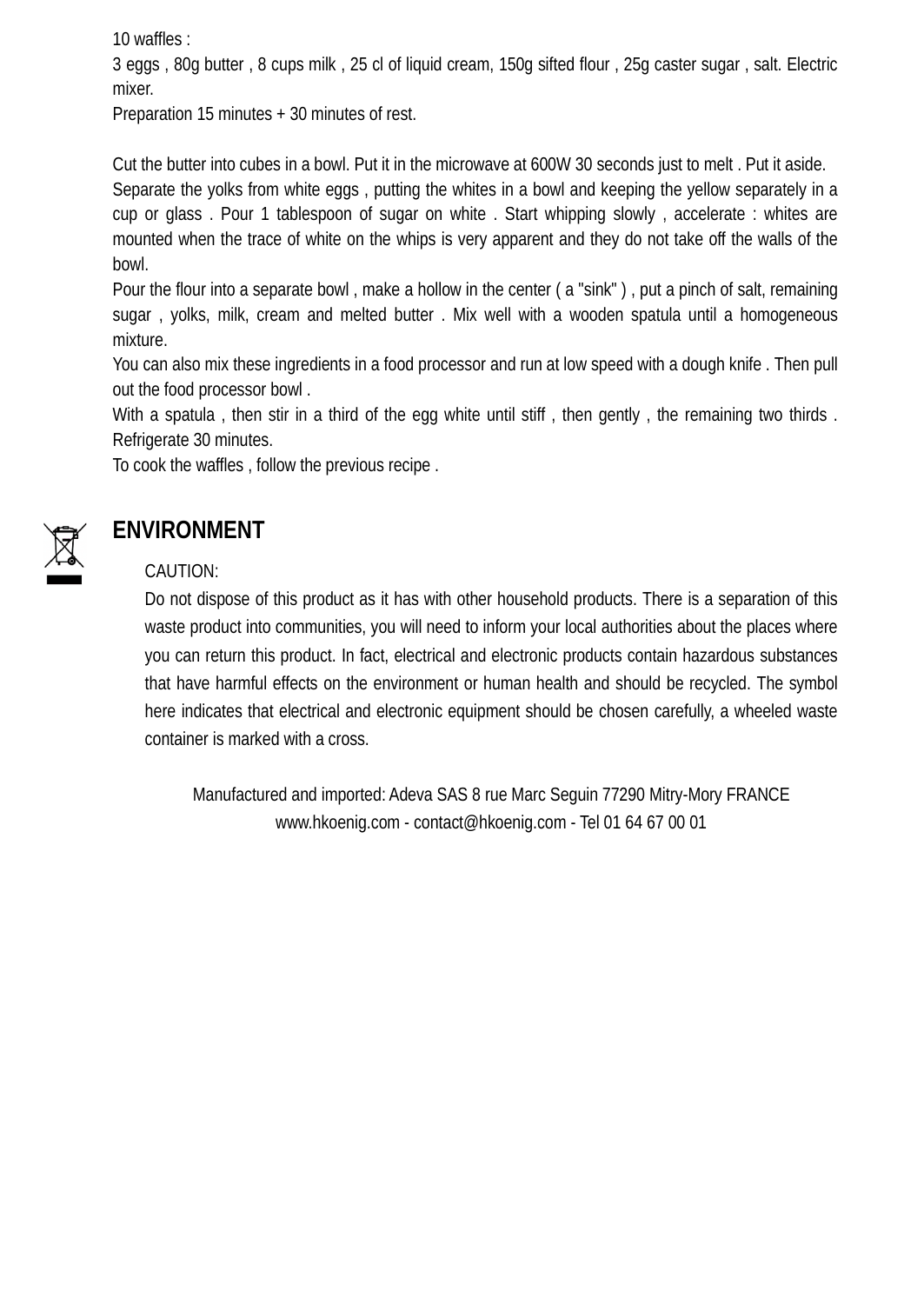## **FRANCAIS**

# **PRECAUTIONS IMPORTANTES**

#### • **LISEZ LE MODE D´EMPLOI**

• Usage domestique uniquement et sur courant AC 230 Volt, 50/60 Hz.

• Ne pas toucher les surfaces chaudes à main nues, protégez vos main avec des maniques .

• Pour éviter le risque d´électrocution, ne mettez pas le câble, la prise ou l´appareil en contact avec de l´eau ou tout autre liquide.

• Les enfants ne doivent jamais utiliser l´appareil sans supervision.

• Débranchez l´appareil lorsqu´il n´est pas en service et avant de le nettoyer. Laissez refroidir l´appareil avant de le démonter ou bien le nettoyer.

• Ne jamais utiliser avec un ou des éléments endommagés. Pour éviter les risques d´électrocution, ne jamais essayer de réparer le gaufrier vous mêmes. Déposez le chez un réparateur agréé. Un montage incorrect peut provoquer des électrocutions.

• L´utilisation d´accessoires non recommandés par le fabricant peut induire des risque d´incendie, électrocution ou blessure.

• Ne pas utiliser à l´extérieur ou bien à des fins commerciales.

• Ne pas laisser le cordon suspendu au dessus d'un plan de travail ou en contact avec des surfaces chaudes.

• Ne pas placer l´appareil à proximité d´un point de gaz, une plaque électrique.

- Débranchez l´appareil lorsque vous avez fini de l´utiliser.
- Ne pas utiliser l´appareil pour tout autre usage que celui prévu.
- Ne pas relier l´appareil à un système de minuterie ou de commande à distance.

• Soyez extrêmement prudent lorsque vous manipulez un appareil contenant de l´huile ou tout autre liquide chaud.

• Pour éteindre, placez l´indicateur sur OFF, puis débranchez la prise.

• NE PAS FAIRE CHAUFFER SANS QUE LES PLAQUES SOIENT INSTALLEES CELA POURRAIT ENDOMMAGER LE FUSIBLE THERMIQUE A CAUSE DE LA FORTE TEMPERATURE.

• Cet appareil n'est pas destiné à être utilisé par des personnes présentant des capacités réduites sur le plan physique, mental ou sensoriel ou bien manquant d'expérience ou de connaissance, (y compris les enfants), sauf s'il leur a été demandé de surveiller ou si elles ont eu des instructions concernant l'utilisation de l'appareil par une personne responsable de leur sécurité. Les enfants doivent être surveillés pour s'assurer qu'ils ne jouent pas avec l'appareil.

• Si le cordon d'alimentation est endommagé, il doit être remplacé auprès d'un Service après-vente afin d'éviter tout danger.

**ATTENTION: POUR REDUIRE LE RISQUE D¨INCENDIE OU D¨ELECTROCUTION SEUL UN REPARATEUR AGREE DOIT INTERVENIR SUR L´APPAREIL.**

# **GARDEZ CE MODE D´EMPLOI USAGE DOMESTIQUE UNIQUEMENT.**

## **INSTRUCTIONS**

Un câble court est fourni pour réduire les risques de trébuchement et des accidents en résultant. Des extensions sont disponibles et doivent être utilises avec précaution. Si vous choisissez d´utiliser une rallonge, choisissez en une qui respecte le voltage de l´appareil. Assurez vous de bien plier le câble pour éviter que celui-ci pende et que les enfants ou animaux risquent de tirer dessus.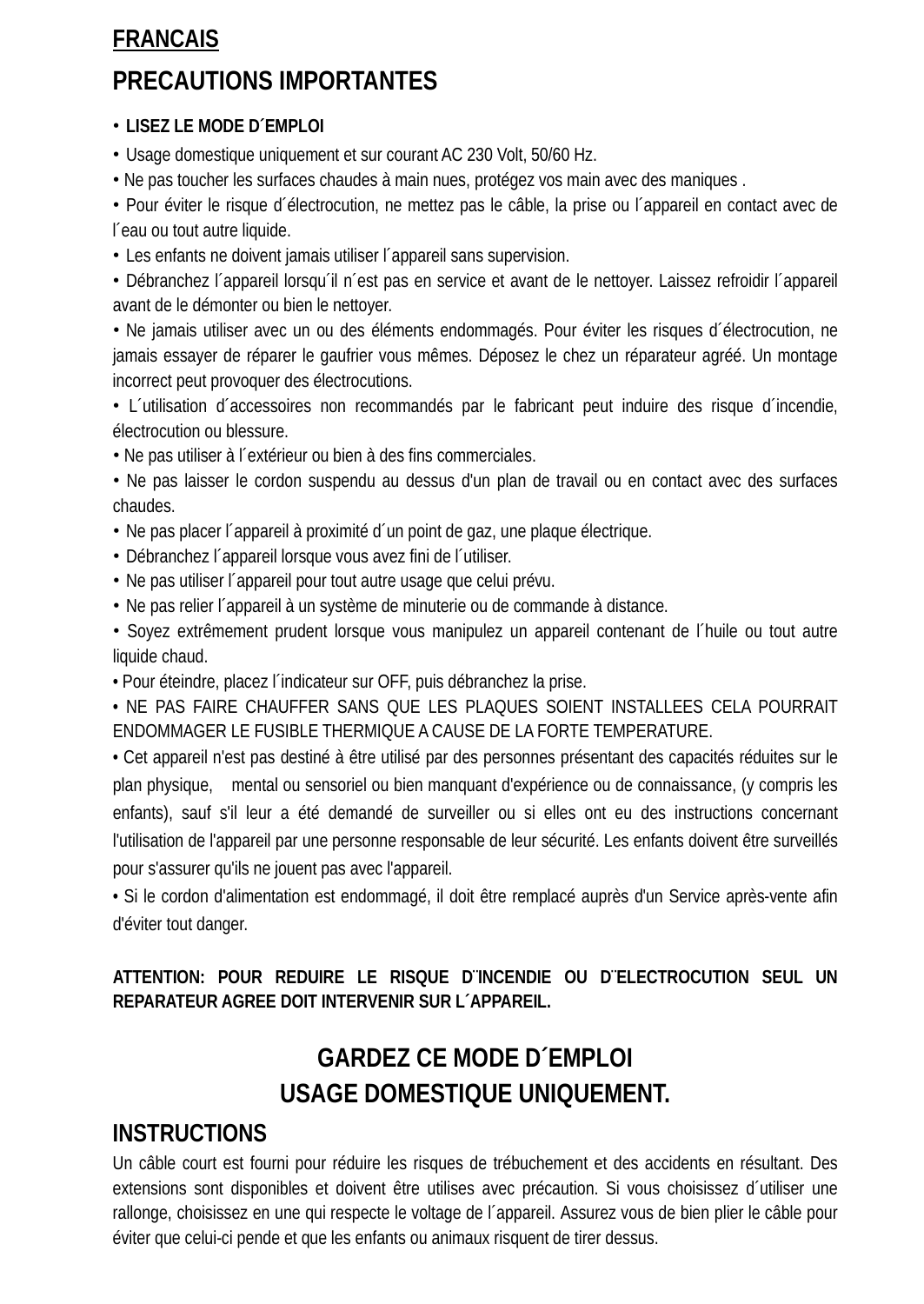# **NOTE**

Cette appareil dispose d´une prise polarisée, dont une branche est plus large que l´autre. Ce genre de prises ne peut être branchée que dans un sens sur une prise polarisée. En cas de problème pour brancher la prise, contactez un électricien et ne modifiez jamais les prises vous-même.



- 1. Panneau de contrôle
- 2. Bouton poussoir
- 3. Plaque antiadhésive supérieure
- 4. Bouton poussoir
- 5. Manche pliable
- 6. Protection supérieure
- 7. Plaque antiadhésive inférieure
- 
- 9. Réceptacle à huile

## **DESCRIPTION DU PANNEAU DE CONTROL**



- 1. ON/OFF: Bouton On/Off
- 2. Témoin lumineux
- 3. Lumière réglable
- 4. Écran LCD
- 5. Temps (+)
- 6. Temps (-)
- 7. Température (+)
- 8. Température(-)

# **AVANT LA PREMIERE UTILISATION**

• Lisez attentivement le mode de l´emploi et gardez le pour vous y référer en cas de besoin.

- Déballez le gaufrier entièrement.
- Nettoyez les plaques de cuisson avec une éponge ou bien un chiffon humide.

NE PAS IMMERGER L´APPAREIL ET NE VERSEZ PAS DE LIQUIDE DIRECTEMENT SUR LES PLAQUES.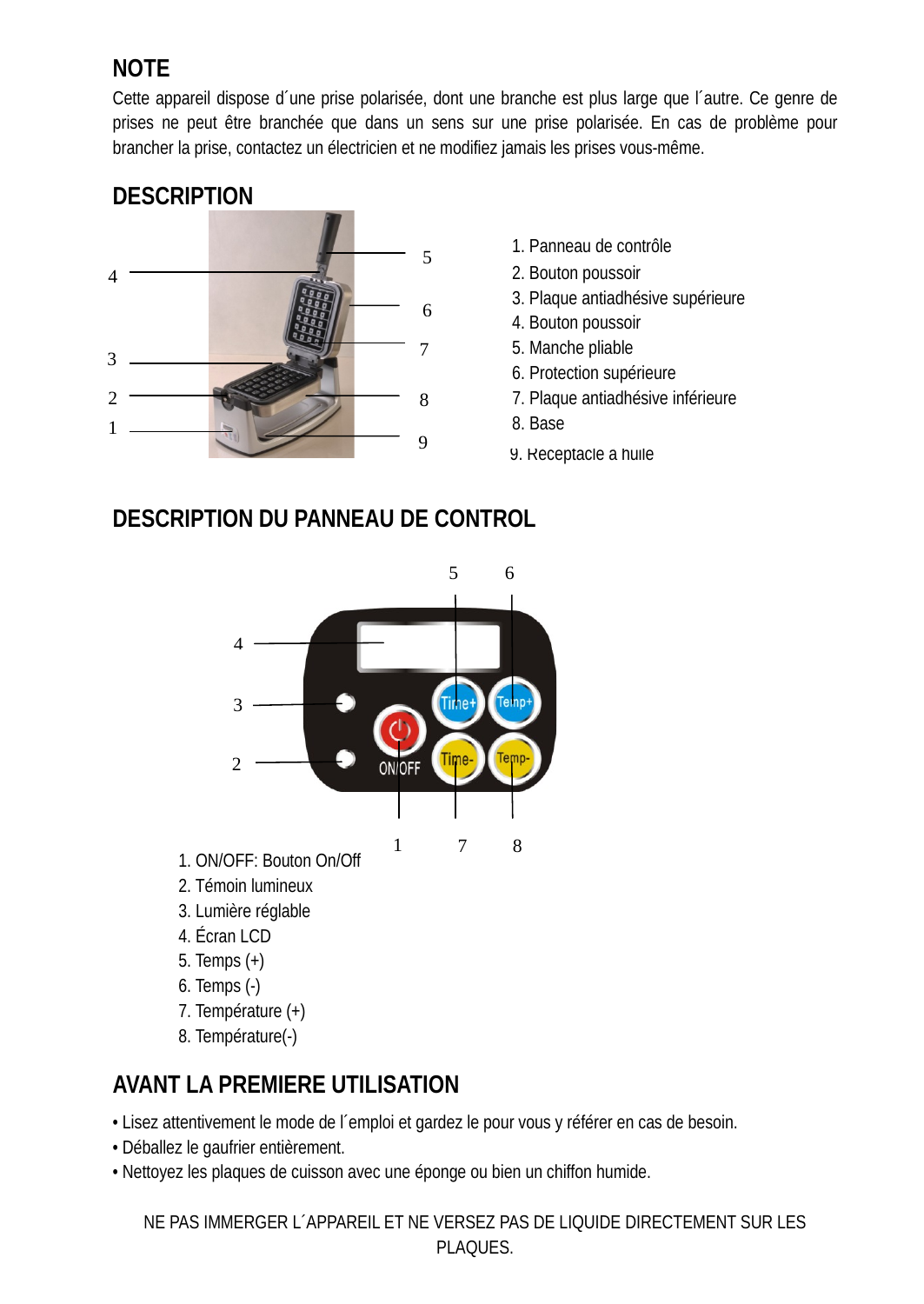- Séchez la surface avec un chiffon doux et sec ou avec du papier absorbant.
- Couvrez la plaque avec un peu de huile.

NOTE: Quand le gaufrier est chauffé pour la première fois, il se peut qu´il émette un peu de fumée et d'odeur. Ceci est normal et n´affecte pas la sécurité d´utilisation de l´appareil. Cependant ceci peut affecter la saveur de vos premières gaufres et de ce fait on vous conseille de ne pas les consommer.

#### **NE PAS IMMERGER L´APPAREIL DANS DE L´EAU OU TOUT AUTRE LIQUIDE!**

#### **CONSEILS D´UTILISATION**

• Pressez le bouton on/off, après une longue sonnerie l'écran LCD affichera 190 & c un C clignotant, l´appareil commence à préchauffer. L C arrêtera de clignoter lorsque la température atteindra 190 ℃et l´écran affichera 03:30. Pendant le préchauffage les boutons de température et temps ne fonctionnent pas. L´écran LCD s´éteint si vous ne touchez pas les boutons temps et température pendant 20 minutes. • Après le mode de préchauffage, vous pouvez presser les boutons de temps et de température, l´écran LCD affichera: 03:30 ~ 04:00 ~ 04:30 ~ 05:00 ~ 04:30 ~ 04:00 ~ 03:30 & 190 °C200 °C210 °C220 °C230 °C ~ 220 °C210 °C200 °C190 Scon ne touche pas le bouton pendant 5 secondes, l´appareil se réinitialise et . sauvegarde automatiquement.

• Une fois programmé, l´appareil est prêt pour la cuisson et la lumière du bouton on/off s´éteint. L´appareil s´arrête une fois que les 3 sonneries longues retentissent. Le temps et la température peuvent être ajustés en marche, temps augmente ou diminue de 30 secondes, et la température augmente ou diminue de 10 ℃.

• Une fois le programme terminé, l´appareil continue de chauffer à la température indiquée et s´éteindra après 20 minutes d'inactivité avec une longue sonnerie, l'écran LCD 120 ℃de température pendant 5 secondes.

• En standby l´écran LCD et le bouton ajuster s´éteindront alors que le témoin on/off restera allumé. Si vous l´utilisez l'appareil repart et vous pouvez reprendre la cuisson des gaufres.

• Une fois les gaufres cuites, retires les avec des ustensiles non métalliques. Ne jamais toucher les surfaces de cuisson avec des outils pointus, coupants ou en métal car cela pourrait endommager les surfaces.

• Une fois la cuisson terminée, débranchez l´appareil retirez la prise et laissez l´appareil ouvert pour qu'il refroidisse.

# **CONSEILS UTILES**

• Ne pas trop mélanger la pâte ou vos gaufres seront dures. Mixer jusqu´à obtenir une pâte homogène.

• La quantité optimale de pâte pour la confection d'une gaufre bien formée dépend des pâtes. L'utilisation d'une mesure peut vous aider à déterminer la quantité adéquate. Remplissez la plaque inférieure jusqu'à recouvrir le moule, cela requiert 3/4 à 1 tasse.

• Pour des gaufres joliment moulées, faites légèrement déborder la pâte à l'aide d'une spatule non métallique. pour cela elle doit avoir une consistance légèrement épaisse.

• Pour des gaufres bien croustillantes, assurez-vous de les poser sur une grille afin d'éviter la formation d'humidité en dessous.

• Pour servir des gaufres bien croustillantes, conservez les au chaud sur la grille du four à 90°C moment de les servir.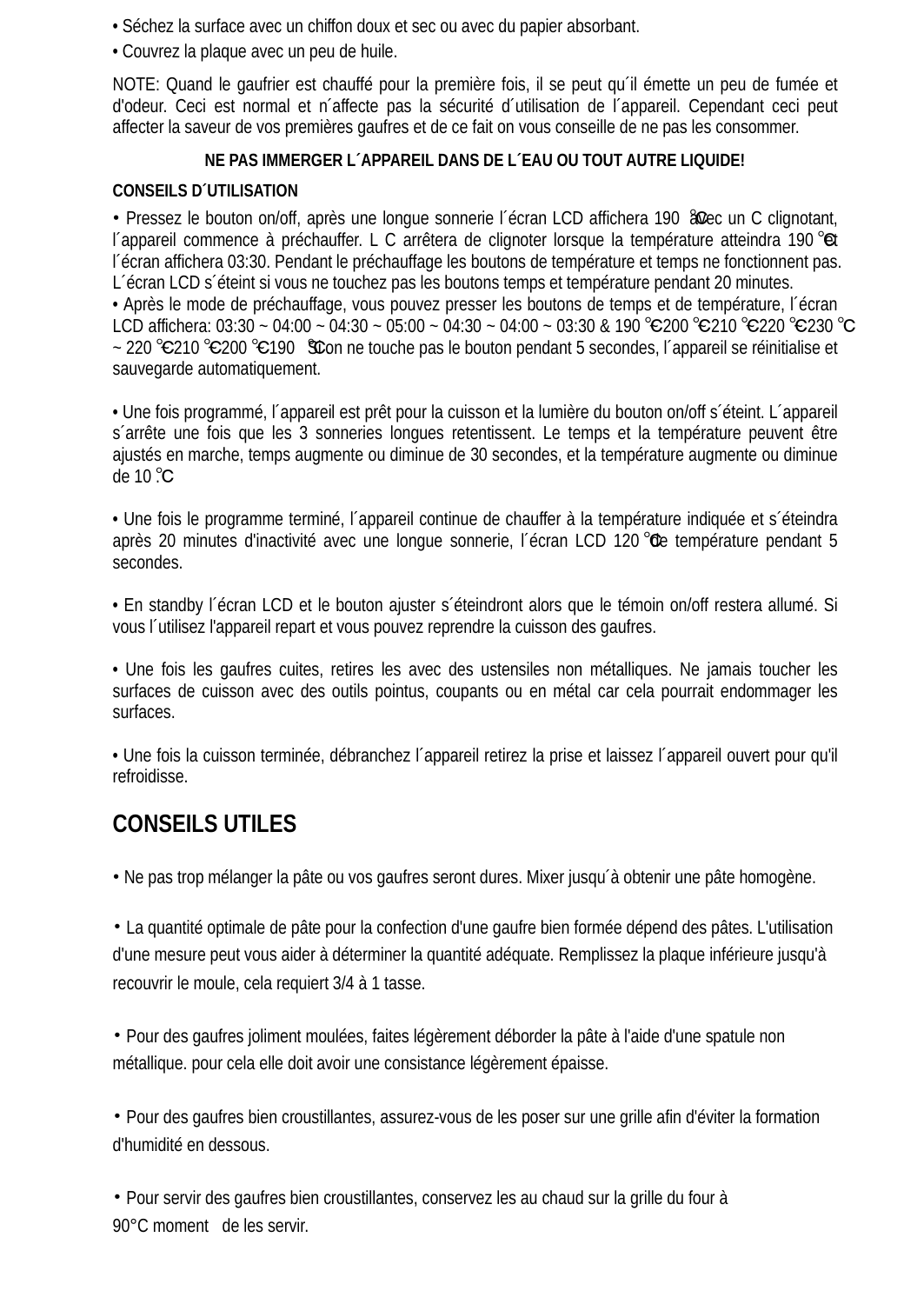• Vois pouvez rendre le croustillant à os gaufres en les réchauffant dans le gaufrier 1 à 2 minutes. Placez la gaufre dans l'appareil et laissez chauffer 1 à 2 minutes tout en surveillant pour éviter de la brûler.

• Les gaufres se congèlent bien. Laissez le refroidir complètement avant de les mettre dans un sac

à congeler séparées par du papier de cuisson. Réchauffez-les encore congelées dans un four en mode gril jusqu'à ce qu'elles soient bien chaudes et croustillantes.

#### **Nous avons testé pour vous le GFX360.**

Voici nos conseils pour réaliser de délicieuses gaufres :

Mettre l'appareil sur 220°, Une fois le produit chaud, verser la pâte, fermez et retournez, Laissez cuire pendant 2 minutes puis retournez et laisser cuire de nouveau 2 minutes, Ouvrez et retournez la gaufre (mettre le bas de la gaufre vers le haut), refermez, et laissez cuire 1 min, Retournez et laissez cuire de nouveau 1 min, Remettez le produit dans le sens initial et ouvrez, votre gaufre est prête à être dégustée !

Le temps de cuisson varie selon la température de la pâte et suivants les ingrédients choisis.

# **NETTOYAGE ET ENTRETIEN**

• Pressez le bouton (4) ou (2) et vous pourrez retirer la plaque pour la laver. Toujours éteindre l'appareil et

le débrancher avant de le laisser refroidir pour le nettoyer. Ne jamais placer le reste de l'appareil dans l'eau ou le lave-vaisselle.

• Nettoyez l'appareil avec une brosse pour éliminer les miettes. Passez un papier absorbant pour éliminer le gras. Me jamais rien utiliser qui soit abrasif et risque de rayer les surfaces.

• Nettoyez l'extérieur avec un chiffon humide et éviter les matières abrasive pour le pas rayer les surfaces. Un peu de produit pour polir l'acier inoxydable peut être utilisé de temps en temps sur la partie supérieure de l'appareil. Ne jamais immerger dans de l'eau ou tout autre liquide.

• Ne peut être lavé au lave-vaisselle.

• Si de la pâte reste collée aux plaques, imbibez d'huile, laisser tremper quelques minutes et nettoyer à l'aide d'un chiffon.

• Ne pas utiliser d'ustensiles en métal au risque de rayer les surfaces.

# **RANGEMENT**

- Toujours débrancher l'appareil avant de le ranger.
- Assurez-vous que l'appareil est froid et sec avant de le garder.
- Vous pouvez enrouler le câble au tour de la base de l'appareil.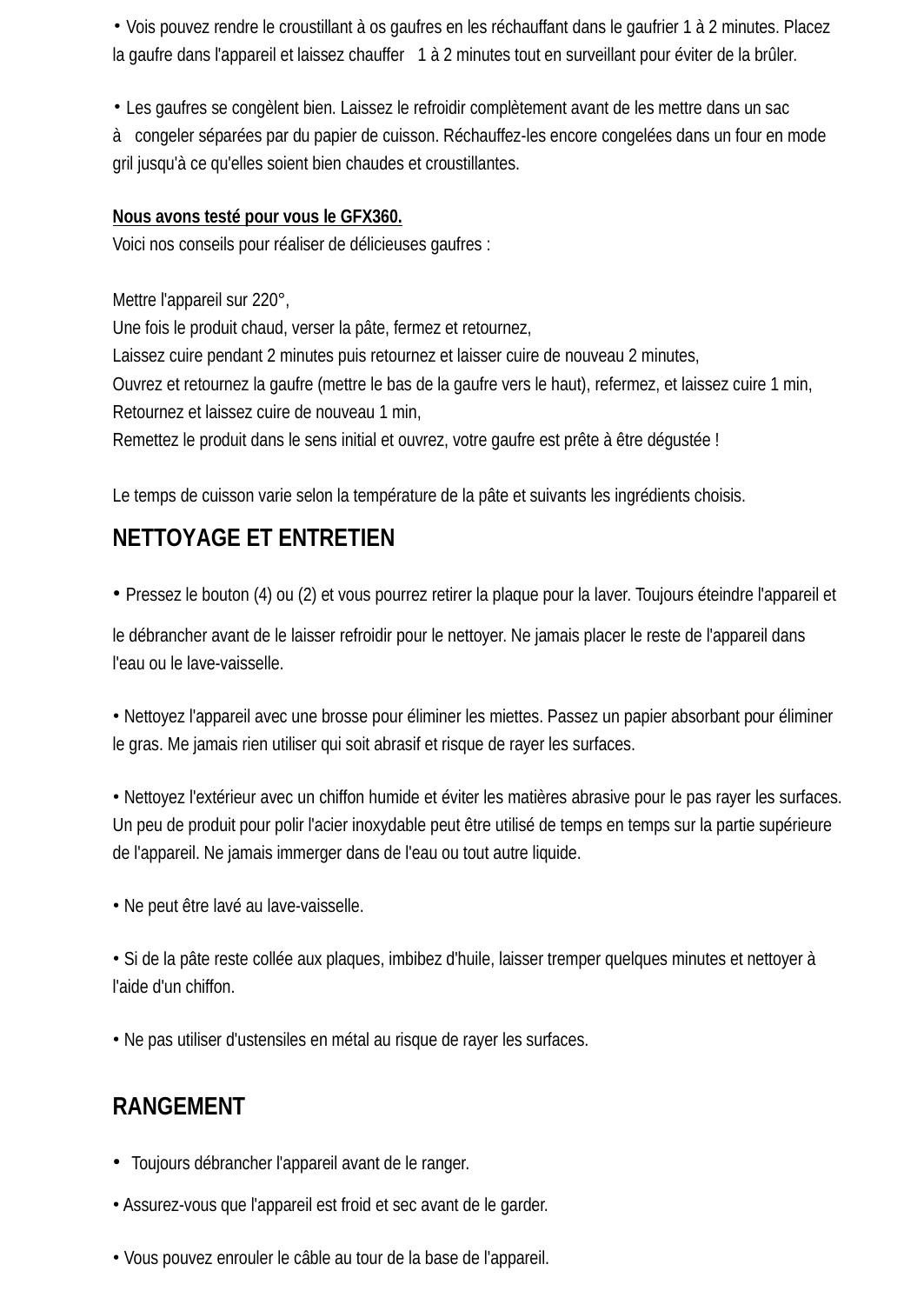## **RECETTES**

| $1 -$                                                |                                             |                                             |
|------------------------------------------------------|---------------------------------------------|---------------------------------------------|
| 1½ tasse de farine                                   | 3 grands œufs, jaunes et blancs dissociés   |                                             |
| 1/ <sub>2</sub> tasse de Maïzena                     |                                             | 2 cuillères à dessert de sucre granulé      |
| 2 cuillères à dessert de semoule de maïs (optionnel) |                                             | 1 <sup>3</sup> / <sub>4</sub> tasse de lait |
| 1 cuillère à dessert de levure                       | 1/2 cuillère à dessert d'extrait de vanille |                                             |
| 1 cuillère à dessert de sel                          |                                             | 1/2 tasse de beurre sans sel (1/2 brique)   |

Dans un grand bol mélangez la semoule de maïs, la farine, la maïzena, la levure et le sel. Bien mélanger et réservez. Dans un autre bol ou au mixeur, faites monter les blancs d'œuf en neige bien ferme. Ajoutez le sucre et continuer à battre jusqu'à ce que la meringue forme des pics puis réservez. Mélangez les jaunes, la vanille et le lait. Avec une spatule, ajouter le mélange liquide au mélange sec et mélangez jusqu'à ce que les ingrédients secs soit bien humidifiés. Ajoutes le beurre fondu avant de rajouter les blancs en veillant à ne pas les casser. La pâte est prête! Vous obtenez à peu près 5 tasses et demi de pâte.

Astuce: la maïzena rend les gaufres plus croustillantes, si vous n'en avez pas remplacez la par deux tasses de farine.

Gaufres aux noix de pecan grillées et aux airelles.

Saupoudrez la plaque inférieure de noix de pékan ou d'airelles avant de verser la pâte et cuire normalement.

Vous pouvez bien sur essayer d'autres graines et fruits sec pour varier les plaisirs !

 $2 -$ 

Pour 15 gaufres

240g de farine, 2 œufs + 1 jaune d'œuf, ½ gousse de vanille, 30g de sucre en poudre, 1 pincée de sel, 70g de beurre, 18 cl de lait, 15g de levure de boulanger, 12 cl de crème fraîche, sucre glace, huile pour graisser le gaufrier.

Préparation : 20 minutes + 1h30 de repos.

Cuisson : 4 minutes par gaufre.

Tamisez la farine et versez-la dans un grand saladier.

Cassez les œufs dans un bol et battez-les.

Fendez la ½ gousse de vanille en deux et, avec la pointe d'un couteau, récupérez toutes les petites graines qui se trouvent à l'intérieur. Ajoutez-les aux œufs battus avec le sucre et la pincée de sel. Vous pouvez garder les gousses dans un bol fermé de sucre semoule et l'utiliser pour d'autres recettes.

Découpez le beurre en dés dans un bol ; placez-le au micro-ondes 30 secondes à 600W pour le faire fondre.

Faites tiédir le lait, diluez-y la levure, versez le tout dans un puits creusé dans la farine. Incorporez les œufs battus et la crème fraîche en remuant avec une spatule en bois. Ajoutez le beurre fondu et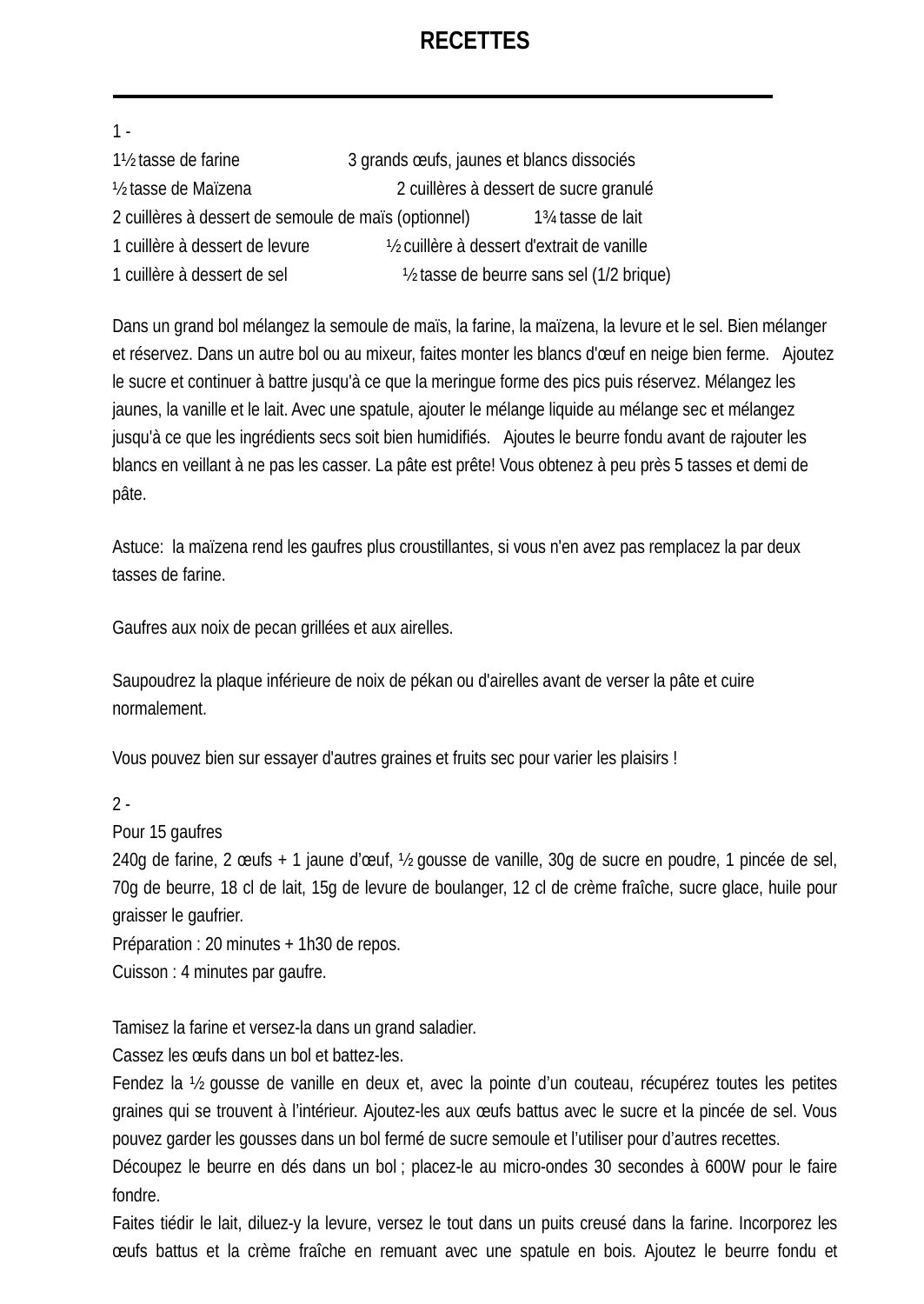mélangez jusqu'à obtention d'une pâte bien lisse. Couvrez le saladier d'un torchon propre et laissez lever la pâte au minimum 1h30 à température ambiante.

Faites chauffer le gaufrier. Badigeonnez-le légèrement d'huile sur toute la surface.

Versez une petite quantité de pâtes sur une des surfaces alvéolées en veillant à ce qu'elle soit bien répartie. Refermez le gaufrier et retournez-le aussitôt afin de répartir la pâte régulièrement sur l'autre face. Laissez cuire 2 minutes, puis retournez à nouveau le gaufrier. Laissez cuire encore 2 minutes. Démoulez la gaufre et répétez l'opération.

Quand toutes les gaufres sont cuites et tiédies, saupoudrez-les de sucre glace.

#### 3 -

Cette autre recette de gaufre, plus riche en beurre et en crème, se réalise avec un blanc d'œuf monté en neige, mais sans levure. Le temps de repos est donc plus bref.

Pour 10 gaufres :

3 œufs, 80g de beurre, 8 cl de lait, 25 cl de crème liquide, 150g de farine tamisée, 25g de sucre poudre, sel. Batteur électrique.

Préparation 15 minutes + 30 minutes de repos.

Découpez le beurre en dés dans un bol. Mettez-le au micro-ondes à 600W 30 secondes, juste pour le faire fondre. Mettez-le de côté.

Séparez le blanc du jaunes des œufs, en mettant les blancs dans un saladier et en gardant les jaunes à part dans une tasse ou un verre. Versez 1 cuillerée à soupe de sucre sur les blancs. Commencez à fouetter lentement, accélérez : les blancs sont montés quand la trace du blanc sur les fouets est très apparente et qu'ils ne décollent pas des parois du saladier.

Versez la farine dans un autre saladier, faites un creux au centre (un «puits»), mettez-y une pincée de sel, le reste de sucre, les jaunes, le lait, la crème et le beurre fondu. Mélangez bien avec une spatule en bois jusqu'à obtenir un mélange homogène.

Vous pouvez aussi mélanger ces ingrédients au robot et le faire tourner à vitesse lente avec un couteau à pâte. Sortez ensuite le bol du robot.

Avec une spatule, incorporez ensuite un tiers du blanc d'œuf battu en neige, puis, délicatement, les deux tiers restants. Mettez au réfrigérateur 30 minutes.

Pour cuire les gaufres, suivez la recette précédente.

## **ENVIRONNEMENT**



#### **ATTENTION:**

Vous ne devez pas vous débarrasser de cet appareil avec vos déchets ménagers. Un système de collecte sélective pour ce type de produit est mis en place par les communes, vous devez vous renseigner auprès de votre mairie afin d'en connaître les emplacements. En effet, les produits électriques et électroniques peuvent contenir des substances dangereuses qui ont des effets néfastes sur l'environnement ou la santé humaine et doivent être recyclés. Le symbole ci-contre indique que les équipements électriques et électroniques font l'objet d'une collecte sélective, il représente une poubelle sur roues barrée d'une croix.

Fabriqué pour et importé par : Adeva SAS 8 rue Marc Seguin 77290 Mitry-Mory FRANCE

www.hkoenig.com - contact@hkoenig.com - Tél. 01 64 67 00 01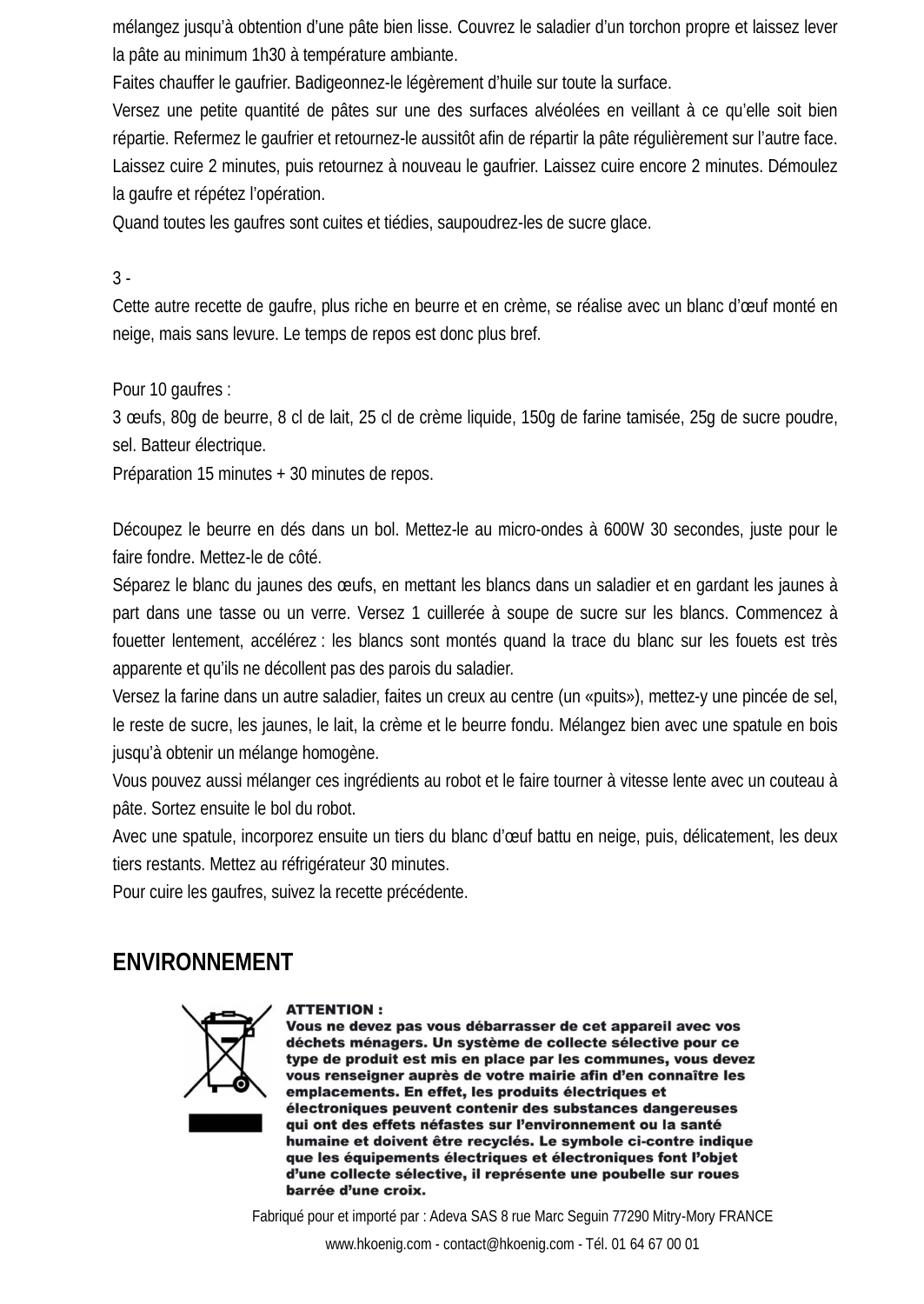# **DEUTSCH**

# **WICHTIGE SICHERHEITSHINWEISE**

#### • **LESEN SIE ALLE HINWEISE GUT DURCH**

• BENUTZEN Sie nur AC 230 Volt, 50/60 Hz. In Ihrem Hasulhalt.

• Behrueren Sie nicht die heissen Oberflaechen, Benutzen Sie nur die Griffe.

• Um die elektroschockgefhar zu vermeiden, tauchen Sie das Geraet icht ins Wasser oder ander Fluessigkeiten.

• Wenn Kinder in der Naehe sind muessen die Uberwahct warden um einene Unfall zu vermeiden.

• Stecken Sie das Kabel aus dem Stecker wenn das Geraet nicht im Gebrauch ist und bevor Sie es reinigen oder Warten.

• Benuten Sie das Geraet nicht wenn es beschaedigt wurde. Um einen Elektroschock zu vermeiden versuchen Si nicht das Geraet selber zu reparieren. Bringen sie e simmer zu einem autorisierten Techniker.

• Benutzen Sie keine Zubehoerteile, es wird vom Hersteller nicht empfohlen. Es kann Brandgefahr bestehen.

• Benutzen Sie das Geraet nicht im Freiene oder fuer Kommerzielle Zwecke.

- Lassen Sie das Kabel nicht ueber Kanten haengen oder heisse Oberflaechen behruehren.
- Stellen Sie das Gareat nicht in die naehe vom Ofen oder Herd.
- Ziehen Sie den Stecker aus wenn sie es nicht mehr benutzen.
- Benutzen Sie das Geraet nicht fuer andere Zwecke als fuer die die es hergestellt wurde.
- Benutzen Sie keinne timmer oder externen Stromzaehler.
- Seien sie orallem vorsichtig wenn Sie das Geraet von einem Platz zum anderen bewegen.

• Um den Stcker auszuzehen, Machen sie das Geraet zuerst aus, OFF. Dann koenne sie den Stecker aus der Dose nehemen.

• NICHT Hitze OHNE DIE PLATTEN INSTALLIERTE ES KANN DIE THERMISCHE FUSE WEGEN DER HOHEN TEMPERATURBESTÄNDIGKEIT AUS.

• Dieses Gerät ist nicht für die Nutzung durch Personen mit eingeschränkter Kapazität auf der körperlichen, geistigen oder sensorischen oder mangelnder Erfahrung und Wissen (einschließlich Kinder), es sei denn, er hat sie wurde gebeten, zu überwachen oder, wenn sie Anweisungen auf dem Einsatz des Gerätes durch eine für ihre Sicherheit zuständige Person hatte. Kinder sollten beaufsichtigt werden, um sicherzustellen, dass sie nicht mit dem Gerät spielen.

• Wenn das Netzkabel beschädigt ist, muss es mit einem Kundendienst ersetzt werden, um Gefahren zu vermeiden.

## **ACHTUNG: UM DIE ELEKTROSCHOCKGEFAHR ZU VERMEIDEN DUERFEN NUR AUTORISIERTE TECHNIKER DAS GERAET REPARIEREN.**

# **BEWAHREN SIE DIE BEDIENUNGANLEITUNG FUER SPAETERE ZWECKE GUT AUF. NUR IM HAUSHALT ZU GEBRAUCHEN**

# **SPEZIELLE KABEL HINWEISE**

Es wird ein kurzes Kabel mitgeliefert um zu vermeiden das das Kabel sich verwickelt und brandgefhar verursacht. Es gibt laengere Kabel und diese duerfen gebraucht werde. Mann muss aber sehr vorsichtig sein und diese Kabel muessen den Technischen Vorschriften des Geraetes entsprechen. Vermeiden Sie das das Kabel ueber die Oberflaechen haengt und dass es von Kinder oder haustieren heruntergozogen wird.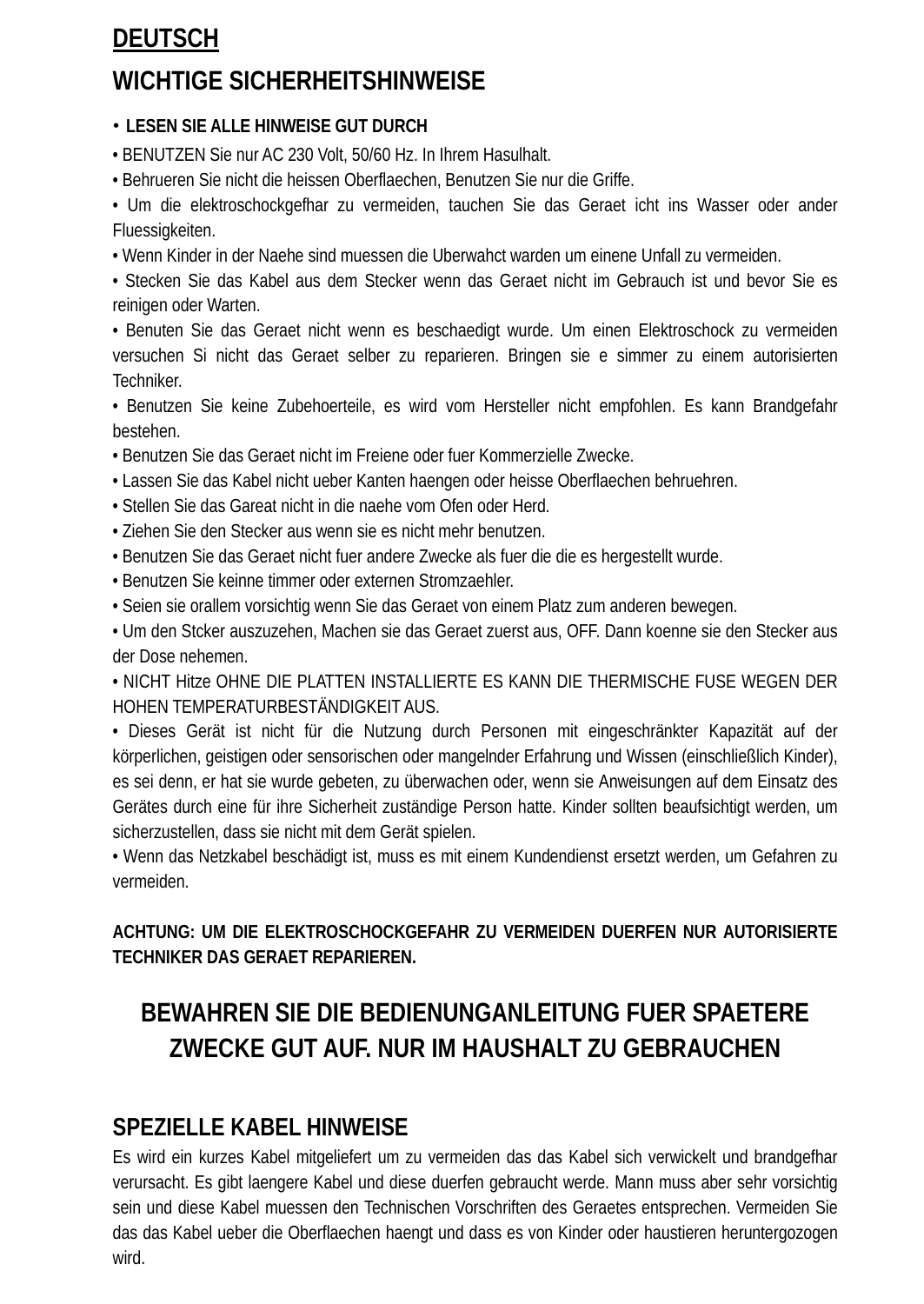## **HINWEIS**

Das Geraet hat einen polarisierten Stecker um Elektroschockgefahr zu vermeiden. Der Stecker funkzioniert nur mit einer polarisierten Steckdose. Falls e simmer noch nicht funkzioniert dann kontaktieren Sie einene Techniker.

# **BESCHREIBUNG DER TEILE**



- 1. Bedienung Bedienfeld
- 2. Taste
- 3. Obere Antihaftbeschichtung Platte
- 4. Push Button
- 5. Klappgriff
- 6. Gehäuseoberteil
- 7. Obere Antihaftbeschichtung Platte
- 8. Gehäuse Grundplatte
- 9. Oelbehaelter



- 1. ON / OFF: Ein / Aus-Taste
- 2. Power Light
- 3. Einstellbare Licht
- 4. LCD-Fenster
- 5. Zeit-Taste (+)
- 6. Zeit-Taste (-)
- 7. Temperatur (+)
- 8. Temperatur (-)

# **VOR DEM ERSTEN GEBRAUCH**

- Lesen Sie die Bedienunsanweisung und bewahren Sie die fuer spaetere Zwecke gut auf.
- Entfernene Sie die ganze Verpackung.
- Reinigen Sie die Kochoberflaechen gut mit eineme feuchten Tuch oder Schwamm.

#### **TAUCHEN SIE DAS GERAET NIEMALS INS WASSER UND LASSEN ISE ES AUCH NICHT UNTER FLIESSENDEM WASSER.**

- Trockenen Sie es mit einem trockenen Tuch oder Papier serviette.
- Geben sie ein wennig Kochoel auf die Kochoberflaechen.

# **BESCHREIBUNG DES BEDIENFELDES**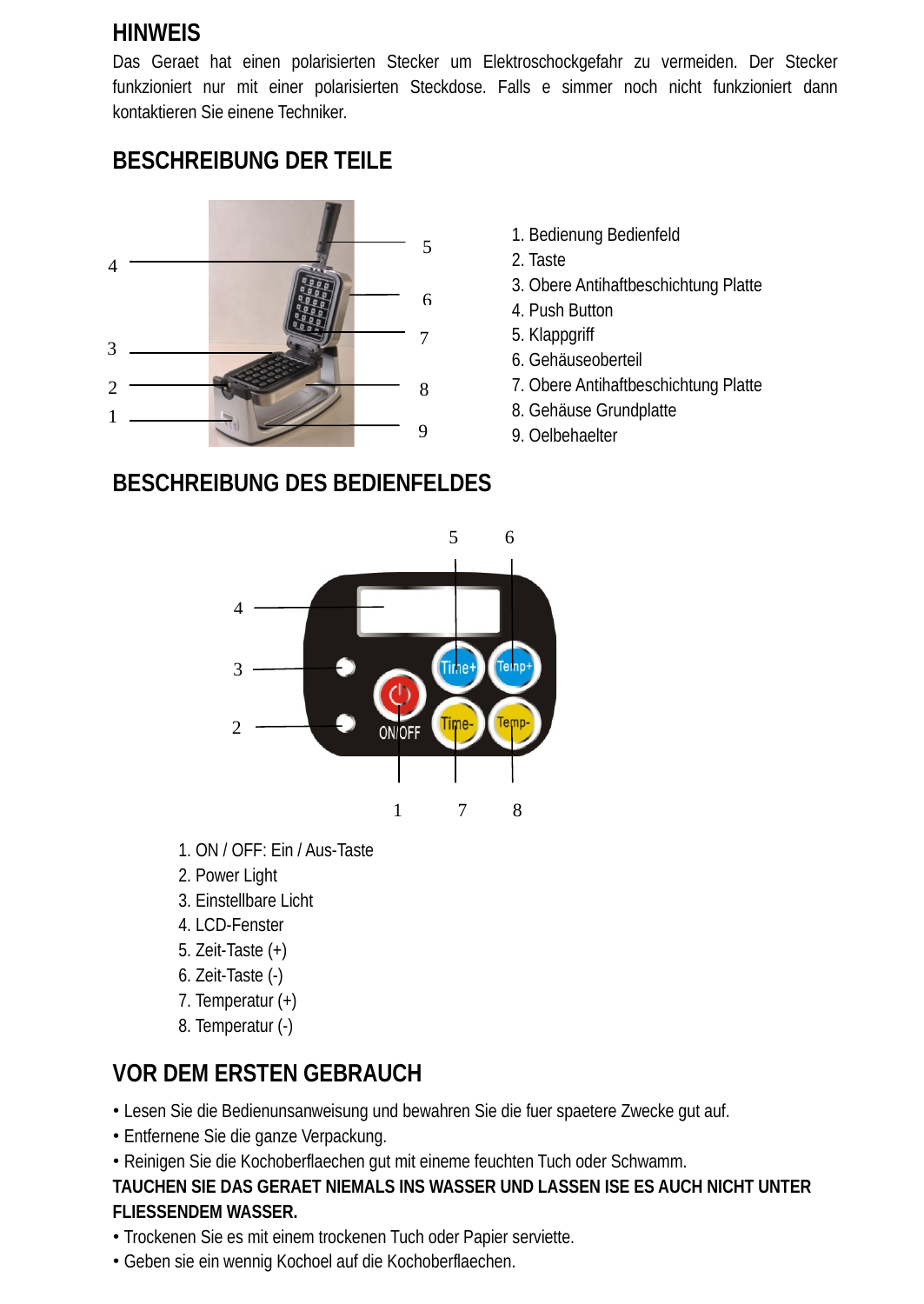**HINWEIS:** Wenn Sie das Waffeleisen zum ersten mal benutzen ist es moeglich das es ein bisschen raucht oder riecht. Das ist mit vielen Geraet normal. Es is t nicht gefaehrlich kann aber den Geschmack der ersten Waffel beeinflussen, daher entfehlen wir das Sie die entsorgen.

#### **TAUCHEN SIE DAS GERAET NIEMALS INS WASSER UND LASSEN ISE ES AUCH NICHT UNTER FLIESSENDEM WASSER.**

## **WIE BENUTZ MANN DAS GERAET**

• Drücken Sie die ON / OFF-Taste (rot / Power-LED, und blau / justieren Licht), nach einem langen Ring,<br>aibt das LCD-Displav 190 an gibt das LCD-Display 190 an <sup>℃</sup> mit der<br>Vorwärmung. Wenn die Platte die Temperatur 190 Vorwärmung. Wenn die Platte die Temperatur 190

blinken, und es liest 03.30 auf dem LCD-Display. Während des Vorwärmungs Prozesses, keine Zeit / Temperatur-Taste nicht funktioniert. Und der LCD-Anzeige wird ausgeschaltet, wenn kein Betrieb für die Zeit / Temperatur-Taste geschlossen innerhalb von 20 Minuten

• Nach dem Vorheizen können Sie die Zeit / Temperatur-Taste und LCD liest 3.30 ~ 4.00 ~ 4.30 ~ 5.00 ~  $^{\circ}$   $^{\circ}$  200  $^{\circ}$  $4.30 - 4.00 - 3.30$  & 190

Bedienung der Taste innerhalb von 5 Sekunden, verlassen Sie die Maschine und speichern automatisch

• Nach der Einstellung, arbeitet es abwärts zu zählen als die eingestellte Zeit und Temperatur mit der Bediensoftware Licht "aus". Die Arbeit endet nach den drei langen Ringen. Die Verarbeitungszeit und Temperatur Bereich kann während des Arbeitsprozesses angepasst werden, und die Zeit verringert / erhöht 30 Sekunden und die Temperatur erhöht / verringert 10 ℃

• Nach Ablauf der eingestellten Arbeit endet, hält sie als die eingestellte Temperatur zu erhitzen. und es ist Standby-Modell, wenn nicht mehr Betrieb innerhalb von 20 Minuten mit einem langen Ring. Und liest das LCD 120<br>C. und es hält 5 Sekunden gedrückt °C, und es hält 5 Sekunden gedrückt.

• Während des Standby-Modell wird LCD / einstellbare Licht abgeschaltet und Macht Licht hält an. Wenn es nach dem Druck auf den Ein / Aus-Taste wiederverwendet, die Maschinen wieder beginnt vorzuwärmen, und Sie können die Waffel als weiteren Betrieb backen ..

•Sobald die Waffeln gekocht, sorgfältig entfernt sie aus dem Waffeleisen mit einem nicht-metallischen Utensilien. Berühren Sie niemals die Kochfläche mit scharfen, spitzen oder metallischen Gegenständen. Dies könnte die nicht-haftende Oberfläche.

•Sobald Sie mit dem Kochen fertig sind, ziehen Sie den Stecker aus der Steckdose und lassen Sie das Waffeleisen offen gelassen.

## **HILFSREICHE TIPS**

• Uebermixen Sie die mischung nicht da die Waffeln hart sein warden. Mischen Sie nur bis es keine Klumpen mehr hat.

• Um die optimale Menge Mischung zu haben wird es von mischung zu mischung varieren. Fuellen sie alle Zonene des Waffelblechs, geben Sie ungeaehr 2/4 – 1 Tasse Mischung ein.

• Um ebene Waffeln zu machen geben sie die Mischung mt einer Gummispachtel gut ein.

• Um knusprige Waffel zu machen lassen Sie die Waffeln auf einem Rost abkaelten um vu vermeiden das der Dampf Sie errweicht.

• Wenn Sie mehrere Waffel servieren, lassen Sie die gemachten Waffel in einen Ofen auf 200°F um Sie warm zu erhalten.

• Kalte Waffeln koennen wieder in Waffeleisen errwaermt warden. Tun sie die Waffel in das Eisen und waermen Sie es auf Stufe 1 oder 2 waehrend 1-2 Minuten.

• Waffeln koene eigefroren werden. Lassen Sie die Waffel komplet abkuehlen un tun sie die Waffeln in eine Plastikbeutel, separieren Sie die Waffeln mit Ofenpapier. Die Waffeln koenne dann im Ofen gewaermt warden.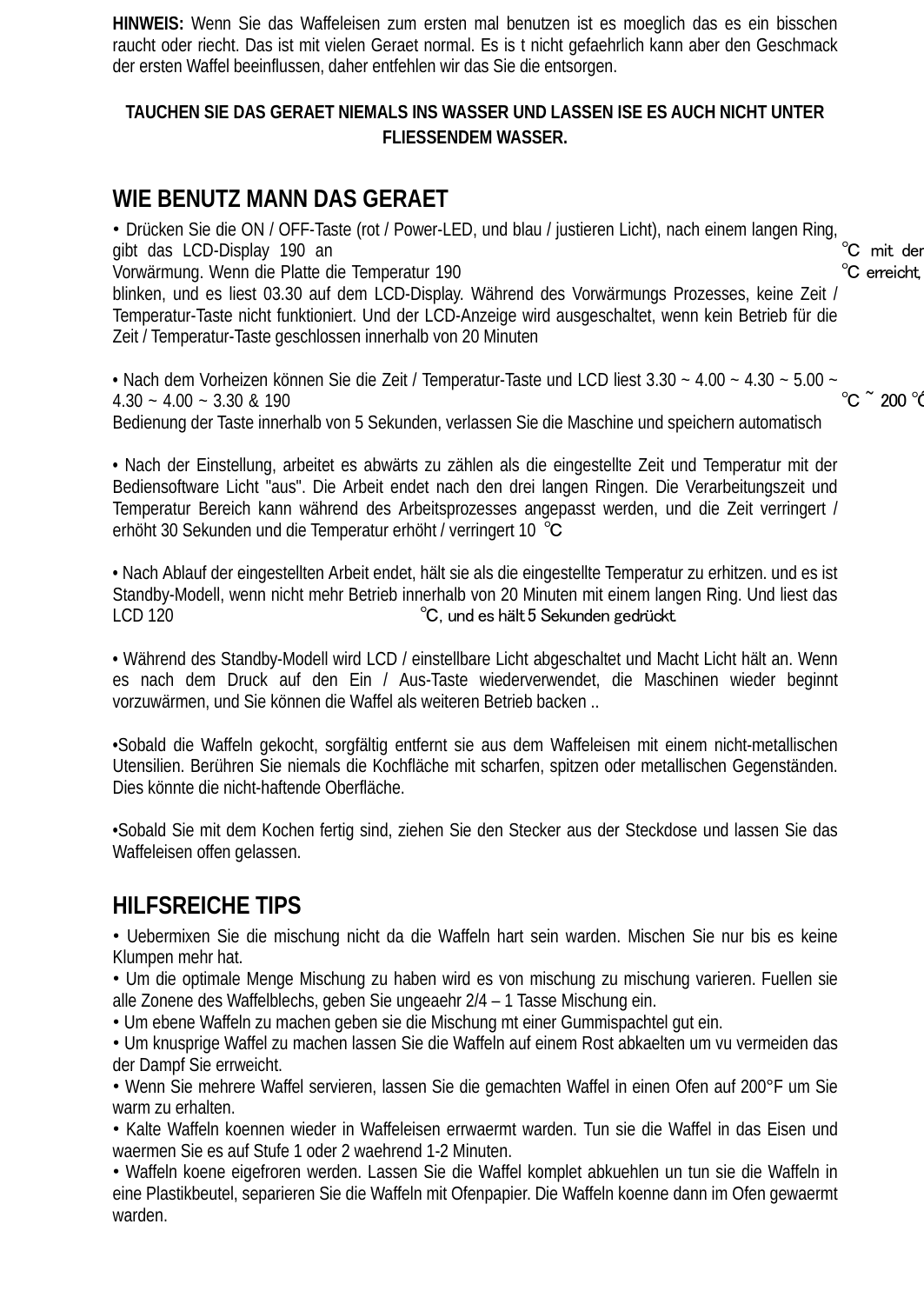#### **Wir testeten für Sie GFX360.**

Hier unsere Tipps, um leckere Waffeln machen:

Schalten Sie die Kamera 220 °,

Sobald heißen Produkt, gießen Sie den Teig, in der Nähe und zurück,

2 Minuten kochen, dann drehen und kochen für weitere 2 Minuten

Offene und Rück das Waffe (legte die Waffel oben), in der Nähe, und kochen für 1 min,

Drehen und kochen für eine weitere 1 min,

Legen Sie das Produkt in der ursprünglichen Richtung und öffnen Sie Ihre Waffel ist bereit zu essen!

Kochdauer hängt von der Temperatur des Teigs und die folgenden ausgewählten Zutaten.

## **REINIGUNG UND WARTUNG**

• Drücken Sie die Taste (4) oder Drücken Sie die Taste (2) , und man kann die Platte für die Räumung zu nehmen. Ziehen Sie immer das Waffeleisen und lassen Sie es vor der Reinigung abkühlen. Es gibt keine Notwendigkeit, die Waffeleisen zur Reinigung zerlegt . Tauchen Sie das Waffeleisen in Wasser oder in der Spülmaschine Platz .

• Bürsten Sie alle losen Krümel aus den Rillen . Wischen Gitter sauber und mit einem Papiertuch , absorbieren Öl oder Butter , die sich vielleicht in den Rillen des Gitters. Sie können auch wischen Gitter mit einem feuchten Tuch . Verwenden Sie nicht alles Schleifmittel, zerkratzen oder beschädigen können die Antihaft-Beschichtung .

• Wischen Sie die Außenseite des Waffeleisen mit einem feuchten Tuch. Reinigen Sie die Außenseite mit einem Scheuer- Pad oder Stahlwolle, da dadurch die Oberfläche beschädigt wird. Ein wenig Metall Politur für Edelstahl kann gelegentlich auf das obere Gehäuse verwendet werden. Nicht in Wasser oder andere Flüssigkeiten tauchen .

• Nicht in die Spülmaschine stellen .

• Sollte ein Teig geworden auf den Gittern gebacken , gießen Sie ein wenig Speiseöl auf den gehärteten Teig. Lassen Sie sitzen 5 Minuten zum Teig erweichen , dann wischen Sie mit einem Papiertuch oder einem weichen Tuch.

• Verwenden Sie keine Metallgegenstände auf Ihre Waffeln zu entfernen, können sie Schäden an der Antihaft-Oberfläche .

## **STORAGE**

- Ziehen Sie immer das Waffeleisen vor der Lagerung.
- Achten Sie darauf, das Waffeleisen ist kühl und trocken sein, bevor Sie es versorgen.
- Das Netzkabel kann um den Boden der Basis zur Lagerung verpackt werden.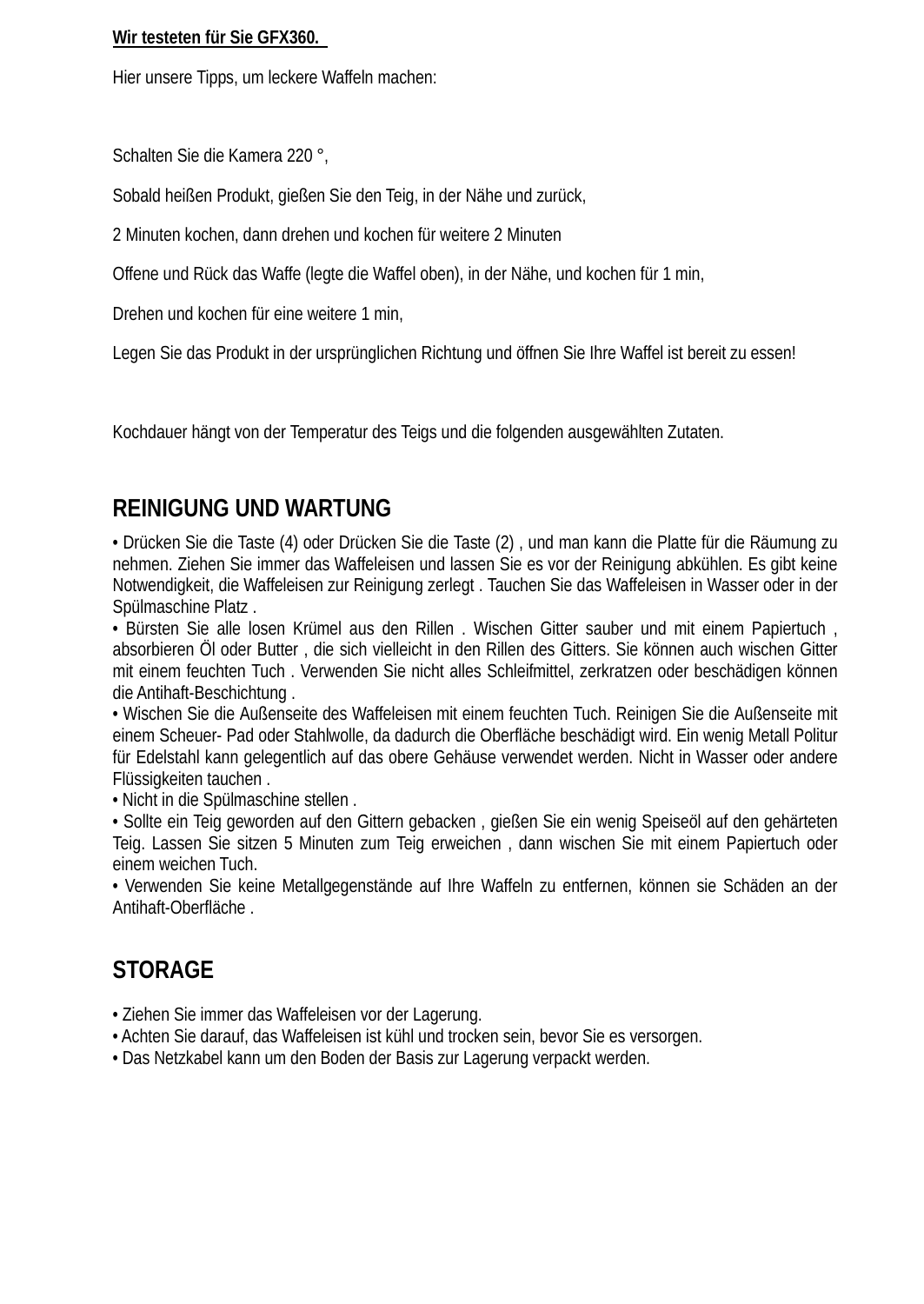## **REZEPTE**

| $1 -$                      |                                                     |
|----------------------------|-----------------------------------------------------|
| 1 1/2 Tassen Allzweck-Mehl | 3 große Eier getrennt                               |
| 1/2 Tasse Maisstärke       | 2 EL. Kristallzucker                                |
| 2 EL. Maismehl (optional)  | 1 <sup>3</sup> Tassen Milch                         |
| 1 EL. Backpulver           | 1/2 TL, reinen Vanille-Extrakt                      |
| 1 tsp. Salz                | 1/2 Tasse (1 Stock) ungesalzene Butter, geschmolzen |

In einer großen Schüssel sieben Sie oder wischen Sie zusammen Mehl, Maisstärke, Maismehl, Backpulver und Salz gründlich vermischen und beiseite stellen. In Rührschüssel, schlagen Eiweiß, bis sich weiche Spitzen bilden. Zucker zugeben, weiter schlagen, gerade steif und beiseite stellen. Verquirlen Eigelb, Milch und Vanille. Mit Gummi-Spachtel, rühren Milch-Mischung in Mehl-Mischung, Mischen, gerade bis trockenen Zutaten angefeuchtet werden. (Es sollte noch kleine Klumpen sein, nicht über mix). Stir in zerlassener Butter. Falten in Eischnee bis kombiniert. Den Teig auf heiße, gefettete Waffeleisen und backen.

Ergibt etwa 5 ½ Tassen Teig

**Waffel Tipp:** Maisstärke macht die Waffeln schärfer. Wenn Sie noch kein Maisstärke, könnte man immer noch machen große Waffeln durch Weglassen Maisstärke und zunehmende Mehl 2 Tassen. Backen wie verwiesen.

#### **Geröstete Pecan Waffeln & Cranberry**

Streuen Sie gehackte Pekannüsse auf Bodenrost von heißen, gefetteten Waffeleisen. Den Teig über Pekannüsse. Sprinkle getrocknete Cranberries über Teig. Schließen Waffeleisen und backen wie verwiesen.

 $2 -$ 

Für 15 Waffeln

240g Mehl , 2 Eier und 1 Eigelb, ½ Vanilleschote , 30 g Zucker , 1 Prise Salz, 70 g Butter, 18 ml Milch, 15 g Hefe , 12 cl Sahne, Zucker, Öl , um das Waffeleisen einfetten . Zubereitungszeit : 20 Minuten + 01.30 Ruhe.

Kochzeit: 4 Minuten pro Waffel.

Das Mehl vermischen und in eine große Schüssel.

Die Eier in eine Schüssel geben und schlugen sie .

Slit ½ Vanilleschote halbieren und mit der Spitze eines Messers , bekommen alle die kleinen Samen, die im Inneren sind . Fügen Sie die geschlagenen Eier mit dem Zucker und einer Prise Salz . Sie können die Schoten in einer geschlossenen Schale mit Kristallzucker zu halten und sie für andere Rezepte .

Schneiden Sie die Butter in Würfel in einer Schüssel, legen Sie sie in der Mikrowelle für 30 Sekunden bei 600 Watt zu schmelzen.

Abkühlen lassen Milch, Hefe verdünnen , gießen Sie in ein Loch in das Mehl gut . Fügen Sie die geschlagenen Eier und Sahne unter ständigem Rühren mit einem Holzspatel . In zerlassener Butter und mischen , bis ein glatter Teig . Decken Sie die Schüssel mit einem sauberen Küchentuch und lassen Teig mindestens 1.30 bei Raumtemperatur.

Erhitzen Sie das Waffeleisen . Bürsten Sie es leicht mit Öl über die gesamte Oberfläche .

Gießen Sie eine kleine Menge von Pasta auf einem Blister Oberflächen dafür, dass es gut verteilt ist. Schließen Sie das Waffeleisen und senden Sie es sofort auf den Teig gleichmäßig auf der anderen Seite verbreiten. 2 Minuten kochen , dann kehren die Waffeleisen . 2 Minuten kochen . Drehen Sie die Waffel und zu wiederholen.

Wenn alle Waffeln gekocht und tiédies , mit Puderzucker bestreuen .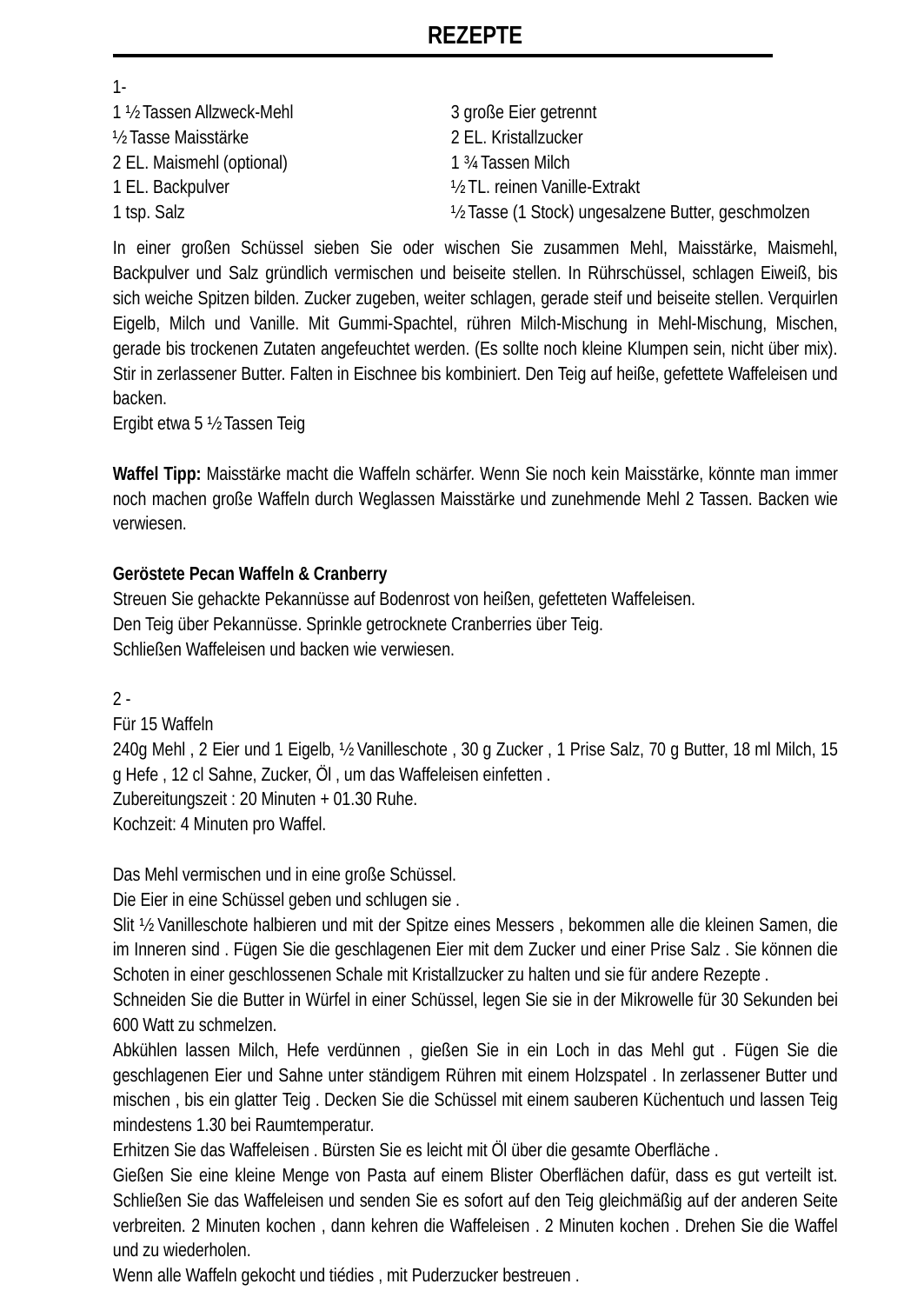3 -

Dieses Waffelrezeptanderen, reicher an Butter und Sahne, ist mit einem weißen Schlag Ei realisiert , aber ohne Hefe. Ruhezeit ist kürzer.

10 Waffeln :

3 Eier, 80 g Butter, 8 Tassen Milch, 25 cl flüssige Sahne , 150g gesiebte Mehl , 25g Zucker , Salz. Elektromixer .

Vorbereitung 15 Minuten + 30 Minuten Pause .

Schneiden Sie die Butter in Würfel in einer Schüssel. Legen Sie es in der Mikrowelle bei 600 Watt 30 Sekunden , nur um zu schmelzen. Legen Sie es beiseite.

Trennen Sie das Eigelb aus weißen Eiern, setzen die Weißen in eine Schüssel geben und in eine Tasse oder Glas getrennt halten die gelb. Gießen Sie 1 Esslöffel Zucker auf weiß. Starten Sie peitschen langsam beschleunigen : Weißen montiert sind , wenn die Spur von weiß auf den Peitschen ist sehr offensichtlich, und sie nehmen nicht von den Wänden der Schüssel.

Das Mehl in einer separaten Schüssel , einen in der Mitte hohl (eine " Senke" ) , legte eine Prise Salz, restlichen Zucker , Eigelb, Milch, Sahne und Butter . Gut mischen mit einem Holzspatel , bis eine homogene Mischung .

Sie können auch diese Zutaten zu mischen in einer Küchenmaschine und führen bei geringer Geschwindigkeit mit einem Teig Messer. Dann ziehen Sie die Küchenmaschine Schüssel.

Mit einem Spatel , dann rühren in einem Drittel der Eiweiß steif schlagen , dann vorsichtig , die restlichen zwei Drittel . Kühlen Sie 30 Minuten.

Um die Waffeln zu kochen , folgen Sie den vorherigen Rezept.



# **UMWELT**

#### ACHTUNG:

Werfen Sie nicht dieses Produkt, wie es mit anderen Haushaltsprodukten hat. Es gibt eine Mülltrennungs von diesem Produkt in Gemeinden, Sie müssen Ihre lokalen Behörden über die Orte, wo man dieses Produkt zurückgeben können zu informieren. In der Tat enthalten elektrische und elektronische Produkte gefährliche Stoffe, die schädliche Auswirkungen auf die Umwelt oder die menschliche Gesundheit haben und sollte recycelt werden. Das Symbol hier darauf hinweisen, dass elektrische oder elektronische Geräte sollten sorgfältig ausgewählt werden, ist ein fahrbarer Abfallbehälter mit einem Kreuz markiert.

Hergestellt und importiert: Adeva SAS 8 rue Marc Seguin 77290 Mitry-Mory FRANCE www.hkoenig.com - contact@hkoenig.com - Tel. 01 64 67 00 01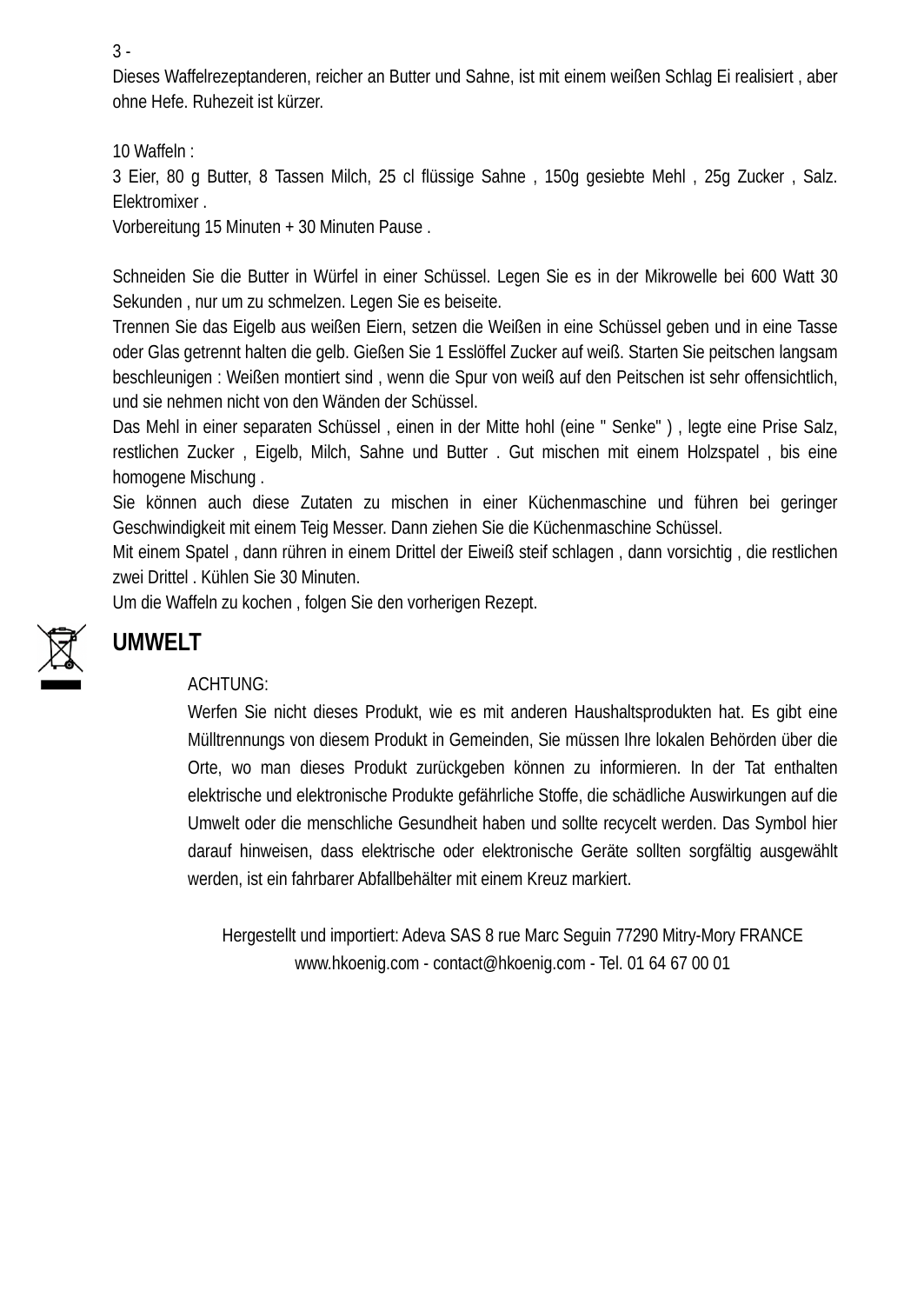# **NEDERLANDS BELANGRIJKE VEILIGHEIDSMAATREGELEN**

#### • **LEES DE INSTRUCTIES**

• Gebruik alleen op AC 230 Volt, 50/60 Hz. Alleen voor huidhoudelijk grebuik.

• Raak noooit heete oppervlakken aan. Gebruik altijd de hendels .

• Om u eigen tegen elekrische schokken te beschermen, dompel het cabel, de stekker of het apparaat zelf nooit onder water of andere vloeistoffen.

• Kinderen moeten onder toezicht worden gehouden als het apparaat in gebruik is.

• Ontkoppel het apparaat wanneer het niet in gebruik is, voordat u het schoon gaat maken of uit elkaar haalt.

• Gebruik het apparaat niet als het beschadigd is of niet goet werkt. Om het risico van elektrische schokken te voorkomen, probeer nooit het Waffel Ijzer zelf te repareren. Breng het naar een herkende service centrum om het te laten maken. De onjuiste montage vaqn het apparaat kan het risico van elektrische schokkken betekenen, wanneer het Waffel Ijzer opnieuw wordt gebruikt.

• Het gebruik van toebehoor dat niet door de fabrikant werd aanbevolen, kan in elektrische schokk, letsel en ongelukken resulteeren.

• Gebruik het apparaat niet buitenshuis of voor commercïele doeleinden.

• Laat het kabel nooit van het aanrecht of de tafel slingeren. Laat het nooit met heete oppervlakken in aanraking komen.

•.Plaats het Waffel Ijzer nooit in de buurt van het gas fornuis of een verwarmde oven.

- Ontkoppel het apparaat als u het niet meer gaat gebruiken.
- Gebruik het apparaat alleen voor de doeleinden voor die het ontworpen werd.
- Gebruik het apparaat nooit met behulp van een timer of een afstandbediening.
- U dient uiterst voorzichtig te zijn als u het apparaat met heete olie of vloeistoffen verplaatst.
- Om te ontkoppelen, schakel het apparaat uit en verwijder de stekker van het stopcontact.

• VERMIJD HITTE ZONDER DE PLATEN ZIJN GEÏNSTALLEERD KAN HET DE THERMISCHE ZEKERING SCHADE DOOR DE HOGE TEMPERATUUR.

• Dit apparaat is niet bedoeld voor gebruik door personen met beperkte capaciteit op de fysieke, mentale of zintuiglijke of gebrek aan ervaring en kennis (inclusief kinderen), tenzij hij hen heeft werd gevraagd om te controleren of als zij instructies over het gebruik van het apparaat door een persoon die verantwoordelijk is voor hun veiligheid hebben gehad. Kinderen moeten onder toezicht te zorgen dat ze niet spelen met het apparaat.

• Als het netsnoer beschadigd is, moet het worden vervangen door een after-sales service om elk gevaar te voorkomen.

## **WAARSCHUWING: OM HET RISICO VAN ELEKTRISCHE SCHOKKEN TE VOORKOMEN, MOET HET APPARAAT DOOR EEN ERKENDE SERVICE CENTRUM GEREPAREERT WORDEN.**

# **BEWAAR DEZE INSTRUCTIES ALLEEN VOOR HUISHOUDELIJK GEBRUIK**

# **SPECIAALE INSTRUCTIES VOOR HET KABEL**

Om het risico van struikelen het verstrikt raken van lange kabels te voorkomen, werd dit apparaat met een korte kabel voorzien. Er zijn grotere lengtes beschikbaar, als u er met zorg gebruik van maakt. Als u een verlengsnoer gebruikt, moet de spanning daarvan minstens even hoog zijn als het apparaat. Hoe langer het is om zo belangrijker is het om ervoor te zorgen dat het niet van het aanrecht slingert en door kinderen en dieren over gestruikelt kan worden.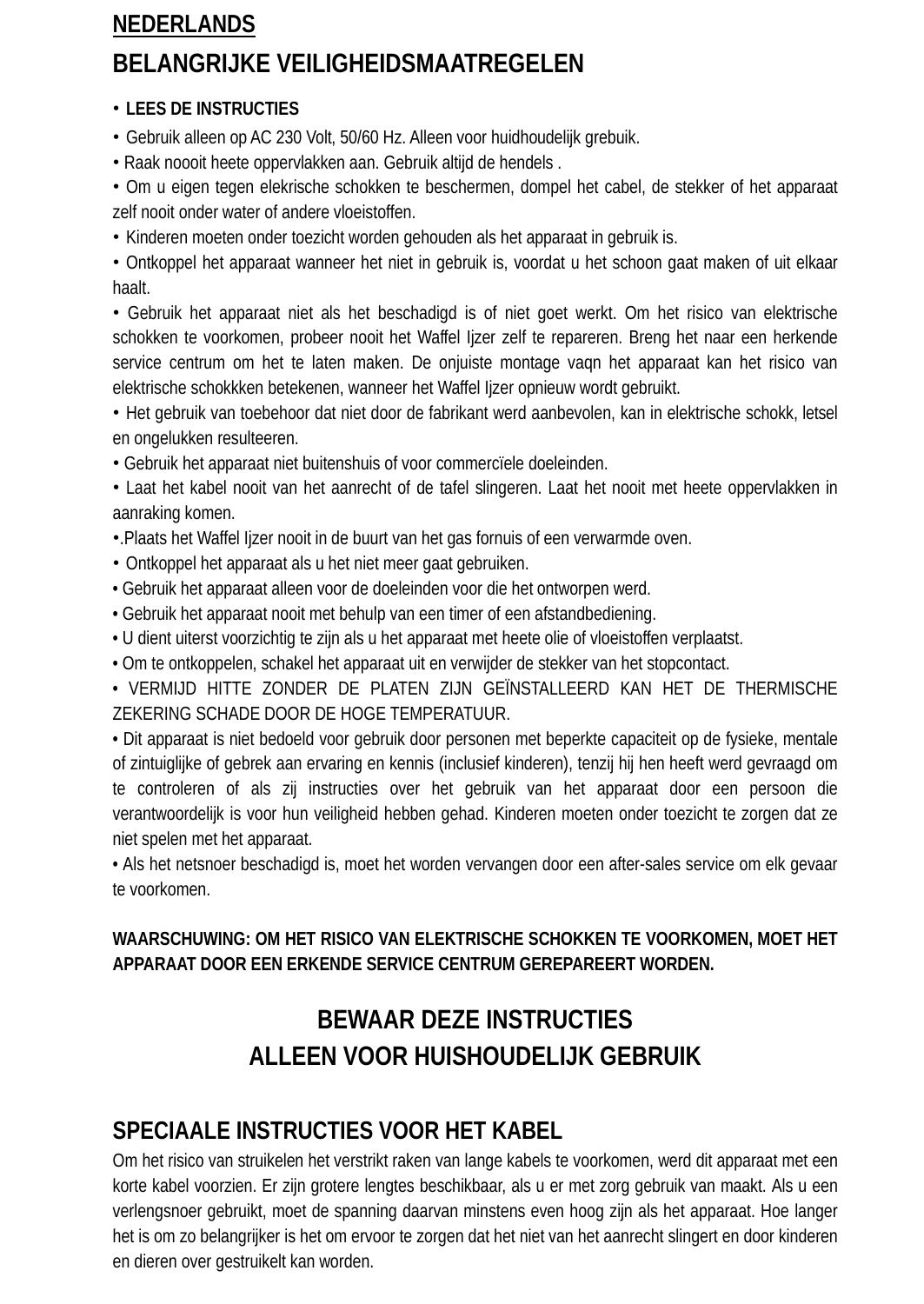# **LET OP**

Dit apparaat werd met een gepolariseerde stekker voorzien (een blad is breeder dan de andere) om het risico van elektrische schokken te verminderen. Deze stekker past maar op een manier in een gepolariseerde contactdoos. Als de stekker niet pas, neem contact op met een erkende elektricien. Probeer de stekker op geen enkele manier te wijzigen.

## 3 1 8. Behuizingssokkel 5 6  $\frac{1}{3}$   $\frac{1}{3}$   $\frac{1}{3}$   $\frac{1}{3}$   $\frac{1}{3}$   $\frac{1}{3}$   $\frac{1}{3}$   $\frac{1}{3}$   $\frac{1}{3}$   $\frac{1}{3}$   $\frac{1}{3}$   $\frac{1}{3}$   $\frac{1}{3}$   $\frac{1}{3}$   $\frac{1}{3}$   $\frac{1}{3}$   $\frac{1}{3}$   $\frac{1}{3}$   $\frac{1}{3}$   $\frac{1}{3}$   $\frac{1}{3}$   $\frac{1}{3}$  8 9  $\mathfrak{D}$ 4

- **BESCHRIJVING VAN DE ONDERDELEN**
- 1. Bedieningspaneel
- 2. Druk knop
- 3. Opper anti-plak laag plaat
- 4. Druk knop
- 5. Opvouwbare handgreep
- 6. Bovenste behuizing
- 7. Onderste anti-plak laat plaat
- 
- 9. Olie blad

## **BESCHRIJIVING CONFIGURATIESCHERM**



- 1. ON/OFF: Aan/Uit Schakela
- 2. Power licht
- 3. Aanpassbar licht
- 4. LCD venster
- 5. Tijd knop (+)
- 6. Tijd knop (-)
- 7. Temperatuur(+)
- 8. Temperatuur(-)

# **Voor het eerste gebruik**

- Lees de instructies zorgvuldig en houd deze op voor toekomstig gebruik.
- Verwijder de verpakking.
- Reinig de kook plaat met warm water en een zachte spons of doek.

#### **DOMPEL HET APPARAAT NOOIT ONDER WATER EN GIET NOOIT WATER DIREKT OP DE KOOK PLAAT**

• Droog met een zachte doek.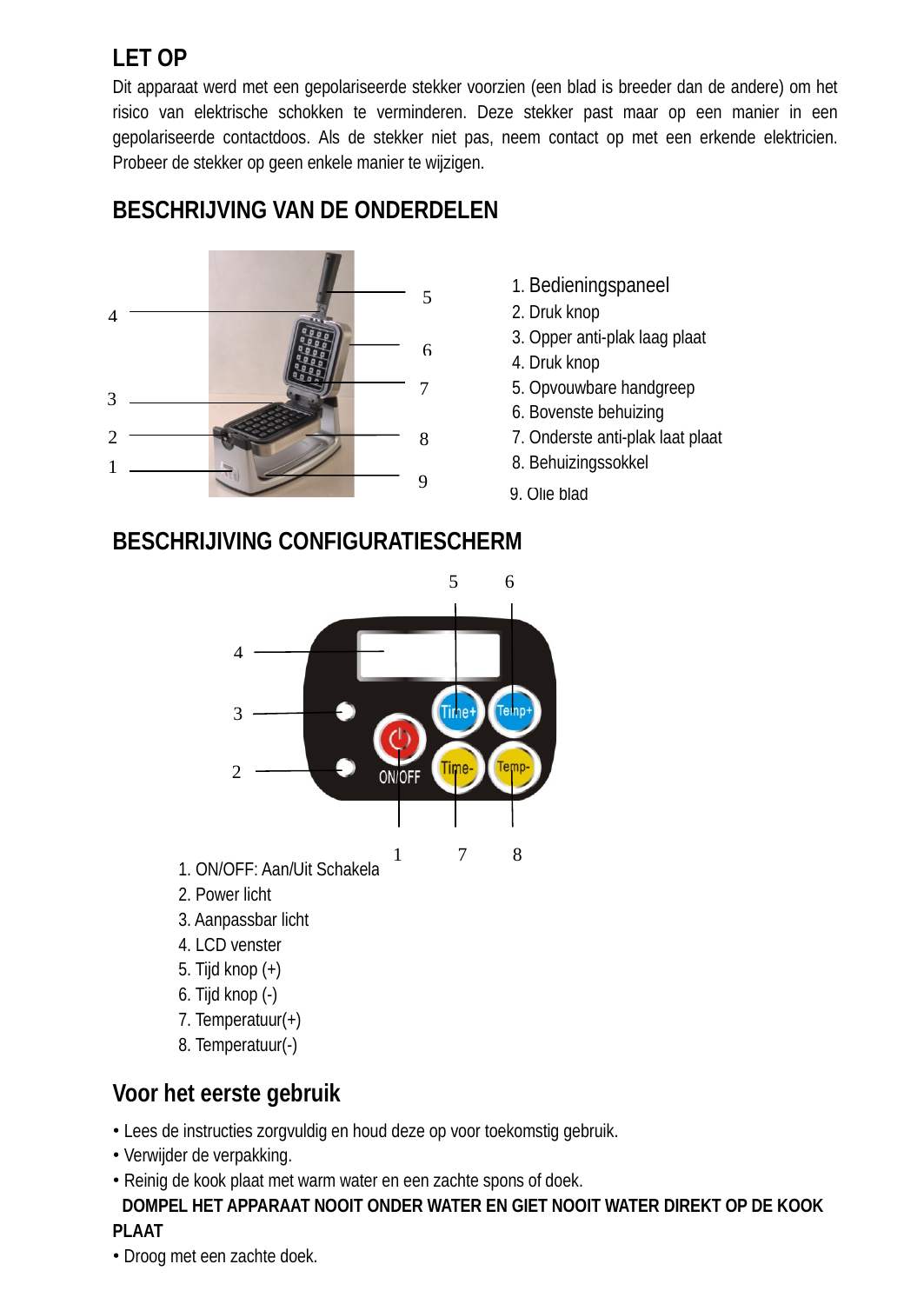• Smeer de bakplaten met een beetje olie of kook spray.

**LET OP:** Wanneer u uw Waffel Ijzer voor het eerste keer gebruikt, kan het lichte rook en een geur afgeven. Dit is normaal en heeft geen invloed op de veiligheid van uw toestel. Het kan echter invloed hebben op de smaak van uw eerste set van waffles bereid in uw waffel ijzer. In dit geval, raden wij aan om deze weg te gooien.

## **DOMPEL HET APPARAAT NOOIT ONDER WATER OF ANDERE VLOEISTOFFEN. FUNCTIE**

• Druk de aan/uit knop (rood/power light, blauw/aanpasbaar licht), na een piepend geluid, geeft de LCD scherm 190℃ met de bewegende letter "C" aan, en het apparaat begint op te warmen. Wanneer de plaat 190℃ bereikt, stop de "C" met knipperen, en geeft het LCD scherm 03:30 aan. Tijdens het voorverwarmen, werkt de tijd/temperatuur knop niet. Het LCD scherm schakelt uit zodra de temperatuur werd bereikt.

• Na de voorverwarming, kunt u de tijd/temperatuur knop drukken, en de LCD scherm geeft 03:30~04:00 ~04:30 ~05:00~04:30 ~04:00~03:30 & 190℃~200℃~210℃~220℃~230℃~220℃~210℃~200℃ ~190℃. Als er binnen 5 seconden geen functie wordt ingesteld, worden de gegevens automatisch opgeslagen.

• Na het instelling, kunt u de tijd en temperatuur instellen met het aanpasbaare licht "uit". Het process eindigd na drie lange piep geluiden. De tijd en temperatuur kan tijdens het kookproces aangepast worden, en de tijd kan 30 sekonden verlaagt/verhoogt worden, en de temperatuur stijgt/daalt 10℃

• Na het process, wordt de ingestelde temperatuur gehouden 20 minuten na operatie op standby gehouden. Het LCD scherm geeft 120℃ aan en wordt 5 sekonden gehouden.

• Met de standby functie, wordt het LCD/instelbare licht uitgeschakeld, en het power licht blijft aan. Als het aan/uit knop nogmaals wordt gebruikt, begint de machine op te warmen, en u kunt verder waffels maken

• Zodra de waffels gaar zijn, verwijder deze voorzichtig met een niet-metalen onderwerp. Gebruik nooit scherpe, puntige of metalen voorwerpen,dit kan de anti-plak laag beschadigen.

• Zodra u klaar bent met koken, verwijder de stekker uit het stopcontat en laat het waffel ijzer geopend afkoelen.

# **HANDIGE TIPS**

• De deeg niet over mengen anders worden de waffels hard. Roer de deeg tot grote broken en droge ingrediӫnten glad zijn.

• De optimale hoeveelheid deeg om een volle waffel te produceren,zonder dat deze overstromen, zal met verschillende waffel recepten variëren. Als u de deeg van een maatbeker giet, helpt dit om te bepalen hoeveel u elke keer moet gebruiken. Vul de onderste plaat van het waffel ijzer met genoeg deeg om de piekeinden te bestrijken, ongeveer ¾ tot 1 kopje.

• Voor gelijkmatig gevormde waffels, verspreid het deeg tot aan de buiten rand van het grid met behulp van een hittebestendige rubberen spatel of een andere niet metalen voorwerp, en sluit de deksel.

• Om de waffels knapperig te houden, laat de gebakkene waffels op een rooster afkoelen om te voorkomen dat stoom eronder vormt.

• Als u meerdere waffels maakt, houd waffels warm door ze op een rek in een voorverwarmde oven op 200°F te houden, totdat ze klaar zijn om te serveren.

• Waffels die al afgekoeld zijn kunnen opgewarmd worden, door ze nog een keer op het waffel ijzer te plaatsen. Suit de deksel en verwarm deze 1 of 2 minuten, en zorg dat ze niet verbranden.

• Gebakkene waffels kunnen goed bevroren worden. Laat de waffels op een rooster helemaal afkoelen. Pak deze in een plastic diepvries zak of een container, en scheid deze met vetvrij papier.Om de bevrorene waffels op te warmen,

# **REINIGING EN ONDERHOUD**

• Druk knop (4) en knop (2), en u kunt de plaat eruit halen. Schakel het waffel ijzer uit en laat het afkoelen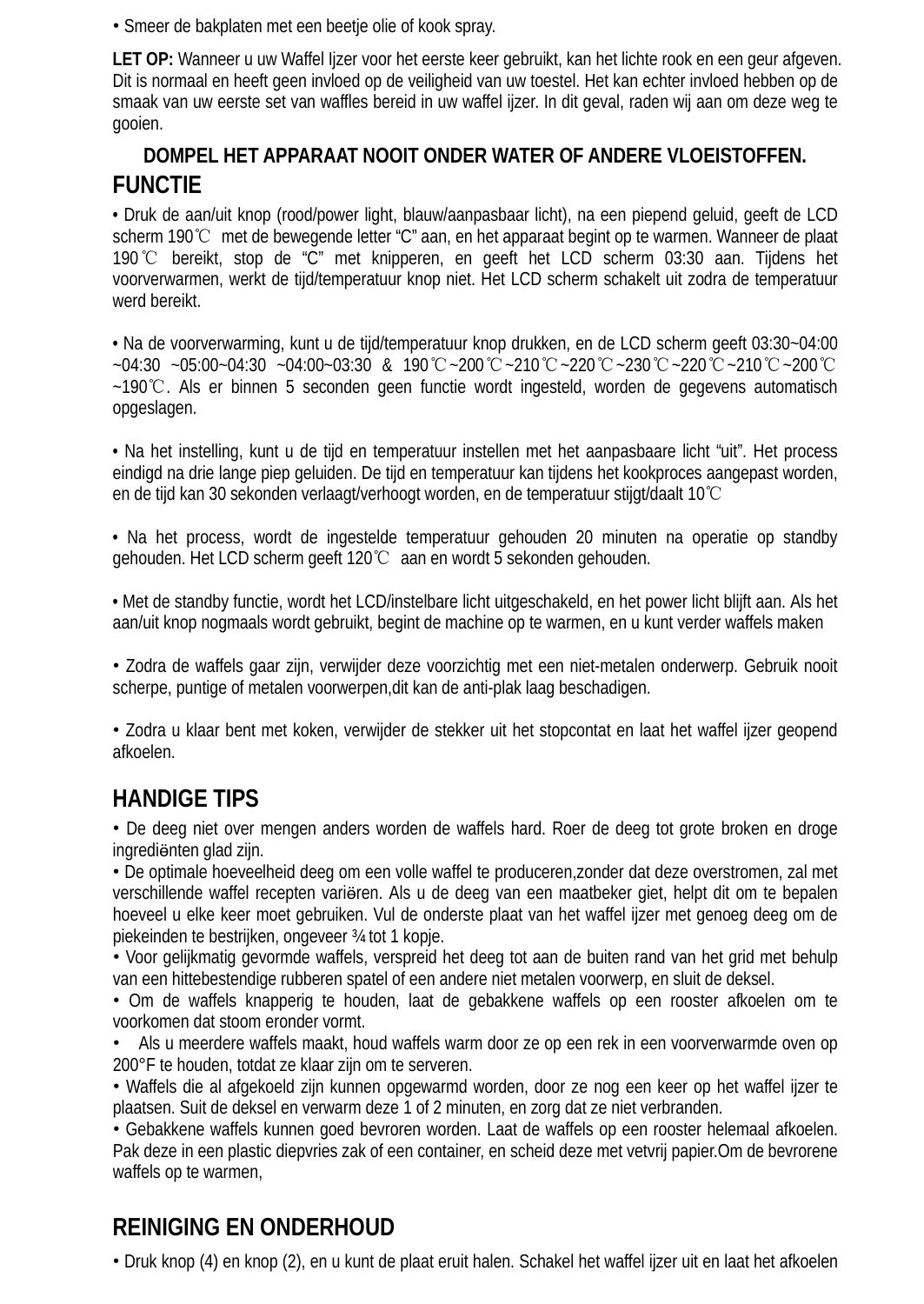voordat u het schoonmaakt. Het is niet nodig om het waffel ijzer te demonteren voordat u het reinigd. Dompel het waffel ijzer nooit onder water of in de vaatwasser.

• Borstel alle losse kruimels uit de groeven. Veeg rosters schoon met keukenrol of een handdoek om olie of boter te absorberen. U kunt de roosters met een vochtig doek reinigen. Gebruik geen scheurende middelen anders kunt u de anti-plak laag krassen en beschadigen.

• Veeg de buitenkant van het waffel ijzer met een vochtig doek. Reinig de buitenkant nooit met schuursponsjes, staalwol of andere schuurende middelen. Metal polish is geschickt om het roestvast staal boven de behuizing te reinigen. Dompel het apparaat nooit onder water of andere vloeistof.

• Plaats het apparaat nooit in de vaatwasser.

• Mocht er deeg op het rooster plakken, giet een beetje olie op de verharde besalg. Laat deze 5 minuten intrekken en veek met keukenrol af.

• Gebruik geen metalen voorwerpen om uw waffels te verwijderen, dit kan de anti-plak laag beschadigen.

#### **Wij testten voor u GFX360.**

Hier zijn onze tips om heerlijke wafels te maken:

Draai de camera 220 °,

Eenmaal warm product, giet het beslag, te sluiten en terug,

2 minuten koken, draai om en bak nog 2 minuten

Open en de terugkeer van de wafel (zette de wafel boven), in de buurt, en bak gedurende 1 minuut, Draai je om en bak nog 1 min.,

Plaats het product in de oorspronkelijke richting en open je wafel is klaar om te eten!

Koken varieert afhankelijk van de temperatuur van het deeg en de volgende geselecteerde ingrediënten.

## **OPSLAG**

- Ontkoppel het apparaat voordat u het opslagt.
- Laat het apparaat afkoelen voordat u het opslagt.
- Het kabel kan rond de basis gerolt worden voor het opslag.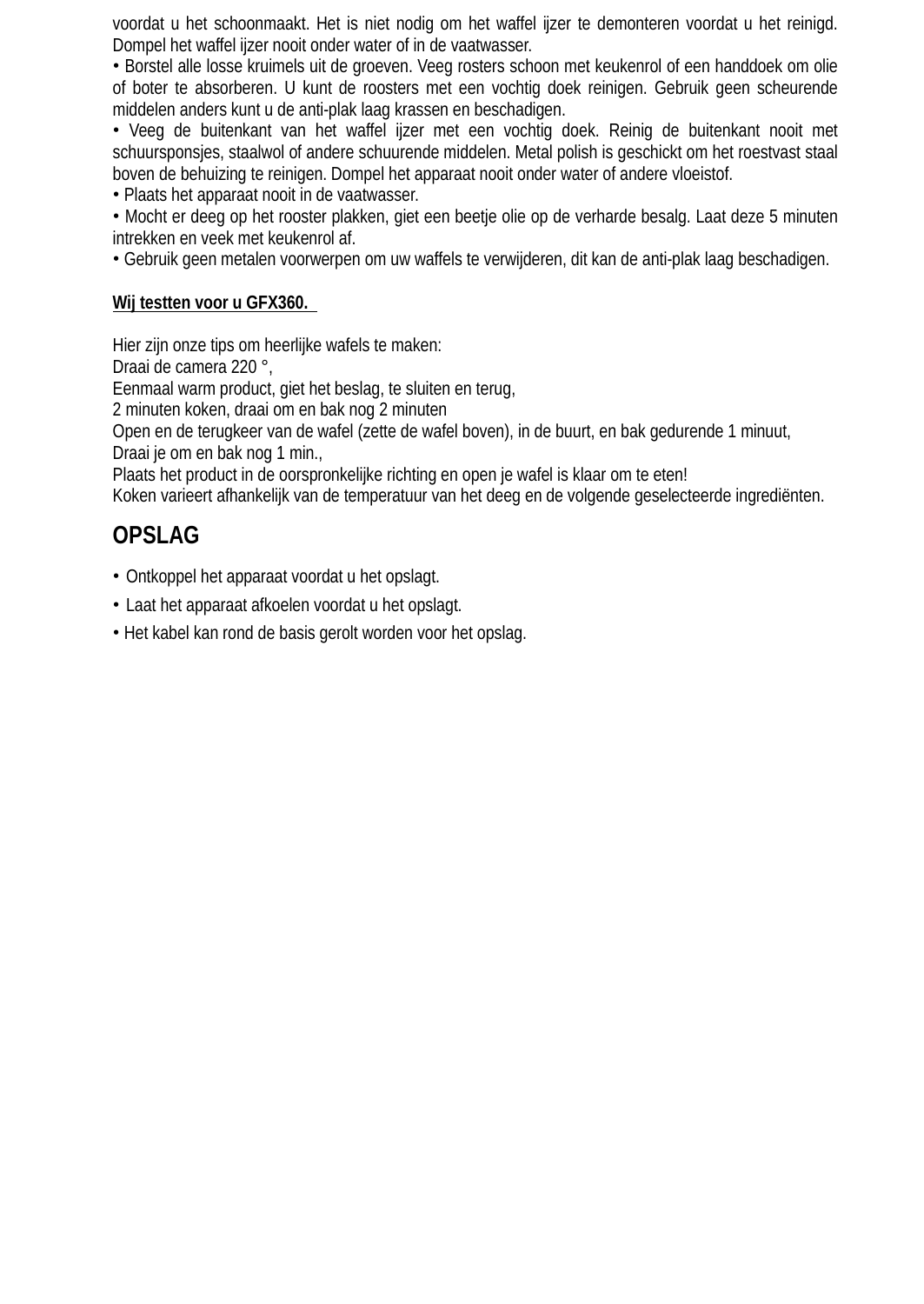## **RECEPTEN**

1- 1½ kop bloem 3 grote eieren, gedeeld ½kop cornstarch 2 tl. suiker 2 tl. maismeel (optioneel) 1¾ kop melk 1 tl bakpoeder ½tl. vanilla extract 1 tl. salt ½ cup (1 stick )boter, gesmolten

Meng meel, maismeel, bakpoeder en zout;zet het op zij. Meng eiwitten tot het schuimt. Voeg suiker bij, tot zich stijve pieken vormen. Klop de eidooiers, melk en vanilla. Gebruik een rubberen spatel, roer melk mengsel met de bloemmengsel, en mix deze tot ze vochtig zijn. (Er moeten nog kleine klompjes zijn, niet overmengen). Roer de gesmolten boter in. Vouw de opgeklopte eiwitten erin tot deze gecombineerd zijn. Giet het besalg op een hete, ingevette waffel ijzer.

#### Maakt ongeveer 5½ koppen deeg

**Waffel Tip:** Maismeel maakt de waffels knapperiger. Als u geen maismeel hebt, kunt u ook lekkere waffels maken door 2 koppen meer bloem te gebruiken.

#### **Toasted Pecan & Cranberry Waffels**

Strooi gehakte pecannoten op het onderste rooster van de hete, ingevette waffel ijzer. Giet de deeg erover. Strooi gedroogde cranberries in het deeg. Sluit het waffel ijzer zoals aangegeven.

#### 2 -

Voor 15 wafels

240g bloem, 2 eieren + 1 eierdooier , ½ vanillestokje , 30 g basterdsuiker , 1 snufje zout , 70 g boter , 18 ml melk , 15 g gist , 12 cl room, suiker, olie om het wafelijzer in te vetten .

Bereidingstijd : 20 minuten + 1:30 rust .

Bereidingstijd : 4 minuten per wafel.

Zeef de bloem en giet het in een grote kom .

Breek de eieren in een kom en klop ze .

Slit ½ vanillestokje doormidden en , met behulp van de punt van een mes , krijgen alle kleine zaadjes die er in zitten . Voeg de losgeklopte eieren met de suiker en een snufje zout . U kunt de peulen in een gesloten kom van kristalsuiker en gebruiken voor andere recepten .

Snijd de boter in blokjes in een kom , zet het in de magnetron gedurende 30 seconden bij 600W te smelten .

Laat afkoelen melk , verdun het gist , giet het in een kuiltje in de bloem ook. Voeg de geklopte eieren en room, roeren met een houten spatel . Voeg de gesmolten boter toe en mix tot een glad deeg . Dek de kom af met een schone theedoek en laat rijzen ten minste 01:30 op kamertemperatuur .

Verwarm het wafelijzer . Bestrijk het lichtjes met olie over het gehele oppervlak .

Giet een kleine hoeveelheid pasta op een blister oppervlakken ervoor te zorgen dat het goed wordt verdeeld . Sluit het wafelijzer en onmiddellijk terug te sturen naar het beslag gelijkmatig over de andere kant te verspreiden. 2 minuten koken , dan keren de wafelijzer . 2 minuten laten koken . Blijken de wafel en herhaal .

Wanneer alle wafels worden gekookt en tiédies , bestrooi met poedersuiker .

3 -

Dit wafelrecept ander , rijker in boter en room , wordt gerealiseerd met een witte opgeklopte ei , maar zonder gist . Rusttijd korter is.

10 wafels :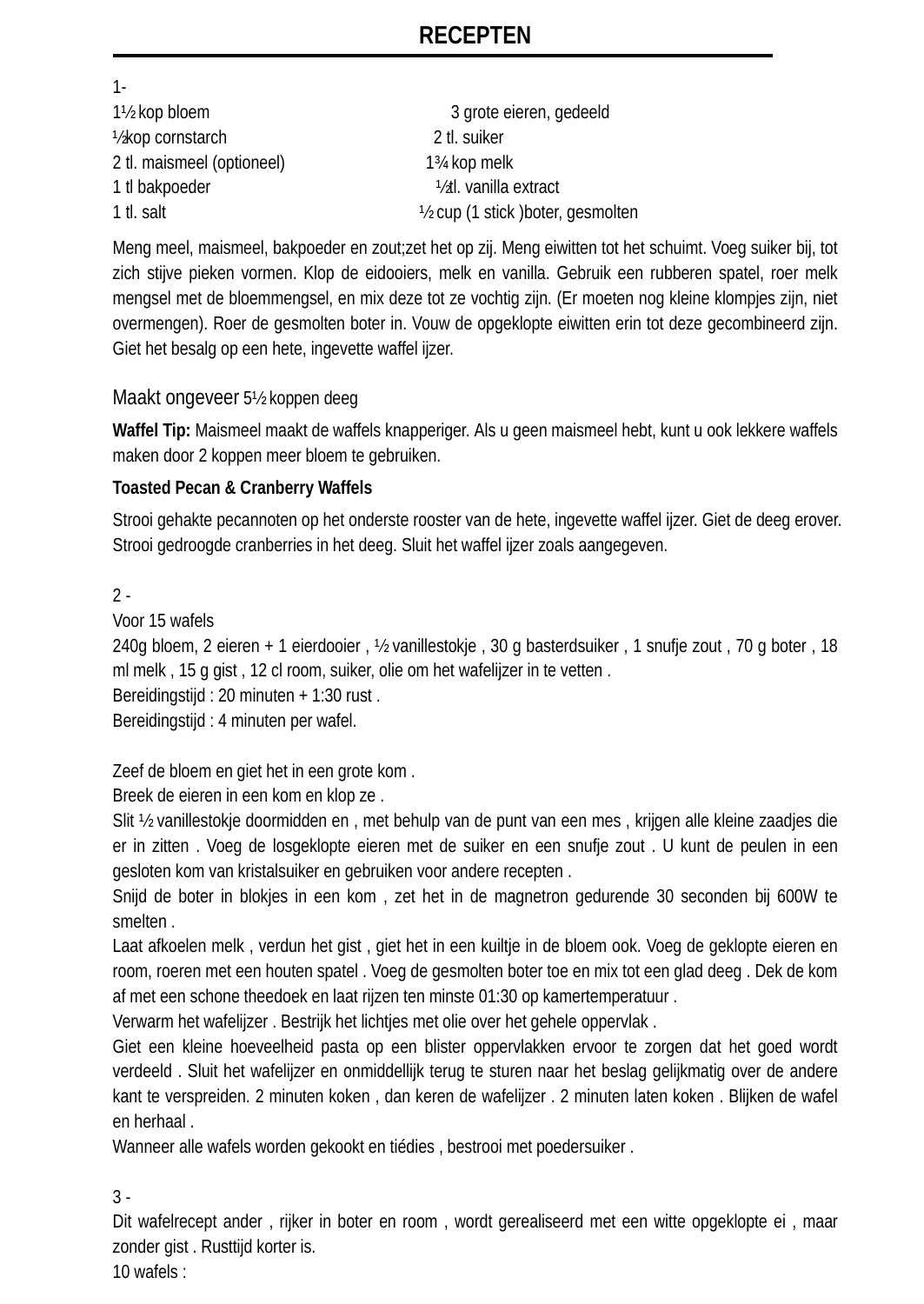3 eieren , 80 g boter , 8 kopjes melk , 25 cl vloeibare room , 150 g gezeefde bloem , 25 g basterdsuiker , zout . Elektrische mixer .

Voorbereiding 15 minuten + 30 minuten rust .

Snijd de boter in blokjes in een kom . Zet het in de magnetron op 600W 30 seconden gewoon te smelten . Zet het opzij .

Scheid de dooiers van witte eieren , waardoor het wit in een kom en het houden van afzonderlijk het geel in een beker of glas . Giet 1 eetlepel suiker op wit. Begin langzaam zweepslagen , versnellen : blanken zijn gemonteerd wanneer de sporen van wit op de zwepen is zeer duidelijk en ze niet de wanden van de kom opstijgen .

Giet de bloem in een aparte kom , maak een holte in het centrum ( een " sink" ) , zet een snufje zout , de resterende suiker , eidooiers , melk , room en gesmolten boter . Meng goed met een houten spatel tot een homogeen mengsel .

U kunt deze ingrediënten te mengen in een keukenmachine en draaien op lage snelheid met een mes deeg . Trek vervolgens de keukenmachine kom.

Met een spatel , roer er dan een derde van het eiwit stijf , dan voorzichtig , de overige twee derde . Koel 30 minuten .

Om de wafels koken , volg dan de vorige recept.



## **MILIEU**

#### ATTENTIE:

Dit apparaat mag niet met uw ander huishoudelijke toestellen worden verwijdert. Dit product moet op een geselecteerde stortplaats verwijdert worden. U kunt bij de gemeente een indiceerde plaats aanvragen. Elektrisch en elektronische producten kunnen gevaarlijke stoffen inhouden die schadelijk zijn voor mensen en het milieu en moet recycled worden. Het symbool aan de kant geeft aan dat het een elektrisch en elektronisch toestel is en zijn dus artikelen van een selectieve collectie. Het beeld geeft een afvalbak met een X teken aan.

Geproduceerd en geïmporteerd door : Adeva SAS 8, Rue Marc Seguin 77290, Mitry-Mory FRANKRIJK www.hkoenig.com - contact@hkoenig.com – Telefoon: 01 64 67 00 01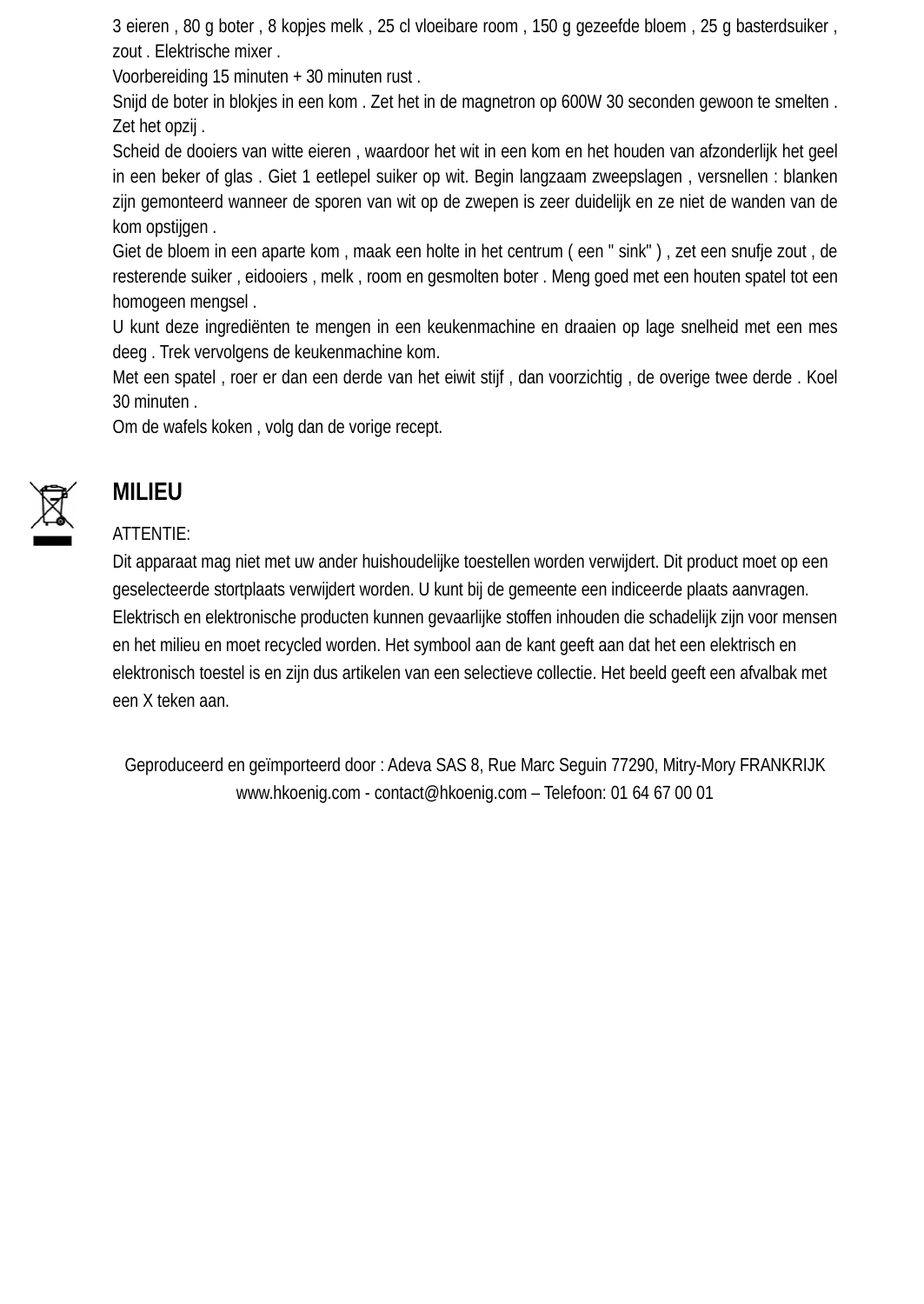## **ESPANOL**

# **INSTRUCCIONES DE SEGURIDAD**

#### **• LEA TODAS LAS INSTRUCCIONES**

• Utilice sólo un voltaje de AC 230, 50/60 Hz. y utilice el dispositivo únicamente para uso doméstico.

• No toque las superficies calientes. Use las asas.

• Para protegerse contra el riesgo de una descarga eléctrica, no sumerja el cable, enchufe o la unidad de cocción en agua o cualquier otro líquido.

• Se requiere supervisión cuando este dispositivo es utilizado por o cerca de niños.

• Desenchufe del tomacorriente cuando no esté en uso y antes de limpiarlo. Deje que se enfríe antes de colocar o quitar piezas y antes de limpiarlo.

• No utilice el dispositivo si tiene un mal funcionamiento o ha sido dañado de alguna manera . Con el fin de evitar el riesgo de una descarga eléctrica, no trate nunca de reparar la gofrera usted mismo. Llévelo a un centro de servicio autorizado para su revisión y reparación. Un montaje incorrecto puede provocar una descarga eléctrica.

• El uso de accesorios no recomendados por el fabricante puede causar incendios, descargas eléctricas o riesgo de lesiones a las personas.

• No lo utilice en exteriores o con fines comerciales.

• No permita que el cable de alimentación cuelgue del borde de mesas o mostradores, ni que toque superficies calientes.

• No lo coloque sobre o cerca de una hornilla de gas o eléctrica o un horno caliente.

• Desenchufe el dispositivo cuando haya terminado de usarlo.

• No utilice el dispositivo para usos distintos al indicado.

• No utilice un temporizador externo o un sistema de control remoto separado con este dispositivo.

• Debe tener especial cuidado al mover un dispositivo que contenga aceite u otros líquidos calientes.

• Para apagar, gire el control a la posición OFF y luego desenchufe el dispositivo.

• Este dispositivo no está destinado a ser utilizado por personas con capacidad reducida en lo físico, mental o sensorial, o falta de experiencia y conocimiento (incluidos los niños), a menos que los tiene fue el encargado de supervisar o si han tenido instrucciones sobre el uso del aparato por una persona responsable de su seguridad. Los niños deben ser supervisados para asegurarse de que no jueguen con el aparato.

• Si el cable de alimentación está dañado, debe ser sustituido por un servicio post-venta para evitar cualquier peligro.

• NO CALIENTE SIN LAS PLACAS SE INSTALAN PUEDE DAÑAR LA FUSIBLE TERMICO DEBIDO A LA ALTA TEMPERATURA

#### **ADVERTENCIA: PARA REDUCIR EL RIESGO DE INCENDIO O DESCARGA ELÉCTRICA , SÓLO PERSONAL AUTORIZADO DEBE HACER LAS REPARACIONES.**

#### **GUARDE ESTAS INSTRUCCIONES SÓLO PARA USO DOMÉSTICO**

# **INSTRUCCIONES ESPECIALES PARA EL CABLE**

El dispositivo está provisto de un cable de alimentación corto para reducir los riesgos resultantes de enredarse o tropezarse con un cable más largo. Hay cables de extensión más largos disponibles y pueden utilizarse si se tiene cuidado en su uso. Si se utiliza un cable de extensión , la clasificación eléctrica marcada en el cable de extensión debe ser por lo menos tan alta como la clasificación eléctrica del dispositivo y debe acomodarse de modo que no cuelgue de mostradores o mesas donde pueda ser jalado por niños o animales, o que causen un tropiezo.

## **NOTA**

Este dispositivo tiene un enchufe polarizado (una pata es más ancha que la otra) para reducir el riesgo de descargas eléctricas. Este enchufe entrará en un tomacorriente polarizado de una sola manera. Si el enchufe no encaja, comuníquese con un electricista calificado. No modifique el enchufe de ninguna manera.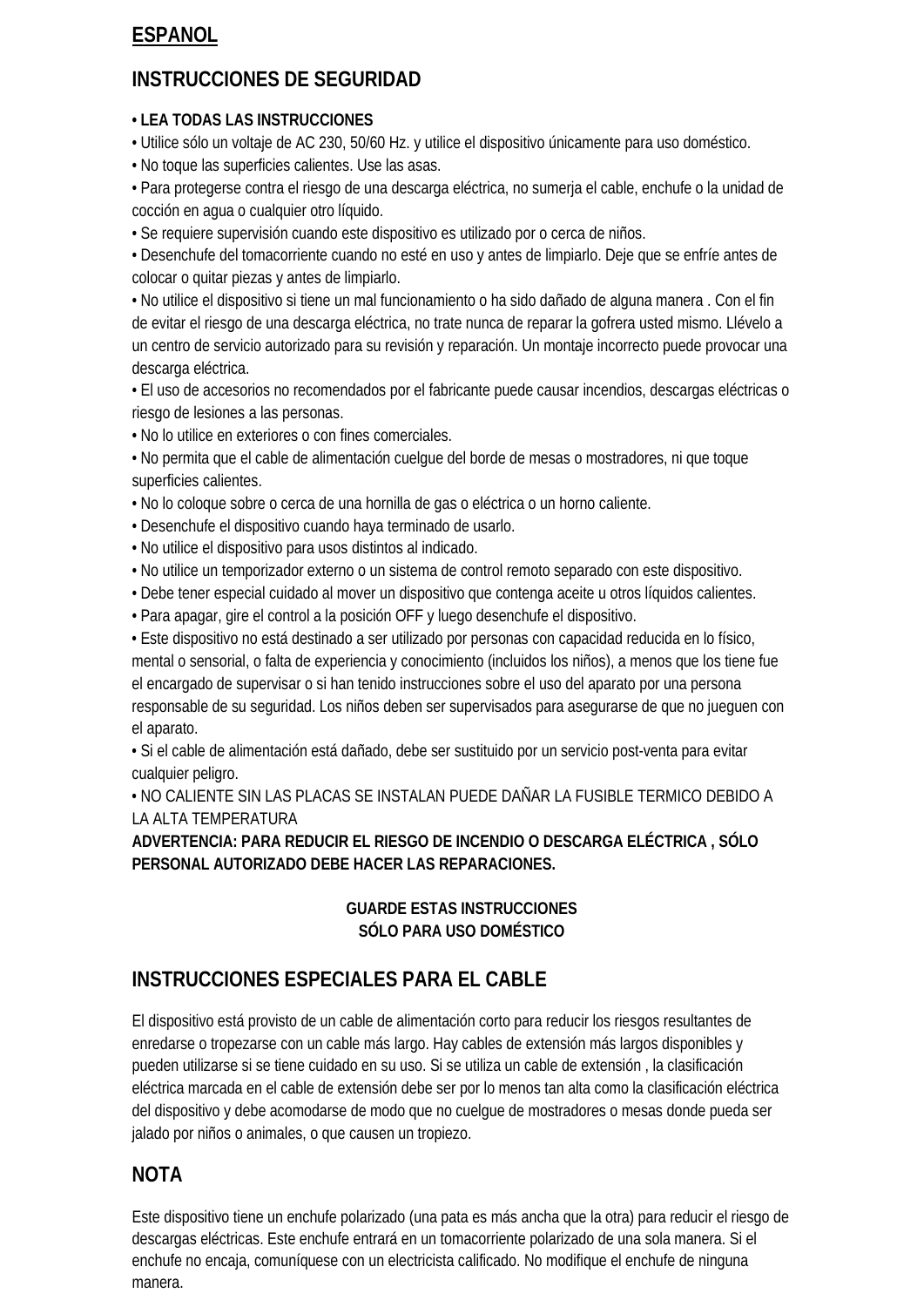## **DESCRIPCIÓN DE LAS PIEZAS**



- 1. Panel de control
- 2. Botón de presión
- 3. Placa antiadherente inferior
- 4. Botón de presión
- 5. Mango plegable
- 6. Cubierta superior
- 7. Placa antiadherente superior
- 8. Cubierta base
- 9. Bandeja de aceite

# **DESCRIPCIÓN DEL PANEL DE CONTROLL**



- 1 . ON / OFF: Botón On / Off
- 2 . Luz de encendido
- 3 . Luz ajustable
- 4 . Pantalla LCD
- 5 . Botón del tiempo (+ )
- 6 . Botón del tiempo (- )
- 7 . Temperatura ( + )
- 8 . Temperatura ( )

# **ANTES DEL PRIMER USO**

• Lea todas las instrucciones cuidadosamente y guárdelas para consultarlas en el futuro.

- Retire todo el embalaje.
- Limpie las placas de cocción , limpiando con una esponja o paño humedecido con agua tibia.

## **NO SUMERJA EL DISPOSITIVO**

## **Y NO PONGA AGUA DIRECTAMENTE SOBRE LA SUPERFICIE DE COCCIÓN.**

- Secar con un paño o toalla de papel.
- Cubra ligeramente las placas de cocción con un poco de aceite de cocina o aceite en spray.

**NOTA:** Cuando el dispositivo se calienta por primera vez, puede emitirse un ligero humo u olor. Esto es normal en muchos dispositivos de calentamiento. Esto no afecta a la seguridad de su equipo. Sin embargo, puede afectar el sabor de la primera serie de gofres preparados, y se recomienda que se deshaga estos.

## **¡NO SUMERJA EL DISPOSITIVO EN AGUA O CUALQUIER OTRO LÍQUIDO!**

# **MODO DE EMPLEO**

• Pulse el botón de encendido / apagado (rojo / luz de encendido y azul / luz de ajuste), después de un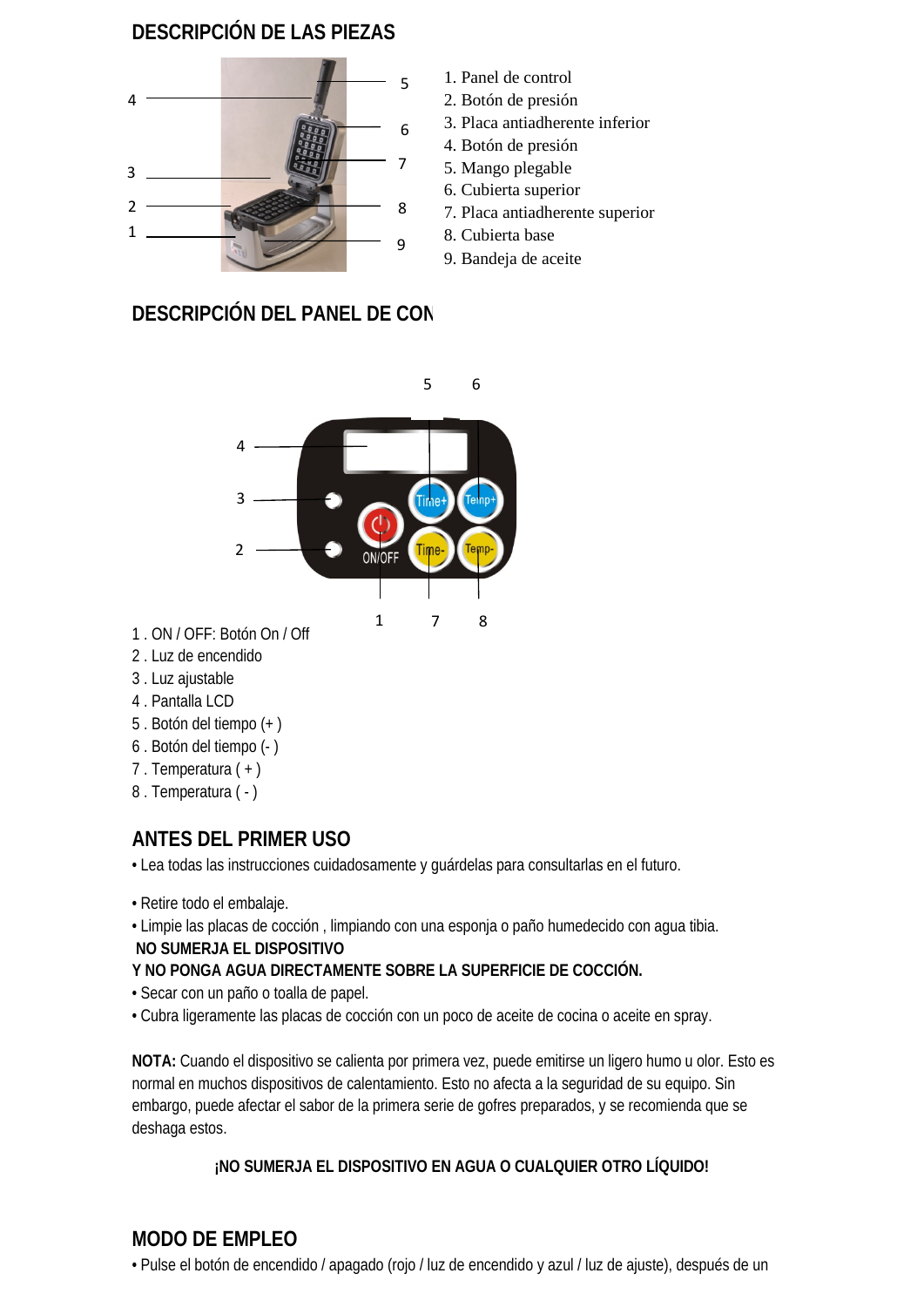timbre largo, la pantalla LCD muestra 190 ℃ con la letra "C " en movimiento, el dispositivo comienza a precalentar . Cuando la temperatura de la placa llega a 190 ℃, se puede observar que la "C " deja de moverse y se lee 03:30 en la pantalla LCD. Durante el proceso de precalentamiento, el botón de tiempo / temperatura no funciona. Además, la pantalla LCD se apaga si no se hace uso del botón de tiempo / temperatura en 20 minutos.

• Después del precalentamiento , puede pulsar el botón de tiempo / temperatura, y la pantalla LCD mostrará 3:30 ~ 04:00 ~ 04:30 ~ 05:00 ~ 04:30 ~ 04:00 ~ 03:30 & 190 ℃ ~ 200 ℃ ~ 210 ℃ ~ 220 ℃ ~ 230 °C ~ 220 °C ~ 210 °C ~ 200 °C ~ 190 °C. Si no hay ninguna operación para el botón dentro de 5 segundos, la máquina de sale y guarda automáticamente.

• Después de la configuración, funciona la cuenta atrás con el tiempo programado y la temperatura con la luz de ajuste "off". La preparación termina. El tiempo de preparación y la temperatura pueden ser ajustados durante el proceso de cocción y el tiempo aumenta / disminuye 30 segundos, y la temperatura aumenta / disminuye 10 ℃.

• Una vez finalizada la configuración, se mantiene al calor y la temperatura programada y se queda en stand by si no hay ninguna operación en 20 minutos con un timbrado largo. La pantalla LCD mostrará 120 ℃, y se mantiene por 5 segundos.

• En el modo de espera, la luz LCD de ajuste está apagada y la luz de encendido se mantiene encendida. Si se vuelve a utilizar el dispositivo se precalentará para preparar sus gofres.

• Una vez que los gofres estén listos, retírelos con cuidado del dispositivo con utensilios no metálicos. Nunca toque la superficie de cocción con algo afilado, puntiagudo u objetos metálicos . Esto podría dañar la superficie antiadherente.

• Una vez que haya terminado de cocinar, desenchufe el dispositivo y déjelo enfriar.

## **CONSEJOS ÚTILES**

• No sobre mezcle la masa o los gofres quedarán duros. Revuelva la masa sólo hasta que los grandes trozos de ingredientes secos desaparecen.

• La cantidad óptima de la masa para hacer un gofre, sin derramarlo, varía con diferentes batidoras. Verter la mezcla con una taza de medir le ayudará a medir la cantidad a utilizar cada vez. Llene la cubierta inferior del dispositivo con la suficiente masa para cubrirlo todo, alrededor de ¾ de 1 taza.

• Para obtener gofres perfectos, extienda bien la masa, usando una espátula de goma a prueba de calor u otro utensilio no metálico antes de cerrar la tapa.

• Para mantenerlos crujientes, deje que los gofres se enfríen sobre una rejilla para evitar que el vapor se acumule debajo.

• Al momento de servir varios gofres a la vez, mantenga los gofres calientes y crujientes, colocándolos sobre una rejilla en un horno precalentado a 200° F hasta que esté listo para servir.

• Los gofres que ya se enfriaron pueden ser recalentados y hacer que sean crujientes nuevamente, individualmente, colocándolos en el dispositivo y caliéntelos durante 1 ó 2 minutos, observando cuidadosamente para prevenir que se quemen.

• Los gofres horneados se congelan bien. Deje enfriar completamente sobre una rejilla. Guarde en una bolsa de plástico para congelar o en un recipiente cubierto, separando los gofres con papel encerado. Vuelva a calentar los gofres congelados en un horno tostador, horno o tostadora hasta que estén calientes y crujientes.

## **LIMPIEZA Y CUIDADO**

• Presione el botón ( 4 ) o el botón ( 2 ), y podrá sacar la placa para limpiarla. Desenchufe siempre el dispositivo y deje que se enfríe antes de limpiarlo. No hay necesidad de desmontar el dispositivo para su limpieza. No sumerja nunca el dispositivo en agua ni lo introduzca en el lavavajillas.

• Cepille las migas sueltas de las ranuras. Limpie las rejillas con una toalla de papel, que absorba cualquier aceite o mantequilla que podrían estar en las ranuras de la rejilla. También puede limpiar las rejillas con un paño húmedo. No utilice ningún producto abrasivo que pueda rayar o dañar el recubrimiento antiadherente.

• Limpie el exterior del dispositivo con un paño húmedo. No limpie el exterior con ningún estropajo abrasivo o lana de acero ya que esto dañará el acabado. Un poco de brillo para metal adecuado para el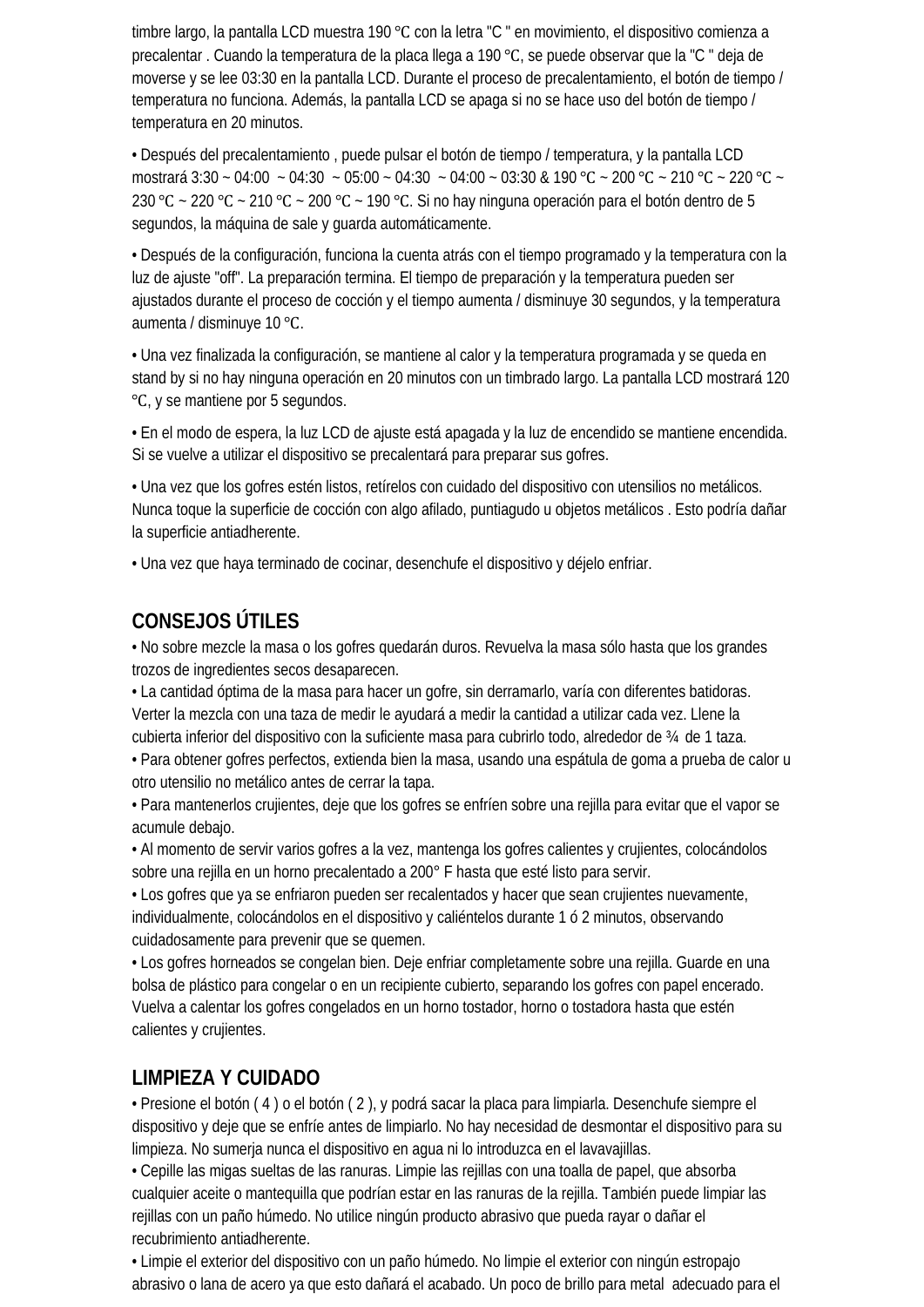acero inoxidable se puede utilizar de vez en cuando en la carcasa superior. No lo sumerja en agua u otro líquido.

• No coloque en el lavavajillas.

• Si la masa se pega en la cubierta, vierta un poco de aceite de cocina sobre la masa endurecida. Deje reposar 5 minutos para ablandar la masa, luego limpie con una toalla de papel o un paño suave. • No use utensilios metálicos para retirar los gofres, ya que pueden dañar la superficie antiadherente.

#### **Probamos para ti GFX360.**

Aquí están nuestros consejos para hacer deliciosos gofres:

Encienda la cámara 220 °,

Una vez que el producto caliente, vierta la masa, cierre y cambio, Cocine por 2 minutos, luego dé vuelta y cocine durante otros 2 minutos Abrir y devolver el gofre (waffle sofocar la up), cerrar y cocinar durante 1 minuto, Dar vuelta y cocinar durante 1 min, Coloque el producto en la dirección original y abre tu waffle está listo para comer!

El tiempo de cocción varía dependiendo de la temperatura de la masa y los siguientes ingredientes seleccionados.

## **ALMACENAMIENTO**

• Desenchufe siempre el dispositivo antes de su almacenamiento.

• Siempre asegúrese de que el dispositivo esté frío y seco.

• El cable de alimentación se puede envolver alrededor de la parte inferior de la base para su almacenamiento.

## **RECETAS**

| 1 ½ tazas de harina               | 3 huevos grandes, separados                          |  |
|-----------------------------------|------------------------------------------------------|--|
| 1/ <sub>2</sub> taza de maicena   | 2 cucharadas de azúcar granulada                     |  |
| 2 cdas. harina de maíz (opcional) | 1 3/4 tazas de leche                                 |  |
| 1 cda. polvo de hornear           | 1/2 cucharadita extracto de vainilla                 |  |
| 1 cdta. sal                       | 1/2 taza (1 barra) de mantequilla sin sal, derretida |  |
|                                   |                                                      |  |

En un tazón grande, bata la harina, maicena, harina de maíz, polvo de hornear y sal. En un tazón, bata las claras de huevo hasta el punto de nieve. Añadir el azúcar, seguir batiendo hasta el punto de nieve. Batir las yemas de huevo, la leche y la vainilla. Usando una espátula de goma, revolver la mezcla de leche y la mezcla de harina, mezclando sólo hasta que se humedezcan los ingredientes secos. (Deben de quedar pequeños bultos; no sobre mezclar). Agregue la mantequilla derretida. Agregue las claras de huevo batidas hasta que se mezclen. Vierta la mezcla sobre gofrera caliente y previamente engrasada y hornear .

Hace alrededor de 5 ½ tazas de masa

**Consejo**: La maicena hace que los gofres más crujientes. Si usted no tiene maicena, puede hacer buenos gofres sin maicena aumentando 2 tazas de harina. Hornee según las instrucciones.

#### **Gofres de nueces y arándanos tostados**

Espolvorear las nueces picadas en la cubierta inferior de la gofrera engrasada caliente. Vierta la mezcla sobre las nueces. Espolvorear arándanos secos sobre la mezcla . Cierre la gofrera y hornee según las indicaciones.

#### $2 -$

1-

Durante 15 gofres

Harina 240g , 2 huevos + 1 yema de huevo , ½ vaina de vainilla , 30 g de azúcar en polvo , 1 pizca de sal , la mantequilla 70g , 18 ml de leche , 15 g de levadura , 12 cl de nata , azúcar, aceite para engrasar el molde para gofres .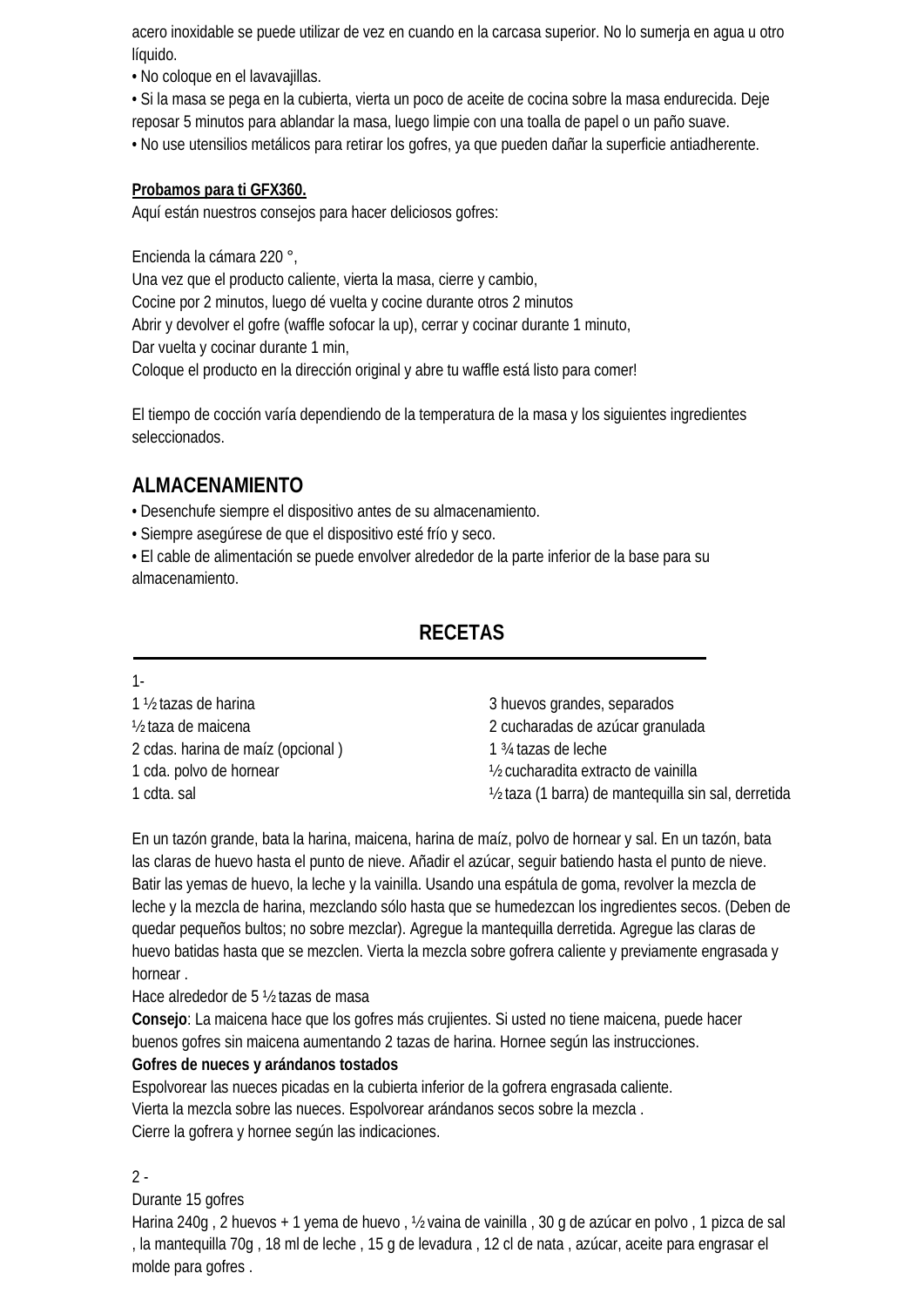Tiempo de preparación : 20 minutos + 1:30 de descanso .

Tiempo de cocción: 4 minutos por galleta .

Tamizar la harina y verter en un tazón grande.

Rompa los huevos en un bol y batirlos .

Hendidura ½ vaina de vainilla por la mitad y , con la punta de un cuchillo, obtener todas las pequeñas semillas que están dentro. Añadir los huevos batidos con el azúcar y una pizca de sal. Puede mantener las vainas en un recipiente cerrado de azúcar granulada y utilizarlo para otras recetas.

Corte la mantequilla en cubos en un bol, poner en el microondas durante 30 segundos a 600W para fundir Deje enfriar la leche , diluir la levadura , verter en un agujero en la harina también. Añadir los huevos batidos y la nata , removiendo con una espátula de madera . Añadir la mantequilla derretida y mezclar hasta obtener una masa suave. Cubra el recipiente con un paño de cocina limpio y dejar crecer la masa por lo menos 1:30 a temperatura ambiente.

Calentar la plancha de gofres . Cepille ligeramente con el aceite por toda la superficie .

Vierta una pequeña cantidad de pasta en un blister superficies asegurando que está bien distribuida . Cierre la waflera y devuélvala inmediatamente para ampliar la masa en forma pareja sobre el otro lado. Cocine por 2 minutos y luego invertir el molde para gofres . Cocine por 2 minutos. Apaga el waffle y repetir .

Cuando todos los gofres se cocinan y se tiédies , espolvorear con azúcar glas.

#### 3 -

Esta receta de gofres otra , más rica en mantequilla y crema, se realiza con un huevo batida blanca, pero sin levadura. El tiempo de descanso es más corto.

10 galletas :

3 huevos, mantequilla 80g , 8 tazas de leche , 25 cl de nata líquida, 150 g de harina tamizada , 25 g de azúcar en polvo , sal. Mezclador eléctrico .

Preparación 15 minutos + 30 minutos de descanso.

Corte la mantequilla en cubos en un tazón. Póngalo en el microondas a 600 W 30 segundos acaba de fundir . Ponga a un lado.

Separar las yemas de los huevos blancos , poniendo las claras en un bol y mantener la amarilla por separado en una taza o vaso . Vierta 1 cucharada de azúcar en blanco. Iniciar batir lentamente , se aceleran: los blancos se montan cuando el rastro de blanco en los látigos es muy evidente y no se despegue de las paredes del recipiente.

Vierta la harina en un bol aparte , hacer un hueco en el centro (un " sumidero" ) , poner una pizca de sal , el azúcar restante , las yemas , la leche , la nata y la mantequilla derretida . Mezclar bien con una espátula de madera hasta obtener una mezcla homogénea.

También se pueden mezclar estos ingredientes en un procesador de alimentos y correr a baja velocidad con un cuchillo la masa. Luego saque el recipiente del procesador de alimentos.

Con una espátula, luego añada una tercera parte de la clara de huevo a punto de nieve , luego suavemente , los dos tercios restantes . Refrigere 30 minutos .

Para cocinar las galletas, seguir la receta anterior.



# **MEDIO AMBIANTE**

## ATENCIÓN:

No se deshaga de este producto como lo hace con otros productos del hogar. Existe un sistema selectivo de colecta de este producto puesto en marcha por las comunidades, debe de informarse en su ayuntamiento acerca de los lugares en los que puede depositar este producto. De hecho, los productos eléctricos y electrónicos pueden contener substancias peligrosas que tienen efectos nefastos para el medio ambiente o para la salud humana y deben ser reciclados. El símbolo aquí presente indica que los equipos eléctricos o electrónicos deben de ser cuidadosamente seleccionados, representa un recipiente de basura con ruedas marcado con una X.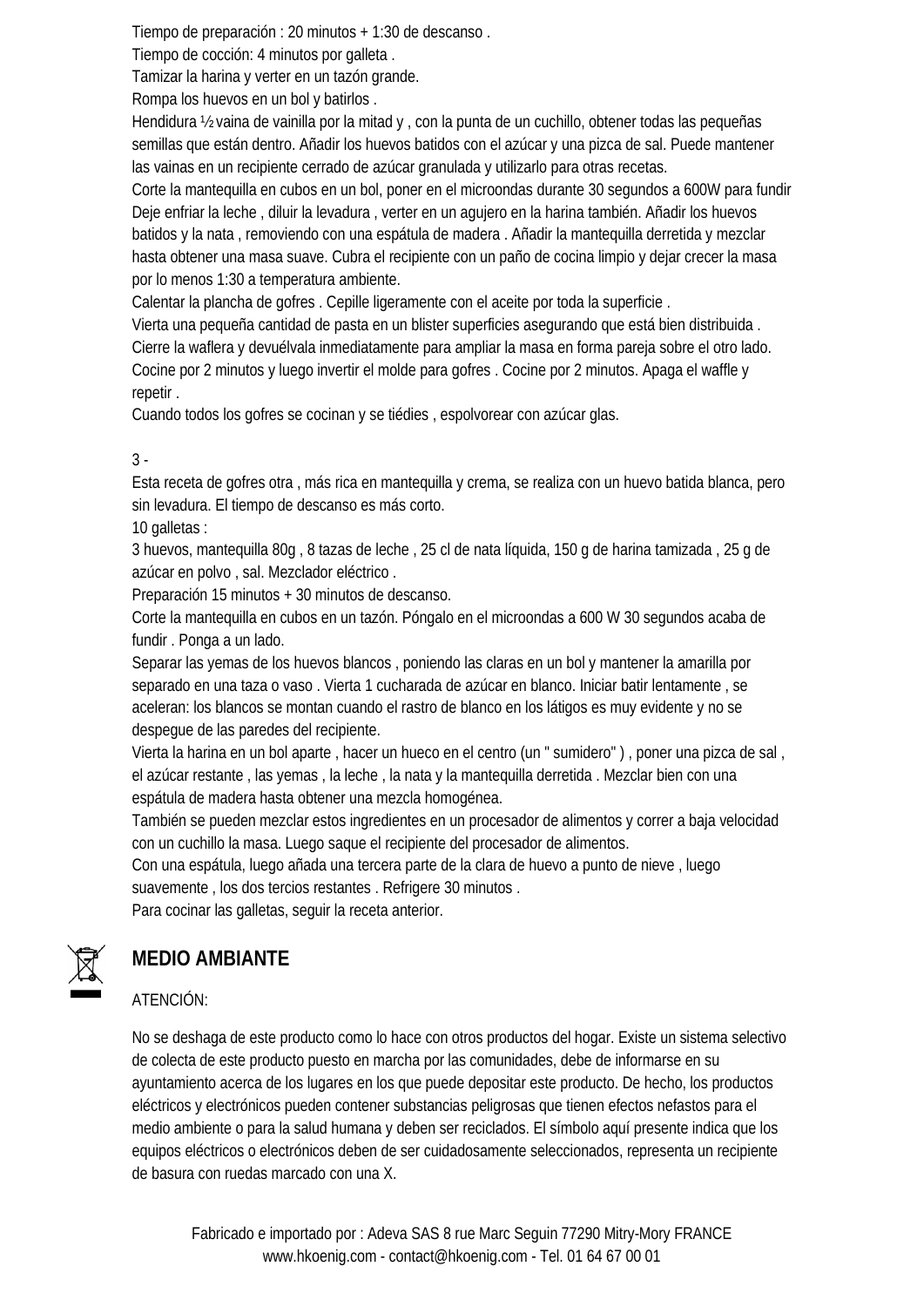# **ITALIANO**

# **IMPORTATI MISURE DI SICUREZZA**

#### • **LEGGI TUTTE LE ISTRUZIONI**

• Usa solo prese di corrente AC 230 Volt, 50/60 Hz. Utilizzare solo per uso domestico.

• Non toccare superfici calde. Usa i manici.

• Per evitare il rischio di scosse elettriche, non immergere il cavo, la spina o le unità di cottura in acqua o altri liquidi.

• Occorre una stretta sorveglianza quando l'apparecchio viene utilizzato in presenza di bambini.

• Staccare la spina dalla presa di corrente quando l'apparecchio non è in uso e prima della pulizia. Lasciare raffreddare prima di inserire o rimuovere pezzi e prima della pulizia dell'apparecchio.

• Non utilizzare alcun apparecchio se la macchina non funziona correttamente o se è stata danneggiata in qualsiasi modo. Al fine di evitare il rischio di scosse elettriche, non provare a riparare il Waffle Maker. Portarlo in un centro di assistenza autorizzato per il controllo e la riparazione. Un rimontaggio errato potrebbe comportare il rischio di scosse elettriche quando si usa il Waffle Maker.

• L'uso di accessori non raccomandati dal produttore potrebbe provocare incendi, scosse elettriche, o il rischio di lesioni alle persone.

- Non utilizzare all'aperto o per scopi commerciali.
- Non lasciare il cavo di alimentazione pendere dal bordo del tavolo o del banco, o che tocchi superfici calde.
- Non posizionare sopra o vicino a gas, fornelli elettrici o forno riscaldato.
- Scollegare l'unità quando finito di utilizzare.
- Non utilizzare l'apparecchio per un uso diverso da quello previsto.
- Non operare per mezzo di un timer esterno o di un sistema di comando a distanza separato.
- Estrema cautela quando si sposta l'apparecchio contenente olio caldo o altri liquidi caldi.
- Per spegnerla, premi il tasto di controllo OFF, quindi stacca la spina dalla presa di corrente.

• NON CALORE SENZA LE PIASTRE SONO INSTALLATI POTREBBE DANNEGGIARE IL FUSIBILE TERMICO A CAUSA DELL 'ALTA TEMPERATURA

• Questo dispositivo non è destinato all'uso da parte di persone con ridotta capacità sul piano fisico, mentale o sensoriale o mancanza di esperienza e di conoscenza (compresi i bambini), a meno che non li ha è stato chiesto di monitorare o se hanno avuto istruzioni per l'uso dell'apparecchio da una persona responsabile della loro sicurezza. I bambini devono essere sorvegliati per assicurarsi che non giochino con l'apparecchio.

• Se il cavo di alimentazione è danneggiato, deve essere sostituito con un servizio post-vendita per evitare ogni pericolo.

**ATTENZIONE: PER RIDURRE IL RISCHIO DI INCENDI O SCOSSE ELETTRICHE, CONSULTA IL PERSONALE AUTORIZZATO PER FARE RIPARAZIONI.**

# **CONSERVARE QUESTE ISTRUZIONI SOLO PER USO DOMESTICO**

## **CAVO SPECIALE ISTRUZIONI**

E' fornito un cavo di alimentazione corto per ridurre i rischi derivanti dal rimanere impigliati o di inciampare su un cavo più lungo. Cavi più lunghi sono disponibili e possono essere utilizzati, ma con molta attenzione. Se si utilizza una prolunga, la sua conducibilità elettrica deve essere almeno quanto quella dell'apparecchio, e più è lunga, più deve essere ordinata in modo che non appoggi sopra il piano di lavoro o sul tavolo dove può essere toccata da bambini o animali, o sulla quale si possa inciampare.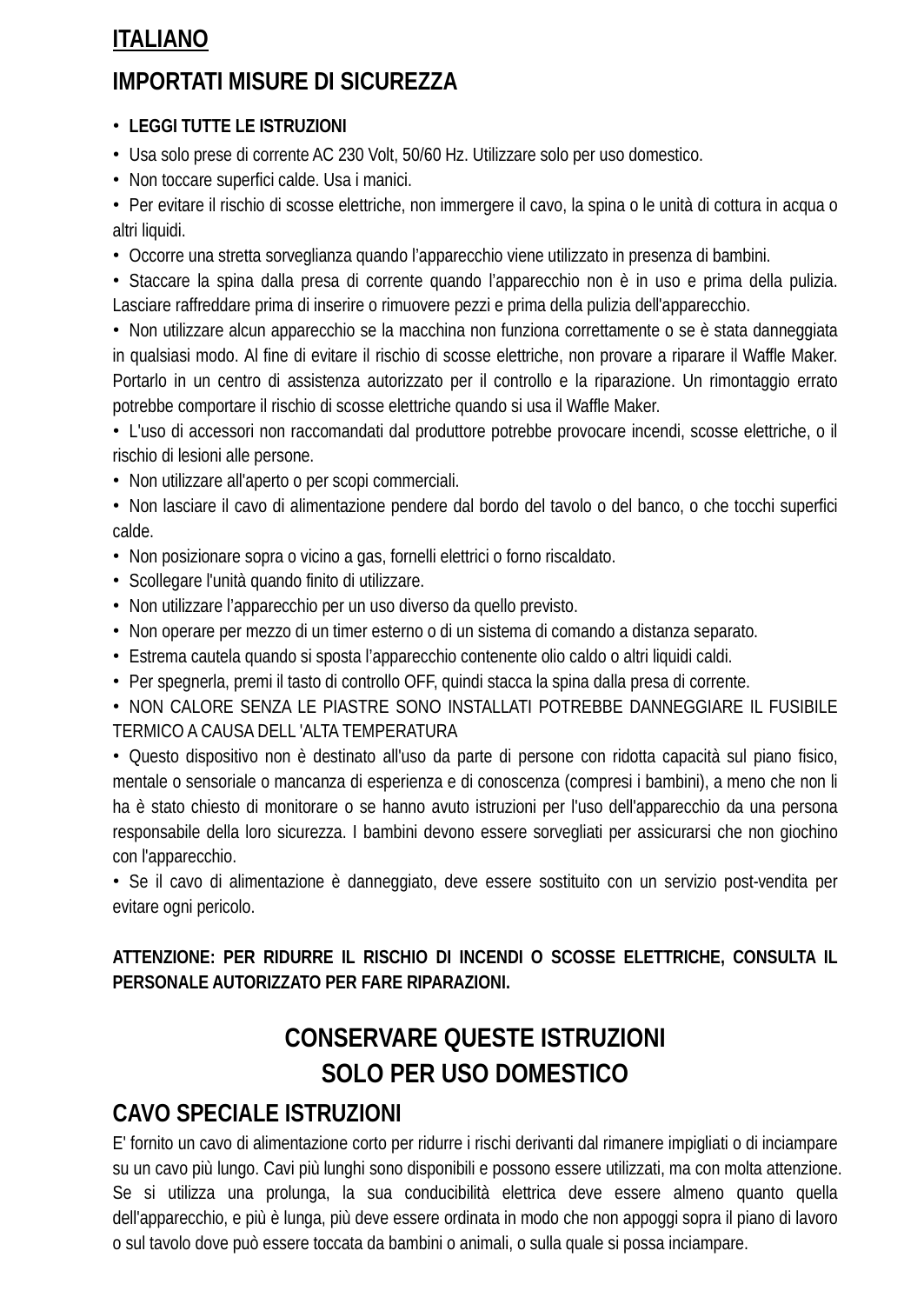# **AVVISO**

Questo apparecchio è dotato di una spina polarizzata (uno spinotto più largo dell'altro) per ridurre il rischio di scosse elettriche. Questa spina può essere inserita in una presa polarizzata in un solo verso. Se la spina non entra nella presa, contattare un elettricista qualificato. Non modificare la spina in alcun modo.

# **DESCRIZIONE DELLE PARTI**



- 1. Pannello di controllo
- 2. Pulsante
- 3. Piastra antiaderente inferiore
- 4. Pulsante
- 5. Manico pieghevole
- 6. Parte superiore dell'apparecchio
- 7. Piastra antiaderente superiore
- 
- 9. Vaschetta per l'olio

# **DESCRIZIONE DEL PANNELLO DI CONTROLLO**



- 
- 8. Temperatura (-)

# **PRIMA DEL PRIMO UTILIZZO**

- Leggere attentamente tutte le istruzioni e conservarle per un riferimento futuro.
- Rimuovere tutti gli imballaggi.

• Pulire le piastre di cottura strofinando con una spugna o un panno inumidito in acqua calda. **NON IMMERGERE L'APPARECCHIO E NON FAR SCORRERE L'ACQUA DIRETTAMENTE SULLE PIASTRE DI COTTURA.**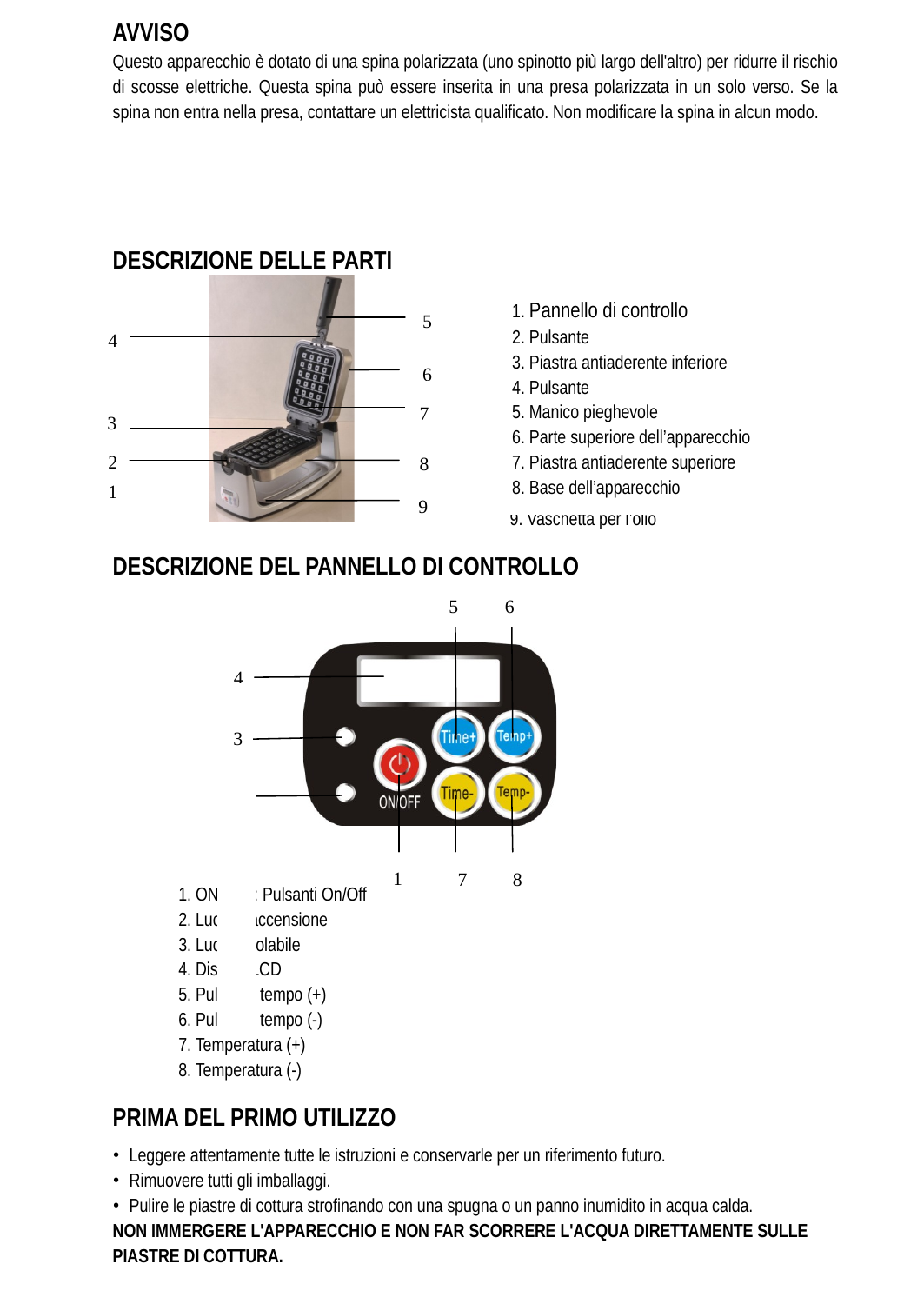- Asciugare con un panno o un tovagliolo di carta.
- Lubrificare leggermente le piastre di cottura con un po' di olio da cucina o con uno spray da cucina.

**NOTA:** Quando riscaldate il Waffle Maker per la prima volta, potrebbe emettere fumo od odore. Questo è normale per molti apparecchi che vanno riscaldati. Ciò non pregiudica la sicurezza del vostro apparecchio. Tuttavia, può influenzare il sapore della prima serie di cialde preparate e si consiglia di smaltirle.

#### **NON IMMERGERE LA PARTE CALDA DEL ROTARY WAFFLE MAKER IN ACQUA O**

#### **ALTRI LIQUIDI!**

## **MODALITA' D'USO**

• Premere il tasto on/off (rosso/luce di accensione, e la luce blu/regolabile), dopo un lungo squillo, il display LCD leggerà 190 °C con la lettera "C" lampeggiante, l'apparecchio inizierà a pre-riscaldarsi. Quando la temperatura della piastra raggiungerà i 190 °C, la "C" smetterà di lampeggiare e sul display LCD si leggerà 03:30. Durante il processo di pre-riscaldamento, i pulsanti del tempo e della temperatura non funzioneranno. Il display LCD si spegnerà se non verrà fatta alcuna operazione per i pulsanti tempo / temperatura in 20 minuti.

• Dopo il pre-riscaldamento, si può premere il pulsante tempo / temperatura, e il display LCD leggerà 03:30 ~ 04:00 ~ 04:30 ~ 05:00 ~ 04:30 ~ 04:00 ~ 03:30 e 190°C ~ 200°C ~ 210°C ~ 220°C ~ 230°C ~  $220^{\circ}$ C ~  $210^{\circ}$ C ~  $200v$  ~ 190°C. Se non viene fatta alcuna operazione sul pulsante entro 5 secondi, l'apparecchio si spegne e salva automaticamente.

• Dopo l'impostazione, inizia il conto alla rovescia a seconda di come sono stati impostati il tempo e la temperatura, con la luce regolabile "OFF". Quando il processo termina sentirai tre lunghi squilli. Il tempo di lavoro e la temperatura possono essere regolati durante il processo di lavorazione, il tempo con aumento/diminuzione di 30 secondi, e la temperatura con aumento/diminuzione di 10°C.

• Dopo aver terminato di impostare la macchina, essa inizia a riscaldare a seconda della temperatura impostata. L'apparecchio entra in stand-by dopo 20 minuti con un lungo squillo se non si effettua alcuna operazione. Il display segna 120°C, e si conserva cinque secondi.

• Quando l'apparecchio è in stand-by, la luce LCD / regolabile è spenta e la luce di accensione resta accesa. Se viene riutilizzato, premi il pulsante on/off, la macchina riparte a pre-riscaldare, e puoi cuocere la cialda.

• Una volta che le cialde sono cotte, rimuovile con cura con utensili non metallici. Non toccare mai la superficie di cottura con oggetti taglienti, appuntiti o metallici. Questo potrebbe danneggiare la superficie antiaderente.

• Una volta che avete finito di cucinare, scollegare la spina dalla presa di corrente e lasciare la macchina aperta a raffreddare.

## **SUGGERIMENTI UTILI**

• Non mescolare troppo la pastella o la cialda verrà dura. Mescola solo fino a quando non ci sono più i grumi.

•La quantità ottimale di pastella per fare una cialda a piena forma, senza traboccare, cambia a seconda della pastella. Versando la pastella in una tazza per misurarla ti aiuterà a valutare quanta usarne di volta in volta. Versa sulla griglia inferiore dell'apparecchio abbastanza pastella per coprire tutti i punti della piastra.

• Per ottenere waffles più uniformi, versa una quantità maggiore di pastella nei bordi esterni della piastra, usa una spatola di gomma per testare il calore o un altro utensile che non sia di metallo, prima di chiudere l'apparecchio.

• Per mantenere la loro freschezza, lasciare le cialde a raffreddare su una gratella per evitare l'accumulo di vapore.

• Al momento di servire le cialde, perché siano calde e croccanti, riscaldale a 200 ° C in un forno pre-riscaldato, fino al momento di servirle.

• Cialde già raffreddate possono essere riscaldate e rese croccanti, individualmente, rimettendole nell'apparehio. Imposta il colore della macchina 1 o 2. Metti la cialda sulla griglia in modo che combacino le scanalature, chiudere il coperchio e riscalda per 1 o 2 minuti, controllando con attenzione per evitare che si brucino.

• Le cialde cotte possono essere congelate. Falle raffreddare completamente su una gratella. Conservare in congelatore dentro un sacchetto di plastica o in un contenitore coperto, separandole con carta oleata.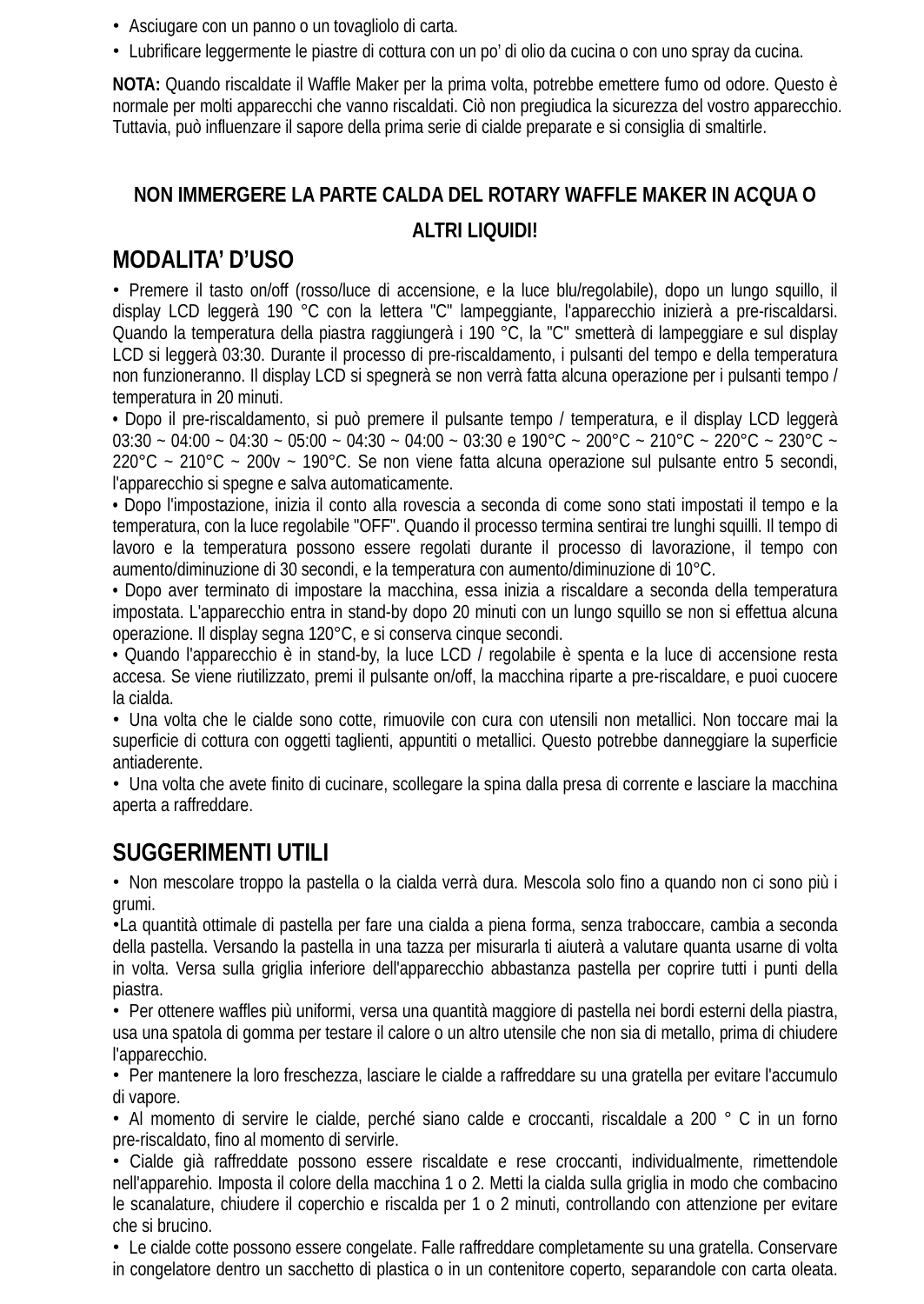Riscaldate cialde in un tostapane o in forno fino a che siano calde e croccanti..

# **PULIZIA E MANUTENZIONE**

• Premere il pulsante (4) o il pulsante (2), e si può prendere la piastra per pulirla. Scollegare sempre la macchina per cialde e lasciarla raffreddare prima di pulirla. Non vi è alcuna necessità di smontare l'apparecchio per la pulizia. Non immergere mai la macchina in acqua o metterla in lavastoviglie.

• Spazzolare via le briciole dalle scanalature. Pulire le griglie con un tovagliolo di carta, assorbire tutto l'olio o il burro che potrebbe essere rimasto nelle scanalature della griglia. È anche possibile pulire le griglie con un panno umido. Non utilizzare sostanze abrasive che possano graffiare o danneggiare il rivestimento antiaderente.

• Pulire l'esterno della macchina per cialde con un panno umido. Non pulire l'esterno con qualsiasi panno abrasivo o lana d'acciaio, per non danneggiare la finitura. Un po' di smalto in metallo adatto per l'acciaio inossidabile può essere utilizzato occasionalmente sulla parte superiore. Non immergere in acqua o altri liquidi.

• Non mettere in lavastoviglie.

• Qualora ci fossero residui di pastella cotta sulla griglia, versare un po' di olio da cucina sulla pastella indurita. Lasciate riposare 5 minuti per ammorbidire la pastella, poi asciugare con un tovagliolo di carta o un panno morbido.

• Non usare utensili metallici per rimuovere le cialde, possono danneggiare la superficie antiaderente.

#### **Abbiamo testato per voi GFX360.**

Ecco i nostri consigli per rendere deliziose cialde:

Accendere la fotocamera a 220 °, Prodotto una volta caldo, versare la pastella, chiudere e ritorno, Cuocere per 2 minuti, poi girare e cuocere per altri 2 minuti Aprire e restituire la cialda (mettere giù la cialda alto), chiudere e cuocere per 1 min, Girare e cuocere per un ulteriore 1 min, Mettere il prodotto nella direzione originale e aprire il waffle è pronto da mangiare!

Tempo di cottura varia a seconda della temperatura della pasta e seguenti ingredienti selezionati.

# **CONSERVAZIONE**

- Scollegare sempre il Waffle Maker prima di metterlo via.
- Assicurarsi sempre che il Waffle Maker sia freddo e asciutto prima di riporlo nel suo contenitore.
- Il cavo di alimentazione può essere avvolto intorno alla parte inferiore della base.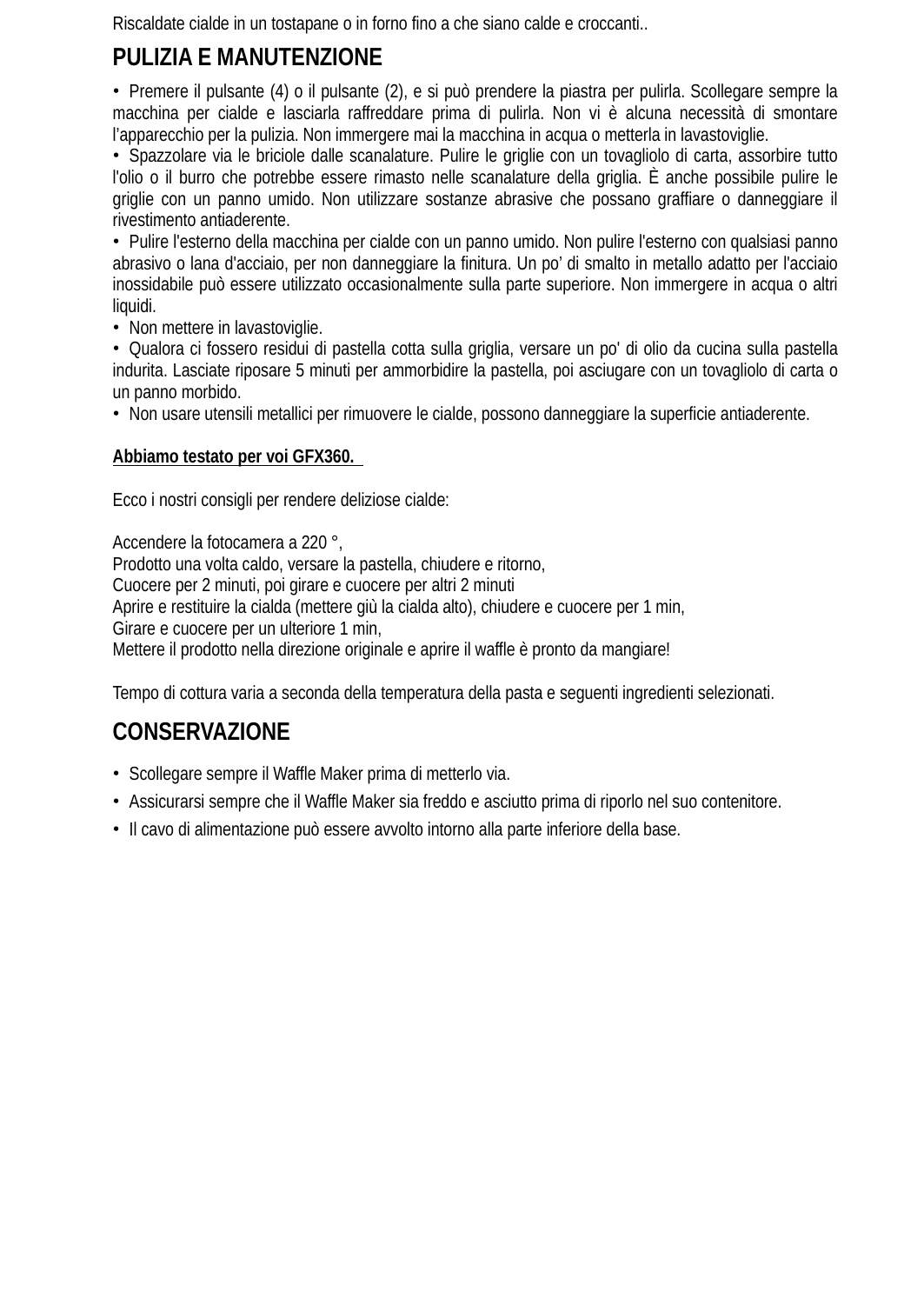## **RICETTE**

1- 1 ½ tazza di farina 3 uova grandi, separate ½ tazza di amido di mais 2 cucchiai di zucchero semolato 2 cucchiai di farina di mais (opzionale) 1 ¾ tazza di latte 1 cucchiaio di lievito in polvere ½ cucchiaino di estratto di vaniglia puro 1 cucchiaino di sale ½ tazza di burro non salato, fuso

In una ciotola grande, setaccia insieme la farina, l'amido di mais, la farina di mais, il lievito e il sale fino a mischiarli completamente, e mettere da parte. In un'altra ciotola, battere i bianchi d'uovo a neve. Aggiungere lo zucchero, continuare a battere, e mettere da parte. Sbattere insieme i tuorli, il latte e la vaniglia. Utilizzando una spatola di gomma, mescolare il latte nella miscela di farina, mescolando solo fino a quando gli ingredienti secchi vengono inumiditi (se ci fossero dei grumi, non mescolare ulteriormente). Incorporate il burro fuso. Aggiungere gli albumi montati a neve fino a quando non si ottiene un composto compatto. Versare sulla piastra calda, unta con dell'olio o spray e cuocere.

Prepara circa 5 ½ tazze di pastella

Suggerimento: l'amido di mais rende le cialde croccanti. Se non hai l'amido di mais, puoi comunque ottenere delle ottime cialde aggiungendo 2 tazze di farina in più. Cuocere come indicato.

Waffles di noci pecan tostate & mirtilli rossi

Cospargere di noci tritate il fondo della griglia calda, unta con dell'olio.

Versare la pastella. Versare i mirtilli secchi sopra la pastella.

Chiudere la macchina e cuocere come indicato.

#### $2 -$

Per 15 cialde

240g di farina , 2 uova + 1 tuorlo d'uovo , ½ baccello di vaniglia , zucchero semolato 30 g , 1 pizzico di sale , 70g di burro , 18 ml di latte , 15 g di lievito , 12 cl di panna , zucchero, olio per ungere la cialde . Tempo di preparazione : 20 minuti + riposo 01:30 .

Tempo di cottura : 4 minuti per waffle .

Setacciate la farina e versare in una ciotola capiente .

Rompere le uova in una ciotola e batterli .

Slit ½ baccello di vaniglia a metà e , con la punta di un coltello , ottenere tutti i piccoli semi che si trovano all'interno . Aggiungere le uova sbattute con lo zucchero e un pizzico di sale . È possibile mantenere i baccelli in una ciotola chiusa di zucchero semolato e utilizzarlo per altre ricette .

Tagliare il burro a cubetti in una ciotola, mettere nel forno a microonde per 30 secondi a 600W a sciogliersi.

Lasciate latte fresco , diluire il lievito , versare in un buco nella farina bene . Aggiungere le uova sbattute e panna , mescolando con una spatola di legno . Aggiungere il burro fuso e mescolare fino ad ottenere una pasta liscia . Coprite la ciotola con un canovaccio pulito e lasciate la pasta aumento di almeno 1:30 a temperatura ambiente .

Riscaldare il ferro da cialde . Spazzolare leggermente con olio su tutta la superficie .

Versare una piccola quantità di pasta su una superficie blister assicurando che sia ben distribuito . Chiudere il ferro da cialde e tornare immediatamente a diffondere la pastella uniformemente sopra l'altro lato . Cuocere per 2 minuti , quindi capovolgere il ferro da cialde . Cuocere per 2 minuti . Sformare la cialda e ripetere .

Quando tutte le cialde sono cotti e tiédies , spolverare con zucchero a velo .